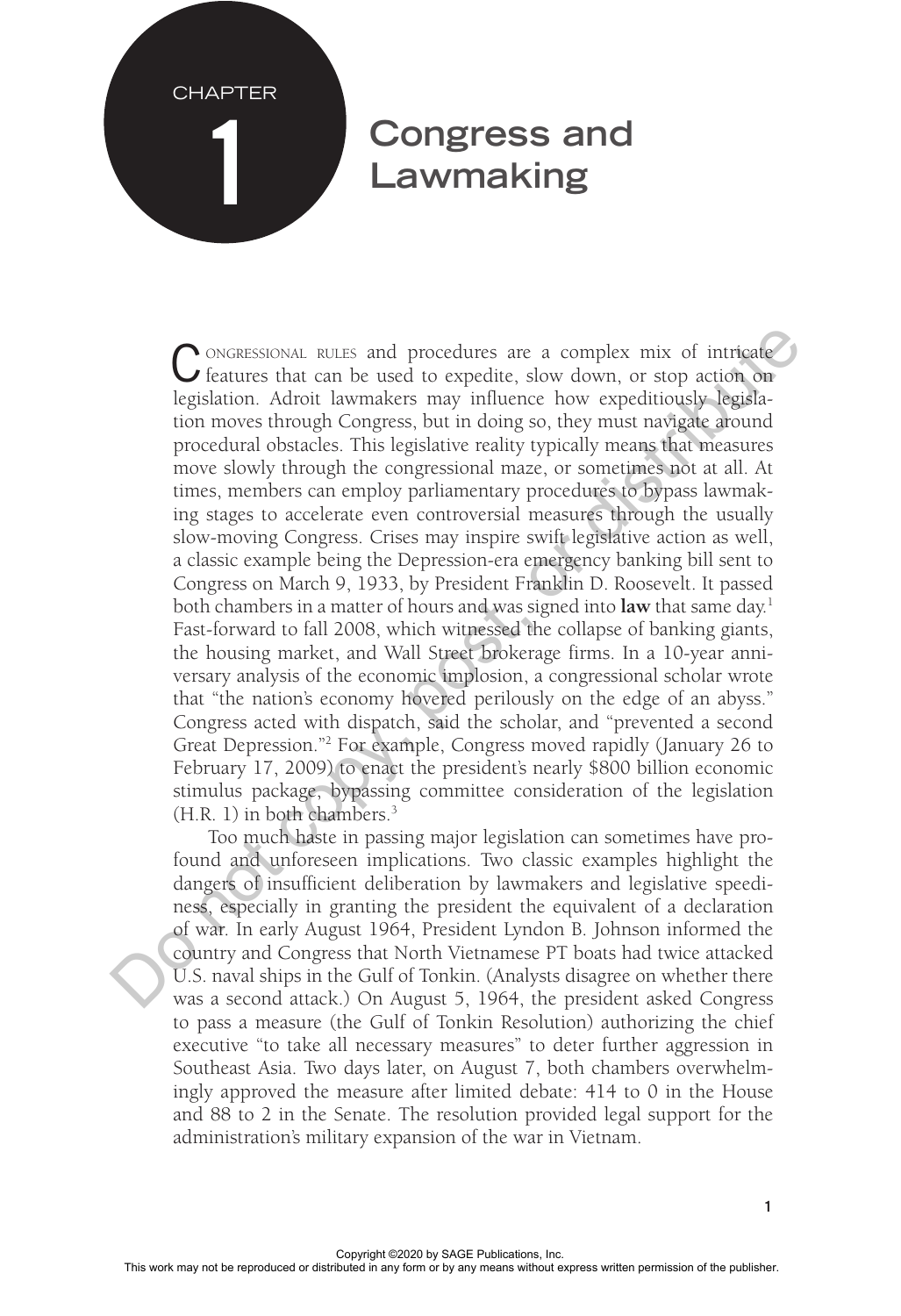Nearly four decades later and reminiscent of the Gulf of Tonkin Resolution, Congress in October 2002 granted the president a blank check to invade Iraq on the grounds that dictator Saddam Hussein had ties to al Qaeda—the terrorist organization that organized the September 11, 2001, terrorist attack against the United States—and that he possessed weapons of mass destruction. Both allegations proved to be false. Debate in both chambers on the use-of-force resolution in Iraq was abbreviated, and each voted by large margins to pass the measure, which authorized the president to decide whether to launch preemptive military action against Iraq. On March 23, 2003, the United States attacked Iraq and toppled the Saddam Hussein–led regime within a matter of weeks.

The Vietnam and Iraq wars each divided the nation, killed and maimed thousands of U.S. military personnel and tens of thousands of local civilian residents of those nations, and cost the federal treasury hundreds of billions of dollars. Whether all this could have been avoided if Congress had spent more time evaluating the credibility of presidential claims can never be known. Wars and crises tend to strengthen the executive branch, as Congress and the country look to the White House for leadership. However, it is Congress's job not simply to defer to the president but to rigorously and vigorously debate, challenge, and question administration plans and proposals. Such actions by Congress may prevent presidential miscalculations, as well as engage the citizenry in a national debate. (In today's divided government and polarized Congress, there is concern among a number of lawmakers that there is too little challenge and too much deference to President Donald Trump's policies and actions.) president to decide whether to launch prementive military action a gainst<br>Iraq. On March 23, 2003, the United States attacked Iraq and toppled the<br>Saddam Hussein-led regime within a matter of weeks.<br>
The Vienam and Iraq wa

Conflicts and disputes are commonplace when Congress debates controversial issues or party priorities. These matters arouse the partisan or ideological zeal of lawmakers on each side of the issue and make compromises hard to come by. In the nearly 60-year experience of former Rep. John D. Dingell, D-Mich. (1955–2015), the longest serving member in the history of either chamber, "Legislation is hard, pick-and-shovel work," and it often "takes a long time to do it."4 Whether Congress can overcome procedural and substantive wrangling depends on numerous factors, such as backing from the public and presidential leadership. What remains constant, however, is Congress's ability to initiate ideas on its own, to encourage and refine public debate, and to delay, block, or modify policy proposals as they navigate the legislative process.

Congress is an independent policymaker as well as the nation's premier forum for addressing the economic, social, and political issues of the day—from agriculture to housing, environment to national security, health care to taxes. However, Congress is not impermeable to pressures from other governmental and nongovernmental forces (including the executive branch, the media, members' constituents, and lobbying groups) or from formal and informal procedural changes that affect policymaking.

**2** Congressional Procedures and the Policy Process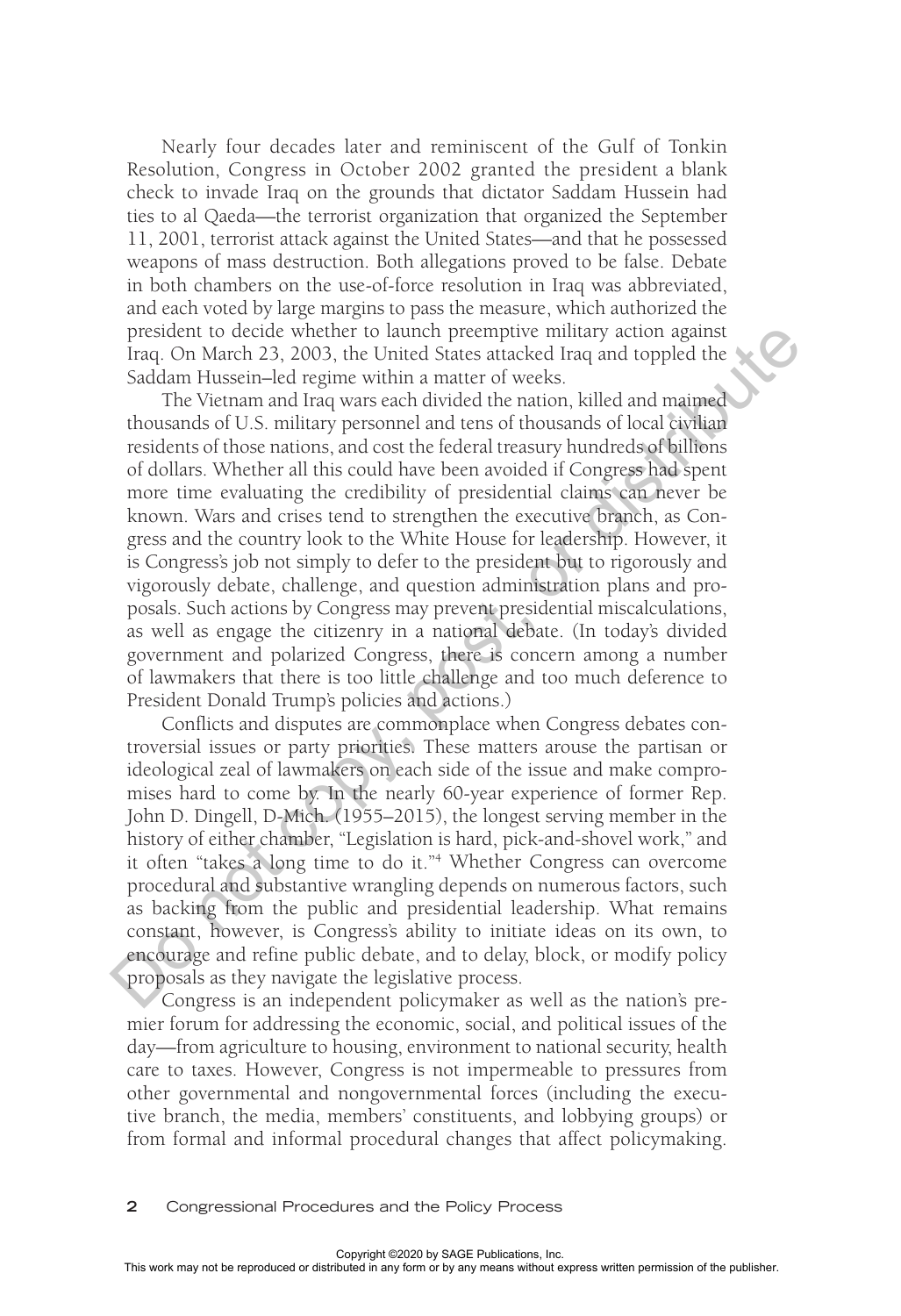The lawmaking process, which can be complicated and variable, is governed by rules, procedures, precedents, and customs that encourage some generally predictable strategies and tactics.

This book examines the most significant House and Senate **rules** and practices that influence the lawmaking process. It looks at such questions as, Why does Congress have rules? How do House and Senate rules differ, and what impact do those differences have on policymaking? How are rules applied strategically to accomplish partisan goals? What procedures frame budgetary debates on Capitol Hill? When and how can House and Senate rules be set aside to expedite consideration of legislation?

# **The Constitutional Context**

Congress's central role in policymaking can be traced to the Constitution. James Madison, Alexander Hamilton, and the other framers developed a political system in which Congress would serve as the lawmaking body and set out its relationship with the other branches of government and with the people. As a legislative scholar noted:

The Constitution has successfully provided two features of national political life that seem unassailable. The first is a Congress that is institutionally robust and capable of gathering information and seeking opinions independently of the president. The second is that Congress is still linked directly to the people through elections. The president is a stronger rival than he once was, but he is not the only game in town. It is that unbreakable electoral link that provides [Congress's] continuing legitimacy, ensuring real political power.<sup>5</sup> budgetary debates on Capitol Hill? When and how can House and Senate<br>
rules be set aside to expedite consideration of legislation?<br>
The Constitutional Context<br>
Congress's central role in policymaking can be traced to the C

Several basic principles underlie the specific provisions of the Constitution: limited government, separation of powers, checks and balances, and federalism. Each principle continues to shape lawmaking today, despite the enormous changes that have transformed and enlarged the role and reach of government in American society.

# **Limited Government**

The framers of the Constitution wanted a strong and effective national government, but at the same time, they intended to avoid concentrating too much power in the central government lest it threaten personal and property rights. The Constitution is filled with implicit and explicit "auxiliary precautions" (Madison's phrase), such as checks and balances and the Bill of Rights. The framers believed that limits on government could be achieved by dividing legislative, executive, and judicial power among three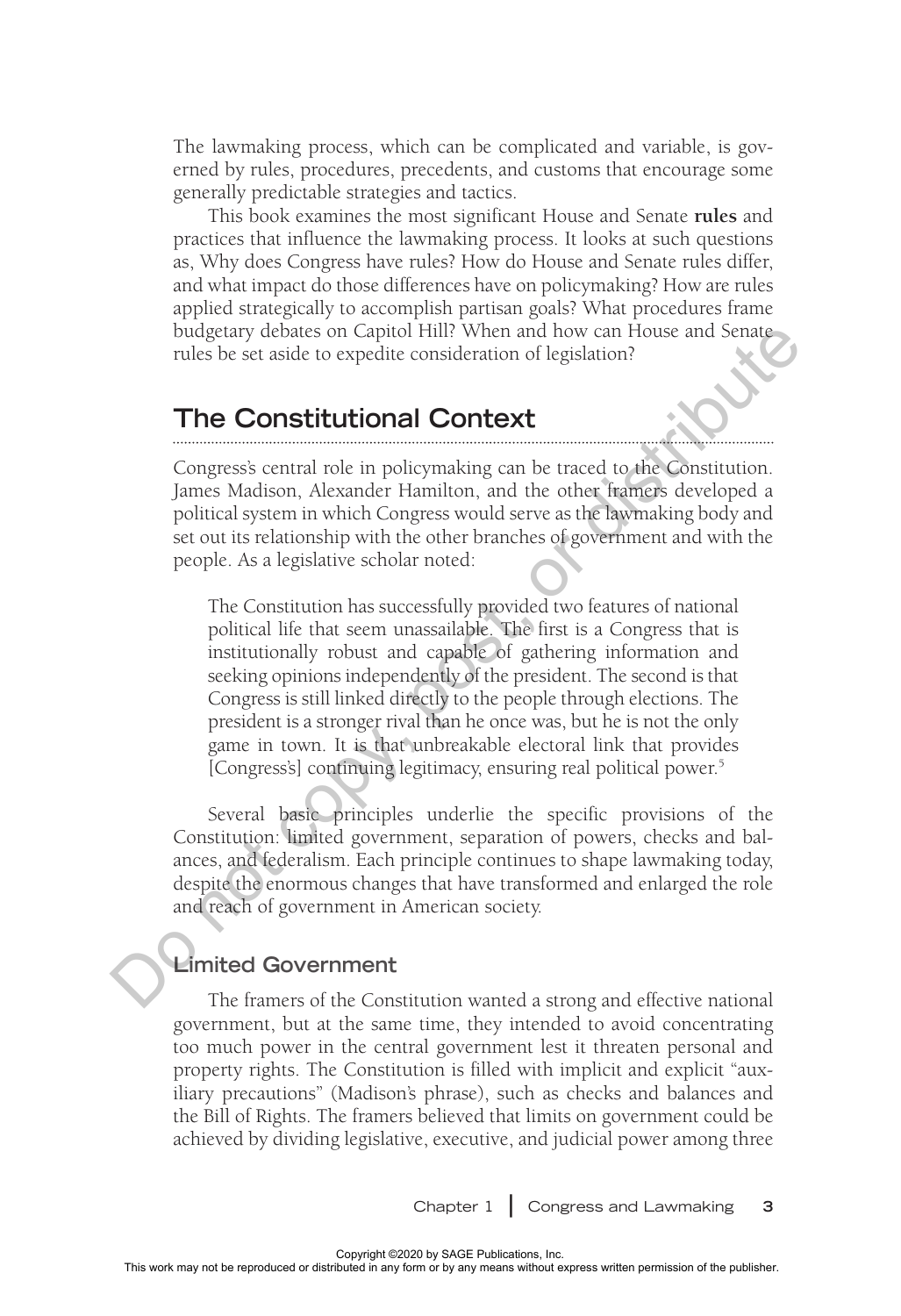branches of national government and further dividing power between the national and state governments. The division of power ensured both policy conflicts and cooperation because it made officials in the several branches responsive to different constituencies, responsibilities, and perceptions of the public welfare. The framers believed that the "accumulation of all powers, legislative, executive, and judiciary, in the same hands . . . may justly be pronounced the very definition of tyranny."6 As men of practical experience, they had witnessed firsthand the abuses of King George III and his royal governors. The framers also wanted to avoid the possible "elective despotism" of their own state legislatures.7 Wary of excessive authority in either an executive or a legislative body, the framers were familiar with the works of influential political theorists, particularly John Locke and Baron de Montesquieu, who stressed the separation of powers, checks and balances, and popular control of government.

## **Separation of Powers**

The framers combined their practical experience with a theoretical outlook and established three independent branches of national government, none having a monopoly of governing power. Their objective was twofold. First, the separation of powers was designed to restrain the power of any one branch. Second, it was meant to ensure that cooperation would be necessary for effective government. As Justice Robert Jackson wrote in a 1952 Supreme Court case, *Youngstown Sheet and Tube Co. v. Sawyer*, "While the Constitution diffuses power the better to secure liberty, it also contemplates that the practice will integrate the dispersed powers into a workable government."8 The framers held a strong bias in favor of lawmaking by representative assemblies, and so they viewed Congress as the prime national policymaker. The Constitution names Congress the first branch of government, assigns it "all legislative power," and grants it explicit and implied responsibilities through the so-called elastic clause (Article I, Section 8). This clause empowers Congress to make "all Laws which shall be necessary and proper for carrying into Execution" its enumerated or specific powers. royal governors. The Iramers also wanted to avoid the possible "elective<br>despoisan" of their convers also vantate logislatures.<sup>7</sup> Wary of excessive authority in<br>either an executive or a legislative body, the framers were

In contrast to the specificity of Article I, Articles II and III, creating the executive and judicial branches respectively, describe only briefly the framework and duties of these governmental units. Although separation of powers implies that Congress "enacts" the laws, the president "executes" them, and the Supreme Court "interprets" them, the framers did not intend such a rigid division of labor. The Constitution creates a system not of separate institutions performing separate functions but of separate institutions sharing functions (and even competing for predominant influence in exercising them). Indeed, the overlap of powers is fundamental to national decision making. (The framers did, however, grant certain unique responsibilities

**4** Congressional Procedures and the Policy Process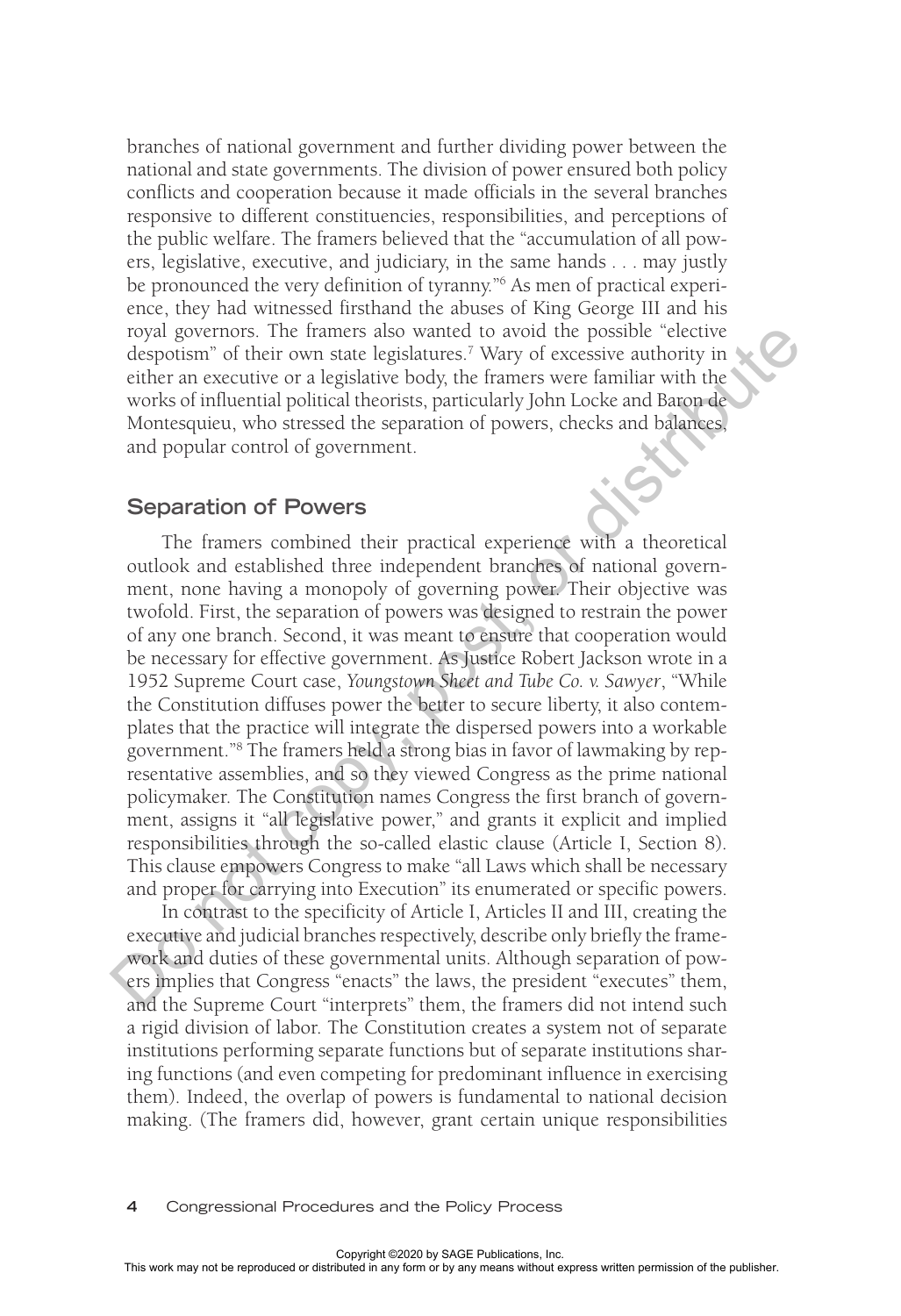to each branch and ensured their separateness by, for example, prohibiting any officer from serving in more than one branch simultaneously.) To make interbranch cooperation a necessity to national governance, they linked the branches through a system of checks and balances.

## **Checks and Balances**

An essential corollary of separation of powers is checks and balances. The framers realized that members of each branch might seek to aggrandize power at the expense of the other branches. Inevitably, conflicts would develop. By design, the Constitution provides Congress and the president with an open invitation to struggle for power.

To restrain each branch, the framers devised a system of checks and balances. Congress's own legislative power is effectively "checked" by its structure; it is a bicameral body that consists of a House of Representatives and Senate, and both chambers must approve legislation for it to become law. The measures Congress passes may in turn be vetoed by the president. Treaties and the president's high-level executive, diplomatic, and judicial appointments require the approval of the Senate. Courts provide an additional check on power, as many decisions and actions of Congress and the president are subject to review by the federal judiciary. The framers realized that members of each branch might seek to aggram<br>dize power at the expense of the other branches. Inevitably, conflicts would<br>develop. By design, the Constitution provides Congress and the president<br>wi

Checks and balances have a dual effect: They encourage cooperation and accommodation among the branches—particularly between the popularly elected Congress and the president—and they introduce the potential for conflict. Since 1789, Congress and the president have cooperated with each other in many areas, and they have competed at times as well. Each branch depends in various ways on the others, and each is mindful to protect its own powers from encroachment. When interbranch conflicts occur, they are resolved most frequently by negotiation, bargaining, and compromise.

# **Federalism**

Just as the three branches check each other, the federal and state governments also are countervailing forces. This division of power is another way to curb and control governing power. Although the term *federalism* like *separation of powers* or *checks and balances*—is not mentioned in the Constitution, the framers understood that federalism was a plan of government acceptable to the 13 original states. The Constitution's "supremacy clause" (Article VI, Section 2) makes national laws and treaties the "supreme Law of the Land"; however, powers not granted to the national government remain with the states and the people. The inevitable clashes that occur between levels of government are often arbitrated by the Supreme Court or worked out through practical accommodations or laws.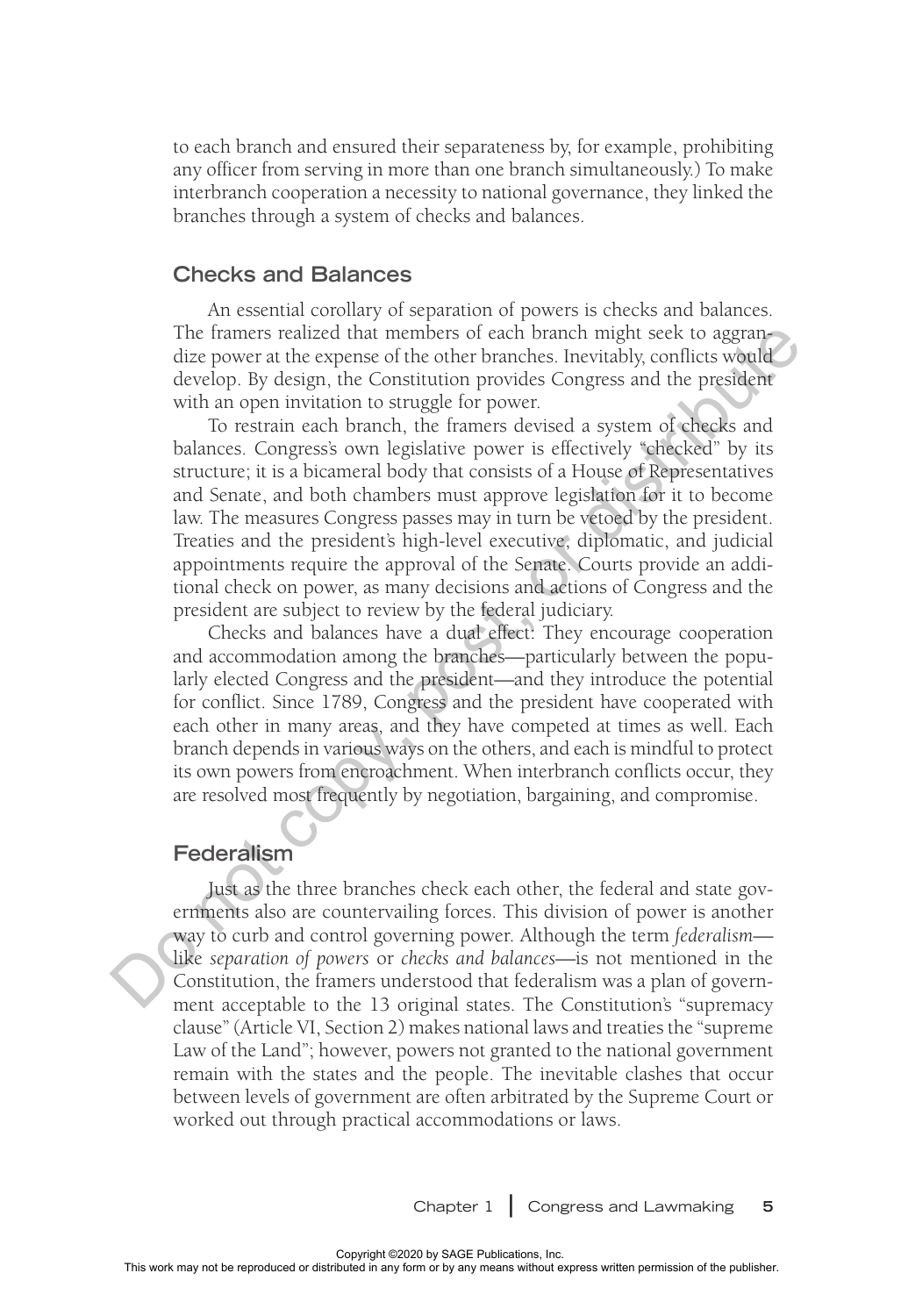Federalism has infused congressional proceedings with "localism." As a representative institution, Congress and its members respond to the needs and interests of states and congressional districts. The nation's diversity is given ample expression in Congress by legislators whose tenure rests on the continued support of their constituents. Federalism is a perennial issue, as many lawmakers often advocate the return of federal functions to state and local governments. Conversely, lawmakers also advance legislation expanding the federal role in areas traditionally left to states and localities, such as education and policing.

The Constitution outlines a complicated system. Power is divided among the branches and between levels of government, and popular opinion is reflected differently in each. Both Congress and the president, each with different constituencies, terms of office, and times of election, can claim to represent majority sentiment on national issues. Given each branch's independence, formidable powers, different perspectives on many issues, and intricate mix of formal and informal relationships, important national policies reflect the judgment of both the legislative and the executive branches and the views of many others—constituents, influential persons, special interests, and the like. such as education and policing.<br>
The Constitution outlines a complicated system. Power is divided<br>
among the branches and between levels of government, and popular<br>
pointinum is reflected differently in each. Both Congress

# **Functions of Rules and Procedures**

Any decision-making body needs formal and informal rules, procedures, and conventions to function. The rules and conventions described in Box 1.1 establish the procedural context for both collective and individual policymaking action and behavior.

# **Box 1.1 Major Sources of House and Senate Rules**

*U.S. Constitution.* Article I, Section 5, states: "Each House may determine the Rules of its Proceedings." In addition, other procedures of Congress are addressed, such as quorums, adjournments, and roll call votes.

*Standing Rules.* The formal rules of the House are contained in the *Constitution*, *Jefferson's Manual*, and *Rules of the House of Representatives*, commonly called the *House Manual.* The Senate's rules are in the *Senate Manual Containing the Standing Rules, Orders, Laws, and Resolutions Affecting the Business of the United States Senate.* The House prints its rulebook biennially as a separate document, and periodically the Senate does the same. The rules of each chamber and their precedents are available online.

**6** Congressional Procedures and the Policy Process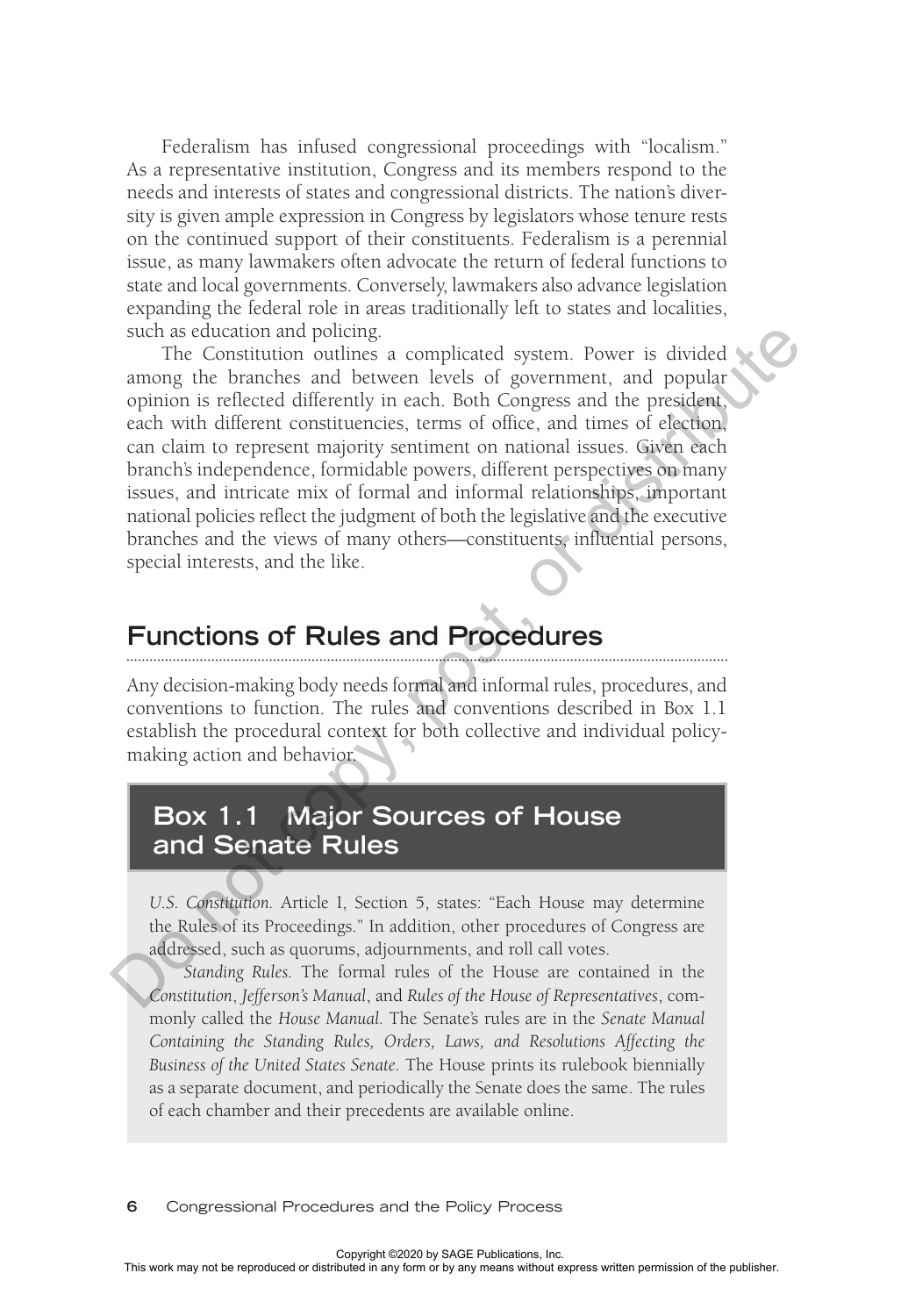*Precedents.* Each chamber has many precedents—applications of the rules to specific parliamentary circumstances—based on past rulings of the presiding officer. The modern precedents of the Senate are compiled in one volume prepared by the Senate parliamentarian. It is revised and updated periodically, printed as a Senate document, and titled *Senate Procedure: Precedents and Practices.* House precedents are contained in several sources. Precedents from 1789 to 1936 are found in *Hinds' Precedents of the House of Representatives* (from 1789 through 1907) and *Cannon's Precedents of the House of Representatives* (from 1908 through 1936). Precedents from 1936 on can be found in the many volumes prepared by current and former House Parliamentarians. For example, the most recent volume of House precedents was published in 2017 and authored by three Parliamentarians of the House: Charles W. Johnson (1994–2004), John V. Sullivan (2004–2012), and Thomas J. Wickham (2012–). In addition, *House Practice: A Guide to the Rules, Precedents, and Procedures of the House* (2017) by Johnson, Sullivan, and Wickham examines selected precedents of current application. Precedents of the House of Representatives (from 1799 through 1907) and<br>
Camons's Precedents of the House of Representatives (from 1908 through<br>
1936). Precedents from 1936 on can be found in the many volumes pre-<br>
pared

*Statutory Rules.* Provisions of many public laws have the force of congressional rules. Rulemaking statutes include, for example, the Legislative Reorganization Act of 1946 (P.L. 79-601), the Legislative Reorganization Act of 1970 (P.L. 91-510), the Congressional Budget and Impoundment Control Act of 1974 (P.L. 93-344), and the Congressional Review Act of 1996 (P.L. 104-121). These legal provisions are enacted under the constitutional authority of each chamber to write its own rules. This means that the House or Senate can change a statutory provision that applies to itself.

*Jefferson's Manual.* When Thomas Jefferson was vice president (1797– 1801), he prepared a manual of parliamentary procedure for the Senate. Ironically, in 1837 the House made it a formal part of its rules but the Senate did not grant it such status. The provisions of his manual, according to the *House Manual,* "govern the House in all cases to which they are applicable and in which they are not inconsistent with the standing rules and orders of the House."

*Party Rules.* Each of the two major political parties in each chamber has its own set of party rules. Some of these party regulations directly affect legislative procedure. The House Democratic Caucus, for example, has a provision that affects the Speaker's use of the suspension of the rules procedure.

*Informal Practices and Customs.* Each chamber develops its own informal traditions, customs, protocols, and policies. They can be uncovered by examining sources such as the *Congressional Record* (the substantially verbatim account of House and Senate floor debate), scholarly accounts, and other studies of Congress. Committees and party groups may also prepare manuals of legislative procedure and practice.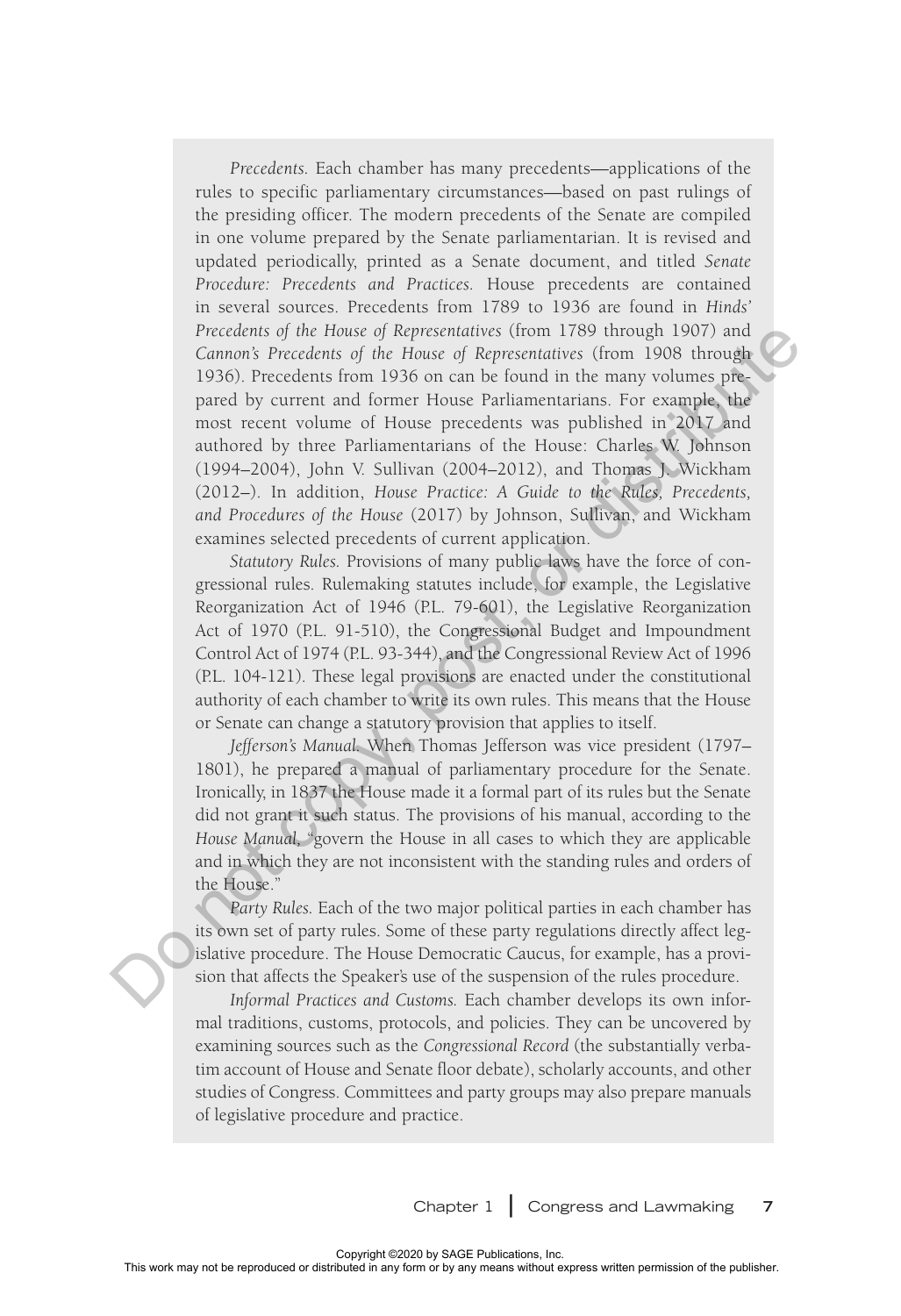The Constitution authorizes the House and Senate to formulate their own rules of procedure and prescribes some basic procedures for both houses, such as overrides of presidential vetoes. Thomas Jefferson, who as vice president compiled the first parliamentary manual for the Senate, emphasized the importance of rules to any legislative body:

It is much more material that there be a rule to go by, than what that rule is; that there may be a uniformity of proceeding in business not subject to the caprice of the Speaker or captiousness of the members. It is very material that order, decency, and regularity be preserved in a dignified public body.<sup>9</sup>

Rules and procedures in an organization serve many functions. Among other things, they provide stability, legitimize decisions, divide responsibilities, protect minority rights, reduce conflict, and distribute power.

## **Stability**

Rules provide stability and predictability in personal and organizational affairs. They allow individuals and institutions to conduct their day-to-day business without having to debate procedure. Universities, for example, have specific requirements for bachelor's, master's, and doctorate degrees. Students know that if they are to progress from one degree to the next they must comply with rules and requirements, such as completing a core set of courses. Daily or weekly changes in those requirements would cause chaos on any campus. Similarly, legislators need not decide each day who can speak on the floor, offer **amendments**, or close debate. Such matters are governed by regularized procedures that continue from one Congress to the next and generally afford similar rights and privileges to every member. ness not subject to the captice of the Speaker or captiousness of<br>the members. It is very material that order, decency, and regularity<br>be preserved in a dignified public body.<sup>9</sup><br>Rules and procedures in an organization ser

To be sure, House and Senate rules change in response to new circumstances, needs, and demands. The history of Congress is reflected in the evolution of the House and Senate rules. Increases in the size of the House in the 19th century, for example, produced limitations on debate for individual representatives. As Senator Robert C. Byrd, D-W.Va, the longest serving senator in U.S. history (over 51 years), once said about Senate proceedings,

The day-to-day functioning of the Senate has given rise to a set of traditions, rules, and practices with a life and history all its own. The body of principles and procedures governing many senatorial obligations and routines . . . is not so much the result of reasoned deliberations as the fruit of jousting and adjusting to circumstances in which the Senate found itself from time to time.<sup>10</sup>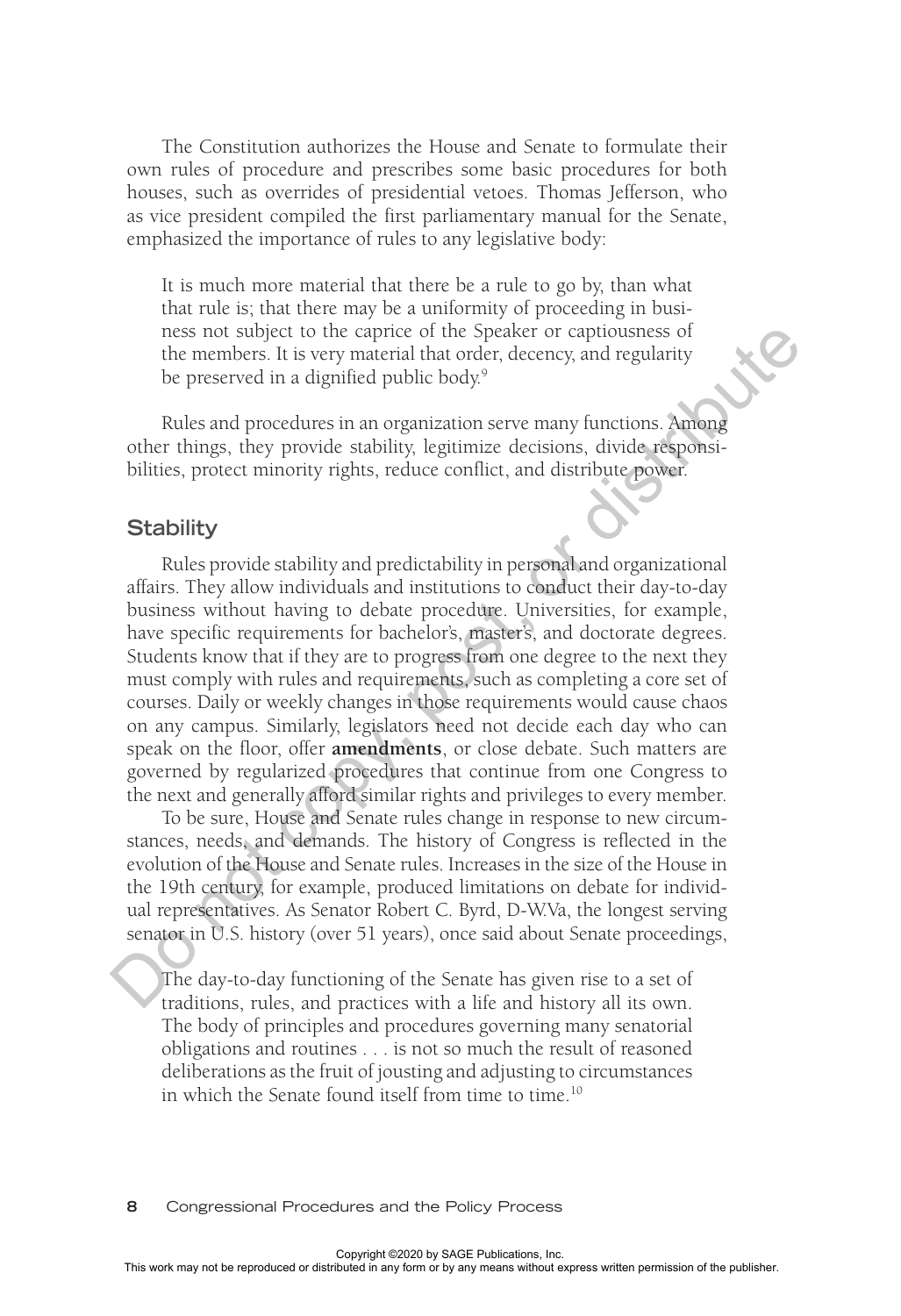Procedural evolution is a hallmark of Congress. The modern House and Senate differ in important ways from how each operated only a few decades ago. For example, the House today operates with more procedural and political powers centralized in the **Speaker** than it did in the past. In the contemporary Senate, the use or threat of dilatory procedures is a growth industry. Increasingly, the Senate finds it harder to reach unanimous consent agreements (see Chapter 6) as a way to avoid parliamentary stalemates and to facilitate the lawmaking process. In brief, the rules of each chamber are used by lawmakers and congressional parties to enhance their policy, power, and reelection aspirations.

## **Legitimacy**

Students typically receive final course grades that are based on their classroom performance, examinations, and term papers. Students accept the professors' evaluations if they believe in their fairness and legitimacy. If professors suddenly decided to use students' political opinions as the basis for final grades, a storm of protest would arise against such an arbitrary procedure. In a similar fashion, members of Congress and citizens generally accept legislative decisions when they believe the decisions have been approved according to orderly and fair procedures. each channer are used by law<br>makers and congressional parties to enhance their policy, power, and reelection aspirations.<br> **Legitimacy**<br>
Suddents stypically receive final course grades that are based on their<br>
classroom pe

For years Congress grappled with the issue of applying to itself many of the laws it passes for the private sector and executive branch. Issues of legitimacy abound in this area. As a House member highlighted in a story he told the House Rules Committee:

Mr. Chairman, at one town meeting recently a constituent stood up and said, "Congressman, how are we supposed to believe the laws you guys pass are good for America, when you're telling us they're not good for Congress?" He was right. To ensure confidence in our laws we need to apply them to ourselves as well.<sup>11</sup>

Congress, therefore, devised a process consistent with constitutional principles to bring itself into compliance with appropriate workplace and employee protection laws (e.g., age discrimination, civil rights, and health and safety laws). The landmark bill, titled the Congressional Accountability Act (CAA) of 1995, was signed into law by President Bill Clinton. Twentythree years later, the CAA was amended and signed into law by President Trump. For example, it expedited investigations of discrimination and harassment in the workplace and required lawmakers "to reimburse the government for any harassment settlements or court awards paid out because of their actions."12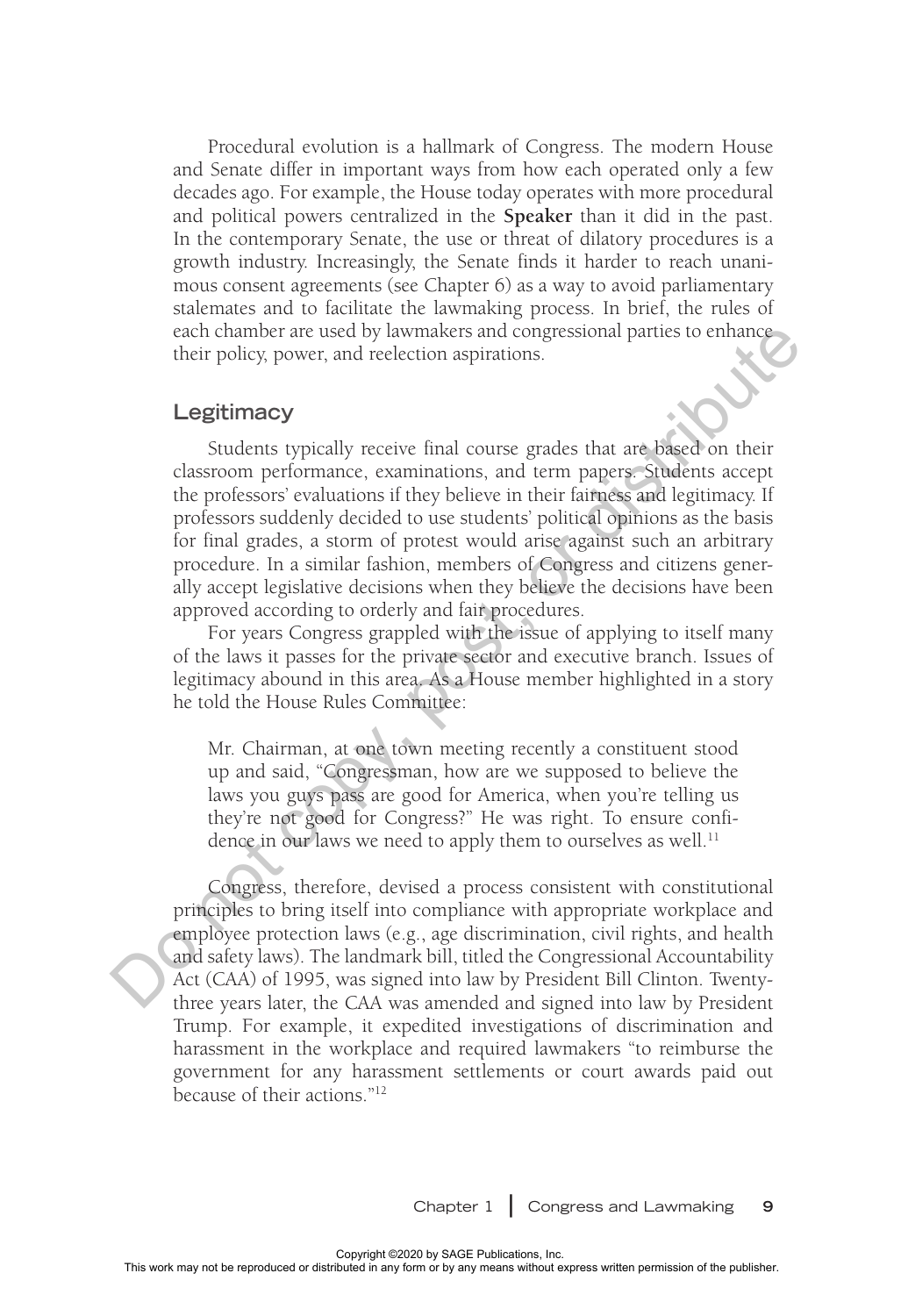# **Division of Labor**

Any university requires both a division of labor to carry out its tasks effectively and responsibly and rules to establish the various jurisdictions. For that reason, universities have history, chemistry, and art departments; admissions officers and bursars; and food service and physical plant managers, all with specialized assignments. For Congress, **committees** are the heart of the legislative process. They provide the division of labor and specialization that Congress needs to handle the roughly 8,000 or so measures introduced biennially and to review the administration of scores of federal agencies and programs. Like specialized bodies in many organizations, committees do not make final policy decisions but initiate recommendations that are forwarded to their respective chambers.

The jurisdiction, or policy mandate, of Congress's standing (permanent) committees is outlined in House and Senate rules. Legislation generally is referred to the committee (or committees) having authority over the subject matter. As a result, the rules generally determine which committee, and thus which members and their staffs, will exercise significant influence over a particular issue such as defense, taxes, health, or education.

Rules also prescribe the standards that committees are expected to observe during their policy deliberations. These include **quorum** requirements, public notice of committee meetings and hearings, and the right to counsel for witnesses. These rules also allocate staff resources to committees and subcommittees.

# **Protection of Minority Rights**

Colleges and universities have procedures and practices to make certain that minority ideas and beliefs are protected from suppression. Tenure for faculty members ensures that professors are typically free to expound unconventional views without fear of reprisal from academic administrators. Student handbooks are replete with policies and guidelines to ensure fairness and due process in the adjudication of academic grievances or violations. A fundamental purpose of the collegiate experience presumably is to encourage students to explore new areas, examine diverse ideas, and engage persons who think and believe differently than they do. Let the comparison that will be precise and progress of the comparison of scores of Ederating and the review the administration of scores of Ederation committees do not make final policy decisions but initiate recommendati

Congress provides procedural protections for individual lawmakers regardless of their party affiliation and for the minority party. However, the House and Senate differ in the extent to which they emphasize majority rule versus minority rights. The principle of majority rule is embedded in the rules, precedents, and practices of the modern House. Still, there are procedural protections for minority members and viewpoints. For example, the minority party is represented on every standing committee; any lawmaker with contrary views can claim one-third of the debate time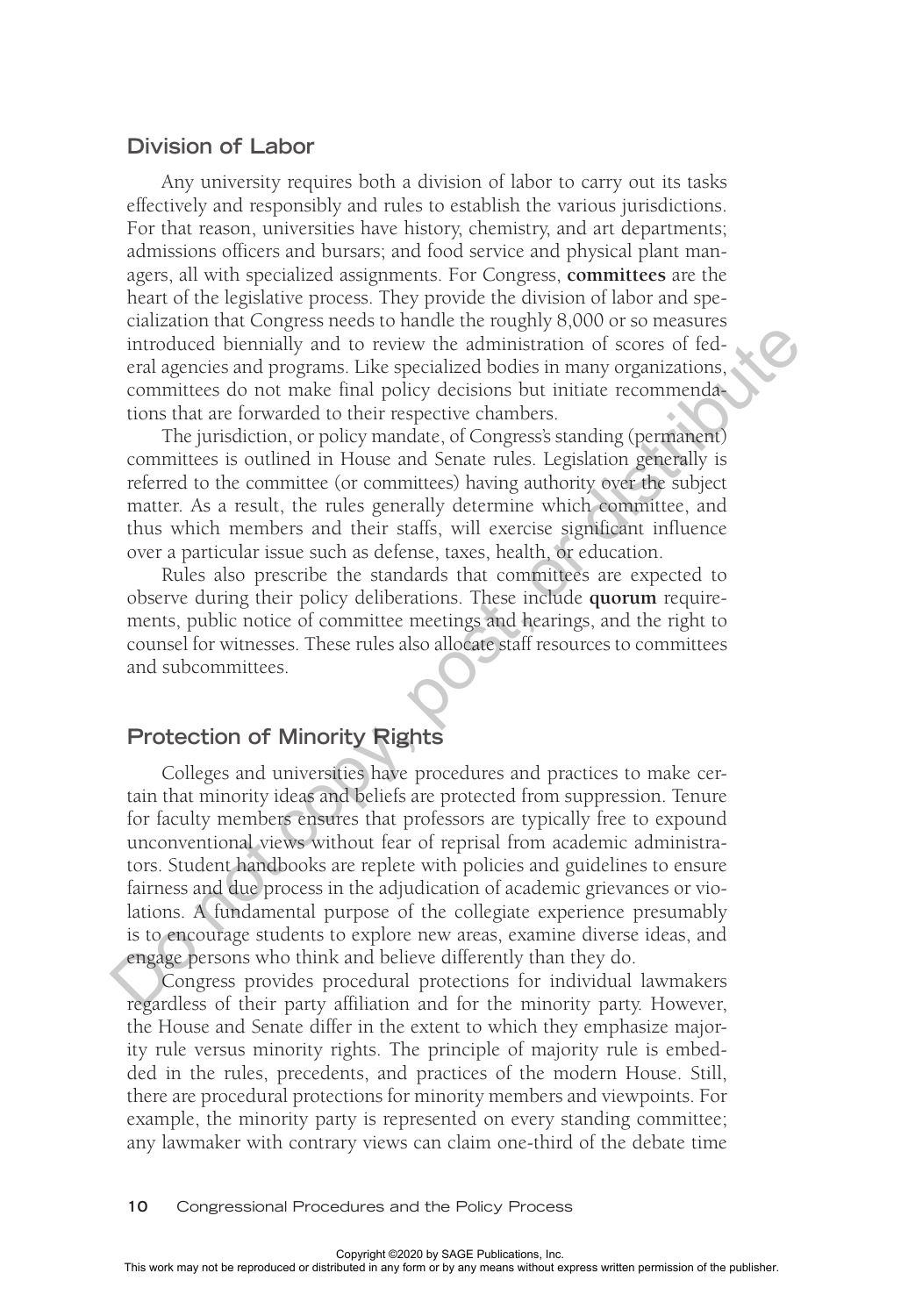on conference reports if the Republican and Democratic floor managers both support it; any committee member is entitled to have supplemental, additional, or minority views printed in committee reports on legislation; and some motions (to recommit, for instance) are reserved for opponents of a bill. A House member declared, "This body, unlike the other, operates under the principle that a determined majority should be allowed to work its will while protecting the rights of the minority to be heard."<sup>13</sup> An insightful analysis of procedural change in the House by political scientist Sarah Binder finds that the minority party may see some of its parliamentary rights reduced "when members of the majority party believe rules changes are necessary to secure favored policy outcomes; minority parties have recouped some of those rights when cross-party coalitions emerge to demand new rights from a weakened majority party."14

The Senate, by contrast, operates with rules and procedures that emphasize minority rights. Prime examples include the right of every senator to speak at great length—the filibuster—and to offer amendments, including amendments that are unrelated (or "nongermane") to the bill under consideration. If the House errs on the side of majority rule, putting decision over deliberation, the Senate tilts toward minority rights, even if that thwarts the will of the majority. As political scientist Richard F. Fenno Jr. said about the awesome procedural prerogatives afforded each senator, "Every member of the Senate has an atomic bomb and can blow up the place. That leads to accommodation."15

# **Conflict Resolution**

Rules reduce conflicts among members and units of organizations by distinguishing appropriate actions and behavior from the inappropriate. For example, universities have procedures by which students may drop or add classes. There are discussions with faculty advisers, completion of appropriate paperwork, and the approval of a dean. Students who informally try to drop or add classes may encounter conflicts with their professors as well as sanctions from the dean's office. Most of the conflicts can be avoided by observing established procedures. Similarly, congressional rules reduce conflict by, for example, establishing procedures for the orderly consideration of floor amendments or to settle bicameral disputes on legislation. As Rep. Clarence A. Cannon, D-Mo. (1923–1964), House parliamentarian and later chair of the Appropriations Committee, explained: is starah Binder Infas that the minority party may see some of its parliar<br>mentary rights reduced "when members of the majority party believe rules<br>changes are necessary to secure favored policy outcomes; minority parties<br>

> The time of the House is too valuable, the scope of its enactments too far-reaching, and the constantly increasing pressure of its business too great to justify lengthy and perhaps acrimonious discussion of questions of procedure which have been authoritatively decided in former sessions <sup>16</sup>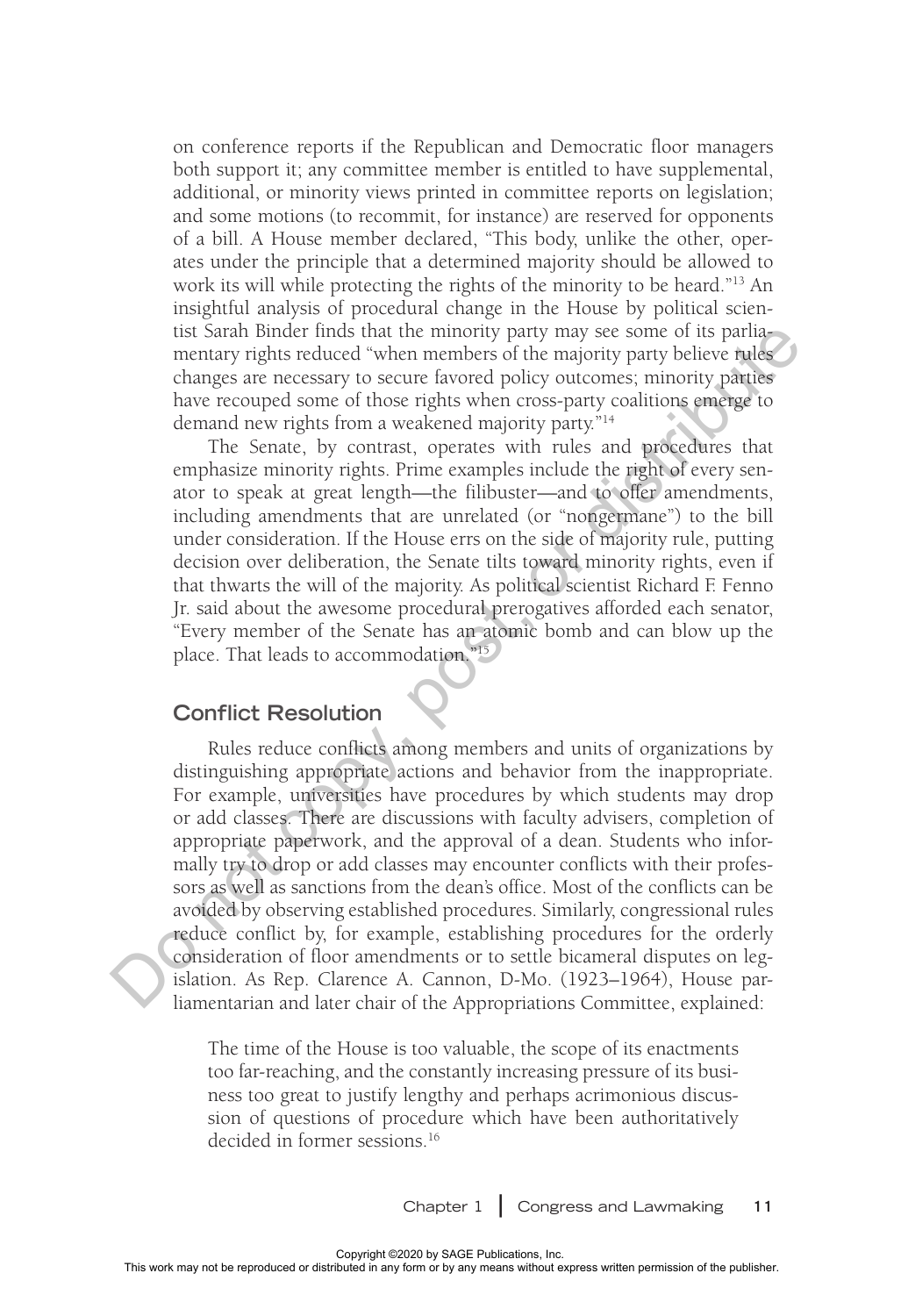# **Distribution of Power**

A major consequence of rules is that they generally distribute power in any organization. Rules, therefore, are often a source of conflict themselves. College and university campuses are sometimes the scene of struggles among students, faculty, and administrators over curricula or other matters. Recent years have witnessed individuals, organizations, or groups on various campuses that have advocated for or against rules, guidelines, or codes regarding speech that is perceived as offensive to, for example, minority groups or women.

Congress also allocates power according to its rules, precedents, and customs. Informal party rules establish a hierarchy of leadership positions in both chambers each with rather unique responsibilities. House and Senate rules accord prerogatives to congressional committee chairs that are unavailable to others. Majority party leaders in both chambers exercise the largest influence over the floor agenda and schedule.

Rules are not neutral devices. They help shore up the more powerful members and influence the attainment of member goals such as achieving reelection, gaining internal influence, or winning congressional passage of legislation. Newt Gingrich, R-Ga., who served as Speaker from 1995 to 1998, once said, "The rules of the House are designed for a Speaker with a strong personality and an agenda."17 Attempts to change the rules almost invariably are efforts to redistribute power from those who have it to those who want it.

# **Rules and Policymaking in Congress**

Rules play similar roles in most complex organizations. However, Congress has its own characteristics that affect the functions of the rules. First, members owe their positions to the electorate, not to their congressional peers or to influential congressional leaders. No one in Congress has authority over the other members comparable to that of university presidents and tenured faculty over junior faculty or to that of a corporation president over lower-level executives. Members cannot be fired except by their own constituencies. (Under the Constitution, either chamber may expel a member by a two-thirds vote, but the authority is rarely used. The authority was last employed on July 24, 2002, when the House voted 420–1 to expel Rep. James A. Traficant Jr., D-Ohio, for corruption.) And each member has equal voting power in committees and on the floor of the House or Senate. or controls and all presentations are the momentum of procedures points in<br>the minority groups or women. Congress also allocates power according to its rules, precedents, and<br>customs. Informal party rules establish a hiera

The rules of Congress, unlike those of many organizations, are sensitive to the rights of minorities, including the minority party, ideological minorities, and individual members. Skillful use of the rules enables the minority to check majority action by delaying, defeating, or reshaping legislation. Intensity of views, especially in the Senate, often counts as much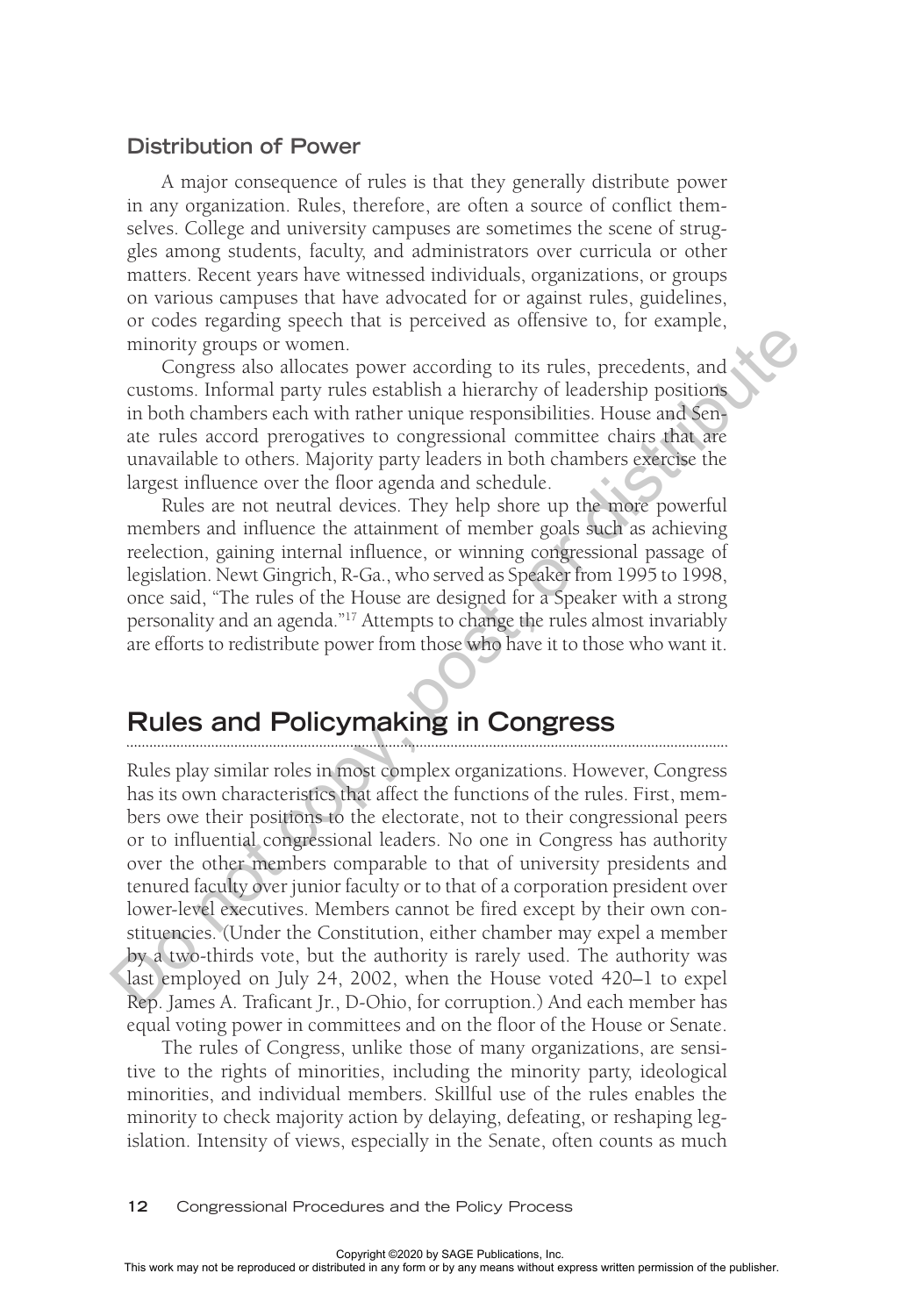as numbers—an apathetic majority may find it difficult to prevail over a determined minority. Except in the few instances in which extraordinary majorities are needed, such as overriding presidential vetoes (requires a two-thirds vote), Senate ratification of treaties (a two-thirds vote), and ending a legislative filibuster in the Senate (a three-fifths vote), the rules of the House and Senate require a simple majority to decide public policies.

Congress also is different from many other organizations in its degree of responsiveness to external groups and pressures. The legislative branch is not as self-contained an institution as a university or a corporation. Congress is involved with every significant national and international issue. Its agenda compels members to respond to changing constituent interests and needs. Congress is also subject to numerous other influences—particularly the president, pressure groups, political parties, state and local officials, and major external events or developments, such as the September 11, 2001, terrorist attacks in the United States, global climate change, or the opioid crisis.

Finally, Congress is a collegial, not hierarchical, body. Power flows not just from the top down, as in a corporation, but in practically every direction. While presidents can say, as did Harry S. Truman, "The buck stops here," the "congressional system is not set up to have the buck stop somewhere," observed Senate Democratic leader Charles E. Schumer, D-N.Y. (House,  $1981-1998$ ; Senate,  $1999-$ ).<sup>18</sup> Congressional policies are not usually produced by fiat of the top House or Senate leaders; they are often made by shifting coalitions within or between the parties that vary from issue to issue. And Congress's deliberations are more accessible and transparent to the public than those of perhaps any other kind of organization. These, then, are some of the characteristics that set Congress apart from other bodies. Inevitably, these differences affect the decision-making process. is not as self-contained an institution as a university or a corporation. Con-<br>gerss is involved with every significant national and international issue-this<br>agenda compels members to respond to changing constituent intere

# **Procedure and Policy**

Legislative procedures and policymaking are inextricably linked in at least four ways. First, procedures affect policy outcomes. Congress processes legislation by complex rules and procedures that permeate the institution. Some matters are only gently brushed by the rules, while others become locked in their grip. Major civil rights legislation, for example, failed for decades to win congressional approval because southern senators used their chamber's rules and procedures to kill or neuter such measures.

Congressional procedures are employed to define, restrict, or expand the policy options available to members during floor debate. They may prevent consideration of certain issues or presage policy outcomes. Such structured procedures enhance the policy influence of certain members, committees, or party leaders; facilitate expeditious treatment of issues; grant priority to some policy alternatives but not others; and determine, in general, the overall character of policy decisions.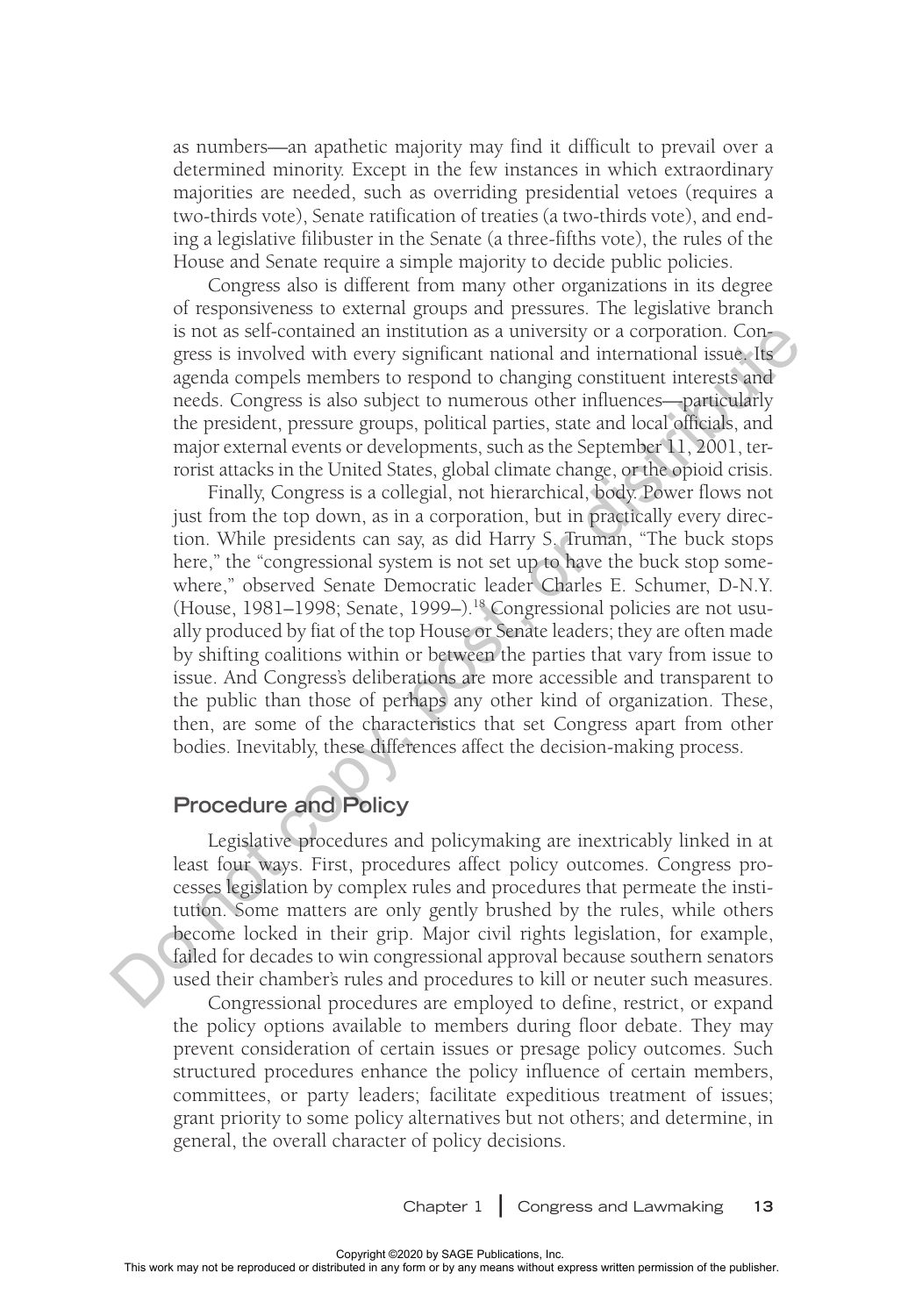Second, policy decisions often are expressed as procedural moves. Robert H. Michel, R-Ill., who served as House minority leader from 1981 to 1994, highlighted the procedure–substance linkage:

Procedure hasn't simply become more important than substance—it has, through a strange alchemy, become the substance of our deliberations. Who rules House procedures rules the House—and to a great degree, rules the kind and scope of political debate in this country.<sup>19</sup>

Or as Rep. Dingell phrased it, "If you let me write the procedure, and I let you write the substance, I'll [beat] you every time."20

Representatives and senators on various occasions prefer not to make clear-cut decisions on certain complex and far-reaching public issues. Should a major weapons system be continued or curtailed? Should the nation's energy production needs take precedence over environmental concerns? Should financial assistance for the elderly be reduced and priority given to disadvantaged children? On questions such as these, members may be cross-pressured—the president or legislative leaders may exert influence one way, while constituent interests dictate another approach. Legislators sometimes lack adequate information or time to make informed judgments. They may be reluctant to oppose powerful interest groups, or they may feel that an issue does not lend itself to a simple "yes" or "no" vote. Or as Rep. Dingell phrased it, "If you let me write the procedure, and let you write the substance, III [beat] you every time."<sup>20</sup><br>Eleca-cut decisions on cartains complex and far-reaching public light<br>clear-cut decisions

As a result, legislators employ various procedural devices to handle knotty problems. A matter may be postponed on the grounds of insufficient study in committee. Congress may direct an agency to prepare a detailed report before an issue is considered. The House or Senate may establish an outside commission or select committee to study a problem (for example, the establishment in the 116th Congress of the House Select Committee on the Modernization of Congress). Or the House or Senate may table a measure, a procedural vote that effectively defeats a proposal without rendering a clear judgment on its substance.

Third, the nature of the policy can determine the use of certain procedures. The House and Senate generally consider noncontroversial measures under expeditious procedures; controversial proposals normally involve lengthy deliberation. The House commonly passes noncontroversial or relatively noncontroversial legislation by suspending the rules, a procedure that limits debate to 40 minutes, prohibits floor amendments, and requires a two-thirds vote for passage. Legislation with overwhelming bipartisan support can be passed quickly by way of the suspension route.

Fourth, policy outcomes are more likely to be influenced by members with procedural expertise. Members who are skilled parliamentarians are better prepared to gain approval of their proposals than those who are only vaguely familiar with the rules. Just as carpenters and lawyers must learn their trade, members of Congress need to understand the rules if they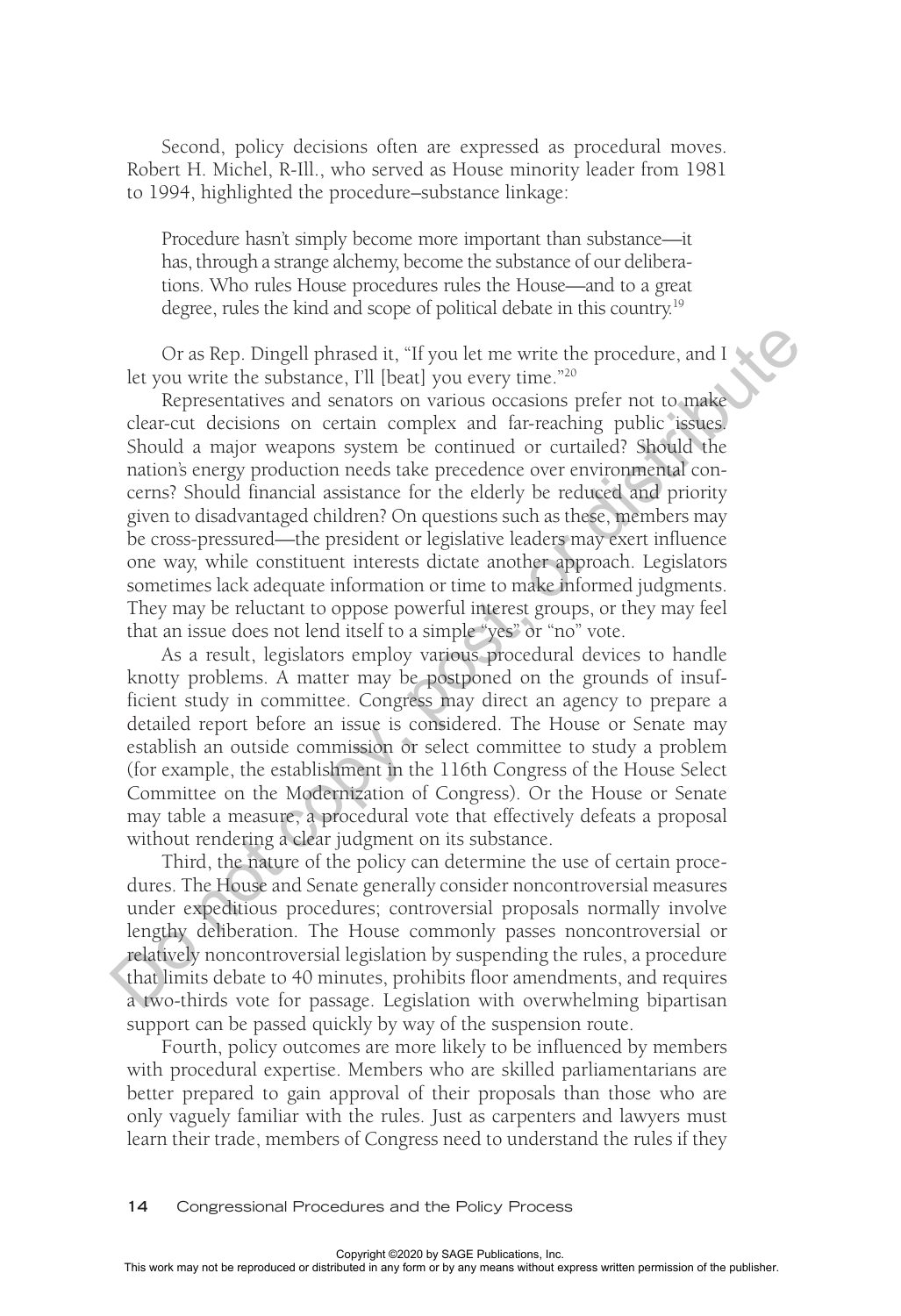expect to perform effectively. Congressional procedures can be confusing to members. "To table, to refer to committee, to amend—so many things come up," declared a junior senator. "You don't know whether you are coming or going."21 John W. McCormack, D-Mass., who served as House Speaker from 1962 to 1970, once advised House newcomers:

Learn the rules and understand the precedents and procedures of the House. The congressman who knows how the House operates will soon be recognized for his parliamentary skills—and his prestige will rise among his colleagues, no matter what his party. $22$ 

Members who know the rules have the potential to shape legislation to their ends and become key figures in their party and in coalitions trying to pass, modify, or defeat legislation.

# **Conventional Versus Unconventional Lawmaking**

A fundamental strength of Congress's lawmaking process—a principal characteristic of the legislative process apparent from Congress's earliest days—is its capacity to adjust and adapt to new circumstances. The House and Senate, not surprisingly, regularly modify, either formally or informally, their procedures and practices, making the procedures associated with lawmaking something of a moving target. What is conventional or orthodox in one era may seem unconventional or unorthodox in another as different patterns of congressional decision making emerge over time.

In recent years, numerous lawmakers, commentators, and scholars have noted many procedural deviations from what is often called the "regular order," or the textbook version of lawmaking depicted in Figure 1.1. Although the regular order is not explicitly defined in House or Senate rules, it does refer to a host of procedural rules, precedents, and traditions designed to promote legislative benefits. These include an orderly and generally repeatable step-by-step method of considering legislation in committee and on the floor; a fair and reasonable opportunity in both venues for lawmakers of either party to debate and to amend legislation; and, more specifically, allows lawmakers, wrote former Representative Lee Hamilton (1965–1999), to "ask hard questions, consider the merits of various [policymaking] approaches, propose alternatives, smooth out problems, build consensus, knock out bad ideas, and refine good ideas to make better laws."23 will soon be recognized for his parliamentary skills—and his prestige<br>will rison be recognized for his particular both and is party.<sup>22</sup><br>Members who know the rules have the potential to shape legislation to<br>their ends and

The Figure 1.1 view of regular order legislating was largely dominant from the 1950s into the 1980s. It began to give way in the 1990s going forward to a variety of irregular, nontraditional, or unorthodox lawmaking processes—especially on consequential, "must pass," and majority party priorities. While regular order lawmaking is still followed in enacting laws, many major issues bypass conventional policymaking

Copyright ©2020 by SAGE Publications, Inc.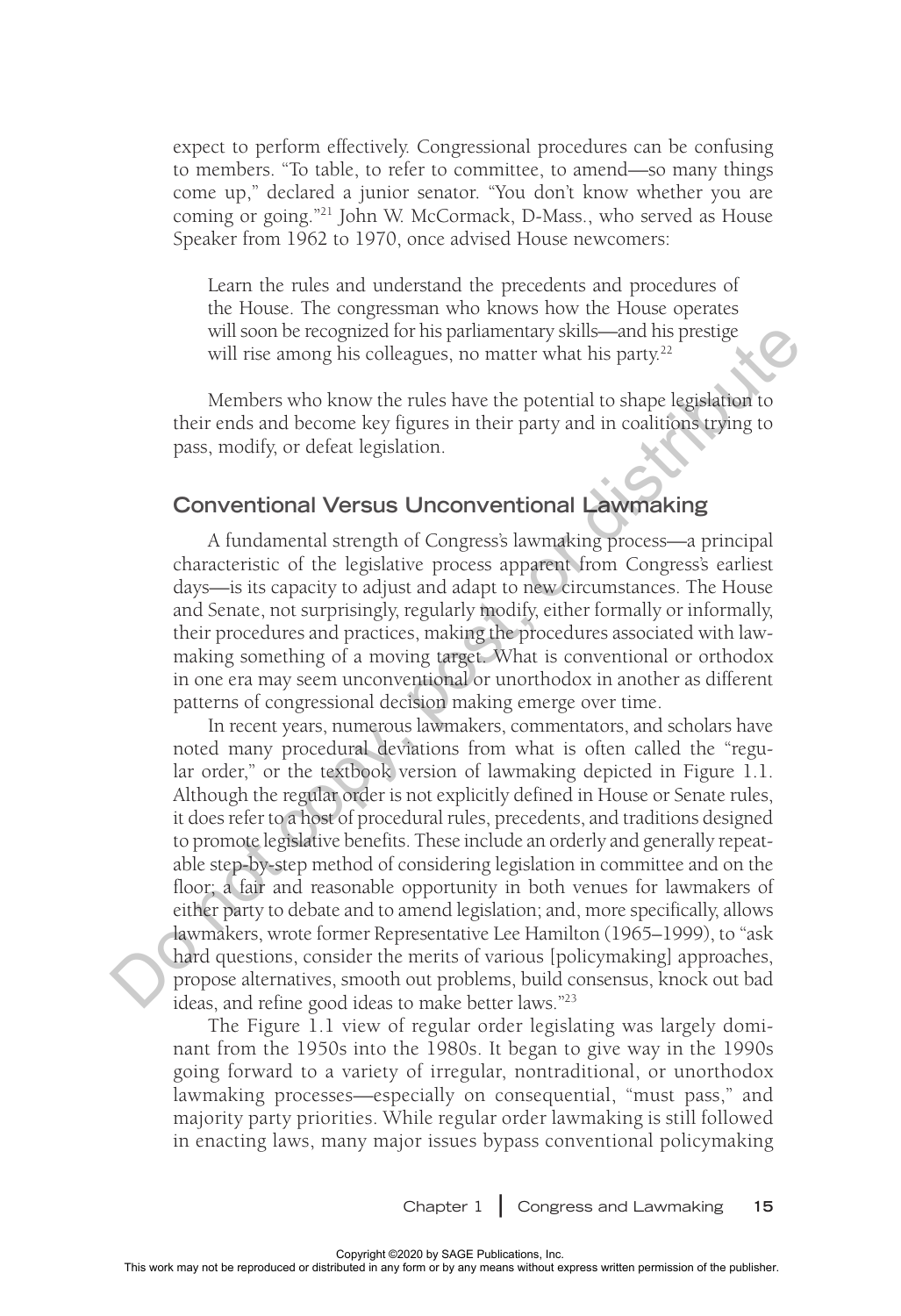

(for example, circumventing committee deliberations or taking up significant measures with scant opportunities for lawmakers to know their contents). Nontraditional lawmaking represents a "new normal" for various measures and reflects Congress's response to a number of overlapping factors, such as these three.

First, the contemporary Congress is less insular, more partisan, more ideological, and more permeable to outside forces than ever before. Understandably, changes in the wider political environment—the election of activist lawmakers, the cost of congressional campaigns, the proliferation of interest groups, the rise in issue complexity, breakthroughs in communications technology, clashes with presidents, crises, and more—are reflected in the procedural practices and politics of the House and Senate. Compared to the textbook era, for example, numerous contemporary members confront an intensely competitive electoral environment. Party control of either the House or Senate is always in play, unlike when the Democrats controlled the House for 40 straight years (1955–1995) and the Senate for 26 years (1955–1981).<sup>24</sup>

Frequent shifts in party control of the House and Senate is today's reality. It intensifies partisan conflict over the two parties' divergent policies and provokes use of unorthodox parliamentary practices by Democrats and Republicans. Holding or reclaiming institutional control is of utmost importance to party leaders and lawmakers of both political parties. Donald Wolfensberger, former staff director of the House Rules Committee, states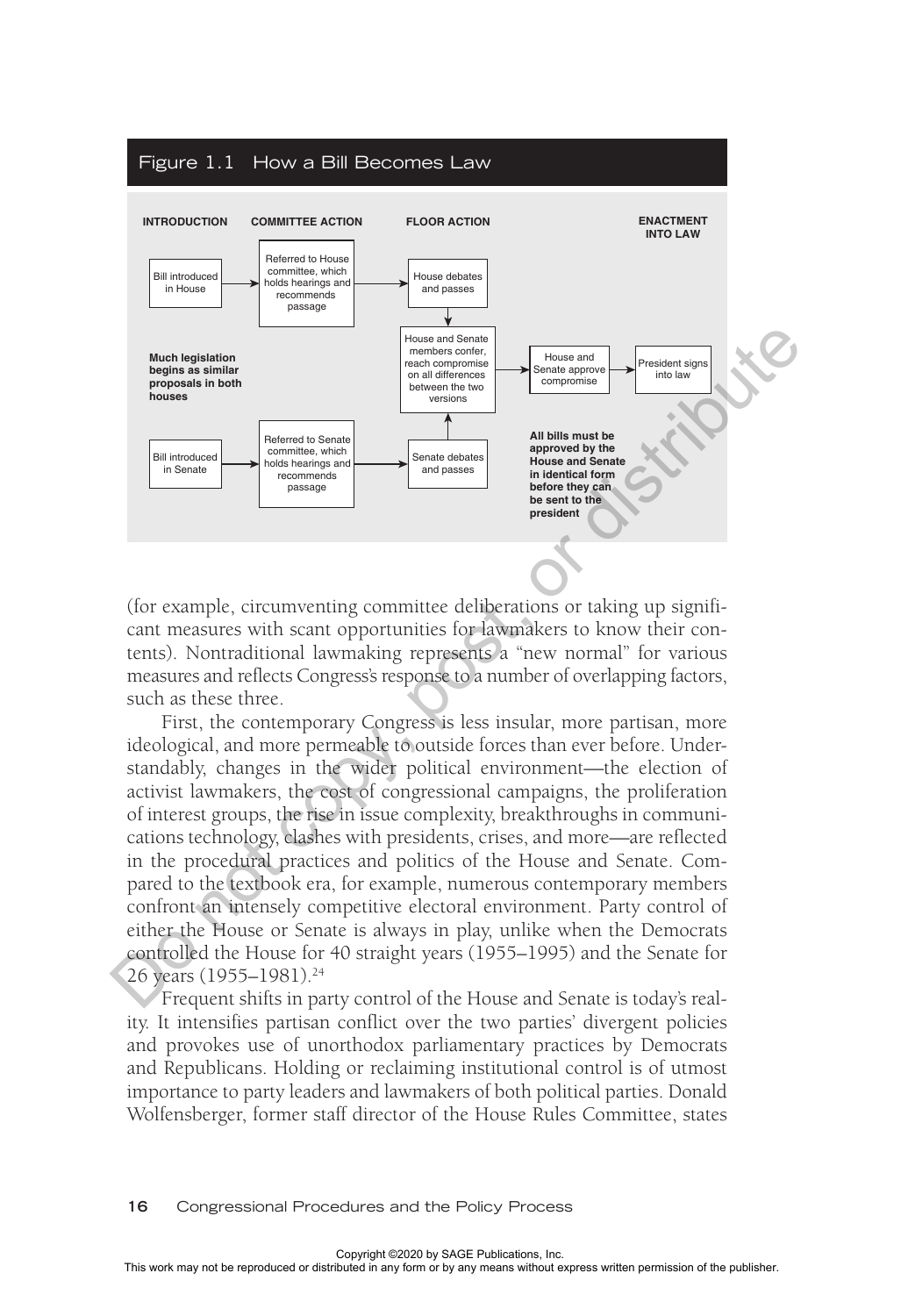that "Congress has evolved over the decades from a culture of legislating to a culture of campaigning at the expense of serious deliberation to solve major problems confronting the nation."25

This development provides incentives for both parties to employ an array of procedural and political strategies to retain or win back institutional power. Typically, the top House and Senate leaders devise, orchestrate, and direct the legislative and communications plans of their party. If in the majority, steamroll the minority if feasible and necessary (easier to do in the House than Senate, see below) to achieve partisan objectives; in the minority, strive to block the agenda and message of the other party, calling it a "do nothing Congress," for instance. In short, these conditions encourage nontraditional legislating over the textbook model. Moreover, unorthodox lawmaking has several advantages over traditional lawmaking: It often works in achieving desired results; it can be faster (fewer actors and less transparency) than the textbook model; and it is a flexible and versatile lawmaking approach that can accommodate evolving political conditions inside and outside the Congress.26

Second, a sharper partisan and political environment means that compromise, civility, and bipartisanship are sometimes in short supply in both legislative chambers, attributed in part to the rise of party and ideological polarization in Congress and the country (the GOP "red" and Democratic "blue" states). As a Senator noted, "Today, most Democrats are . . . left, most Republicans are to the right, and there are very few [centrists] in between."<sup>27</sup> The result is that on many consequential issues (tax, immigration, health) it is often difficult for lawmakers to build bipartisan coalitions. This circumstance fosters a zero-sum (winner-take-all) form of legislating. The "my way or the highway" approach sometimes emulates the British parliamentary model: the majority party governs alone and the minority party opposes. to do in the House than Senate, see below) to achieve partisan objectives;<br>in the minority, strive to block the agenda and message of the other party<br>calling it a "do nothing Congress," for instance. In short, these condi

Third, the current polarized environment challenges the ability of the House and Senate to govern. Disagreements between the parties can be so wide on various issues that deadlock and policy paralysis often suffuses the lawmaking process. This prompts many people to say that Congress is "broken" or "dysfunctional." To surmount parliamentary obstacles, the majority party strives to advance its institutional and party-preferred priorities through unorthodox means. To control and manage the legislative process, party leaders "have to use exotic procedures that are basically incomprehensible," said a congressional scholar and former aide to a Senate majority leader.<sup>28</sup> The minority party, upset at the majority's parliamentary tactics, counters with their own unorthodox, tit-for-tat procedural maneuvers. The consequence is party and parliamentary warfare.<sup>29</sup> An apt summary of what often characterizes contemporary lawmaking was offered by former Senator Bill Nelson, D-Fla.: "If you want to get anything done . . . you have to figure out how to get there. It's not a straight line. Sometimes it's a circuitous path."30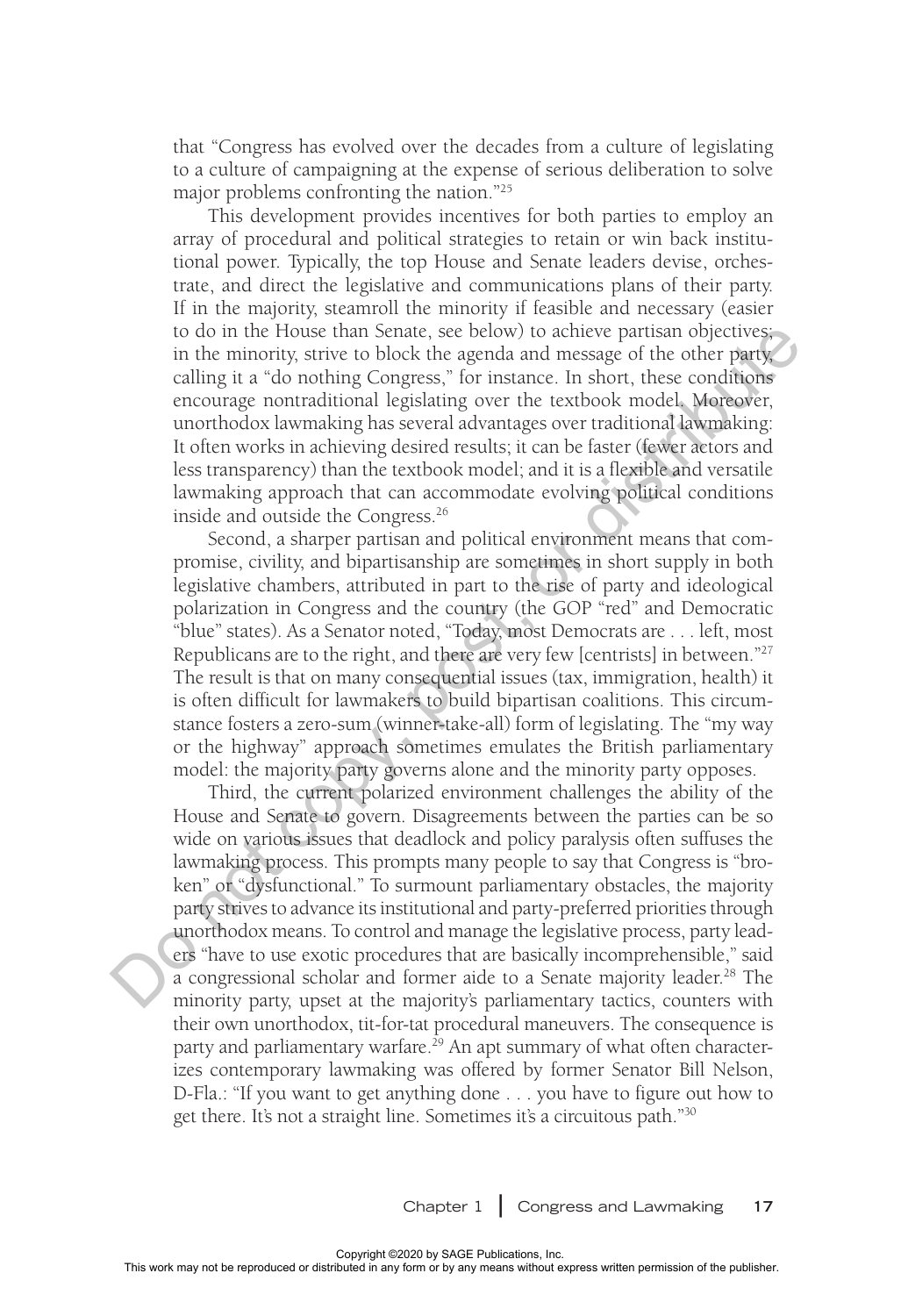## **Precedents and Folkways**

Congress is regulated not only by formal rules but also by informal ones that influence legislative procedure and member behavior. Two types of informal rules are precedents and folkways. Precedents, the accumulated past decisions on matters of procedure, represent a blend of the formal and informal. They are the common law of Congress and govern many procedures not explicitly covered in the formal rules. As noted House parliamentarian Lewis Deschler wrote, the great majority of the "rules of all parliamentary bodies are unwritten law; they spring up by precedent and custom; these precedents and customs are this day the chief law of both Houses of Congress."31 Formal rules prescribe the order of business in the House and Senate, but precedents permit variations through, for instance, the unanimous consent of the members. The rulings of the Speaker of the House and presiding officer of the Senate form a large body of precedents. They are given formal status by the parliamentarians in each chamber and then become part of the accepted rules and procedures.

Folkways are unwritten norms of behavior that members are expected to observe. Like rules and precedents, folkways evolve in response to new times, demands, and lawmakers. During the 1950s, for example, scholars wrote about norms of "apprenticeship" (junior lawmakers should listen and learn from their more seasoned colleagues before actively getting involved in policymaking), "courtesy" (members should be solicitous toward their colleagues and avoid personal attacks on them), or "specialization" (a member should master a few policy areas and not try to impress colleagues by attempting to be a jack-of-all-trades). Today, these particular norms are "torn and frayed."32 In both chambers, lawmakers enter a partisan and "entrepreneurial" environment where the incentives—both inside and outside Congress—are to get quickly involved in lawmaking, publicity seeking, and campaign fundraising. mannearing the speeches and customs are this day imaging the by speeches and parliamentary bodies are unwritten law; they spring up by precedent and customs are this day of both stributes and customs are this day if excit

The "to-get-along, go-along" culture of the 1950s and 1960s Congresses is mainly a thing of the past. Newcomers who sit back quietly and defer to their elders are likely to be viewed as unusual, especially in the Senate, where norms of individualism now pervade the institution. There are exceptions, however. When Hillary Clinton was elected to the Senate from New York in 2001, she was famous in her own right. Senator Clinton deferred to her senior colleagues for much of the first year, focusing on constituency service and downplaying her celebrity status. Senator Clinton wanted to earn the respect of Senate colleagues and constituents as a legislative "work horse" and not a media-oriented "show horse." Still, in today's Senate, a member

feels minimally constrained by consensual codes of behavior. The relevant distinction in his [or her] life is not between the Senate and the rest of the political world but between himself (plus his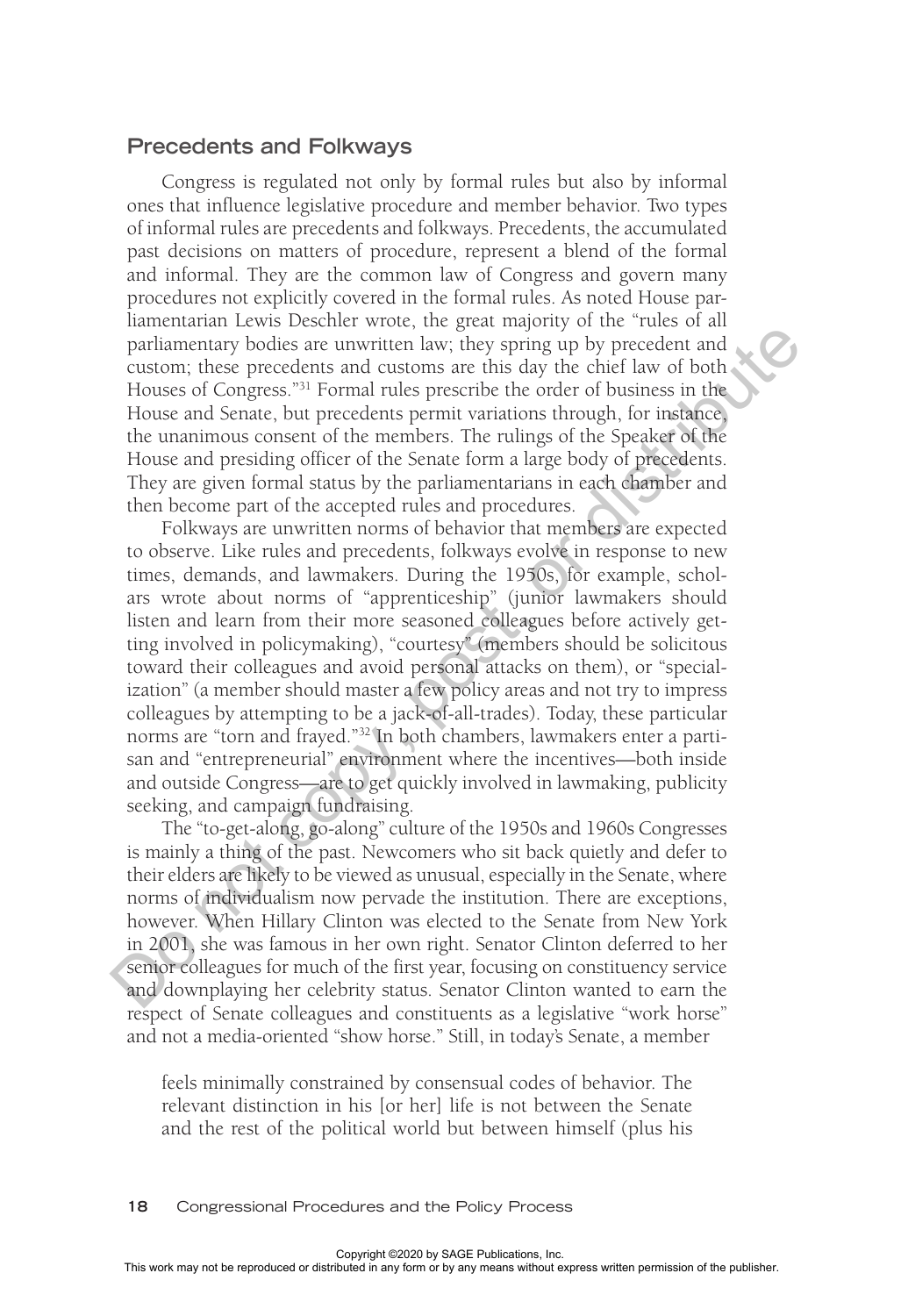staff) and everything else. . . . With the help of the Senate's formal rules, he knows he can bring the collective business to a halt. He can be a force to be reckoned with whenever he wants to be.<sup>33</sup>

Congressional decision making, then, is shaped by each chamber's formal and informal structure of rules, precedents, and traditions, as well as member preferences and goals.

# **Congressional Decision Making**

The congressional decision-making process is constantly evolving, but it has certain enduring features that affect consideration of all legislation. The first is the decentralized power structure of Congress, characterized by numerous specialized committees and a central party leadership that works hard to promote party and policy coherence. A second feature is the existence of multiple decision points for most pieces of legislation. The many decision points mean that at each step of a bill's progress a majority coalition must be formed to move the measure along. This leads to the third important feature of the process: the need for bargaining and compromise to form a winning coalition. Finally, each Congress has only a 2-year life cycle in which to pass legislation once it has been introduced. The pressure of time is an ever-present force underlying the legislative process. **Congressional Decision Making**<br>The congessional decision-making process is constantly evolving but it<br>has certain enduring features that affect consideration of all legislation.<br>The first is the decentralized power struct

# **Decentralized Power Structure**

Congress's decentralized character reflects both political and structural realities. Politically, legislators owe their reelection to voters in widely differing states and localities; structurally, the legislative branch has an elaborate division of labor to help it manage its immense workload. Responsibility for specific subject areas is dispersed among more than 200 committees and subcommittees.

Structural decentralization means that policymaking is subject to various disintegrative processes. Broad issues are divided into smaller subissues for consideration by the committees. Overlapping and fragmented committee responsibilities can impede the development of comprehensive and coordinated national policies. Many House and Senate committees consider some aspect of broad subject areas such as health care, trade, cybersecurity, or energy policy. For example, a major global climate change bill (to establish a "cap and trade" system) that passed the House was referred to nine standing committees (see Box  $1.2$ ).<sup>34</sup> Jurisdictional controversies occur as committees fight to protect or expand their turf. Finally, committees develop special relationships with interest groups, executive agencies,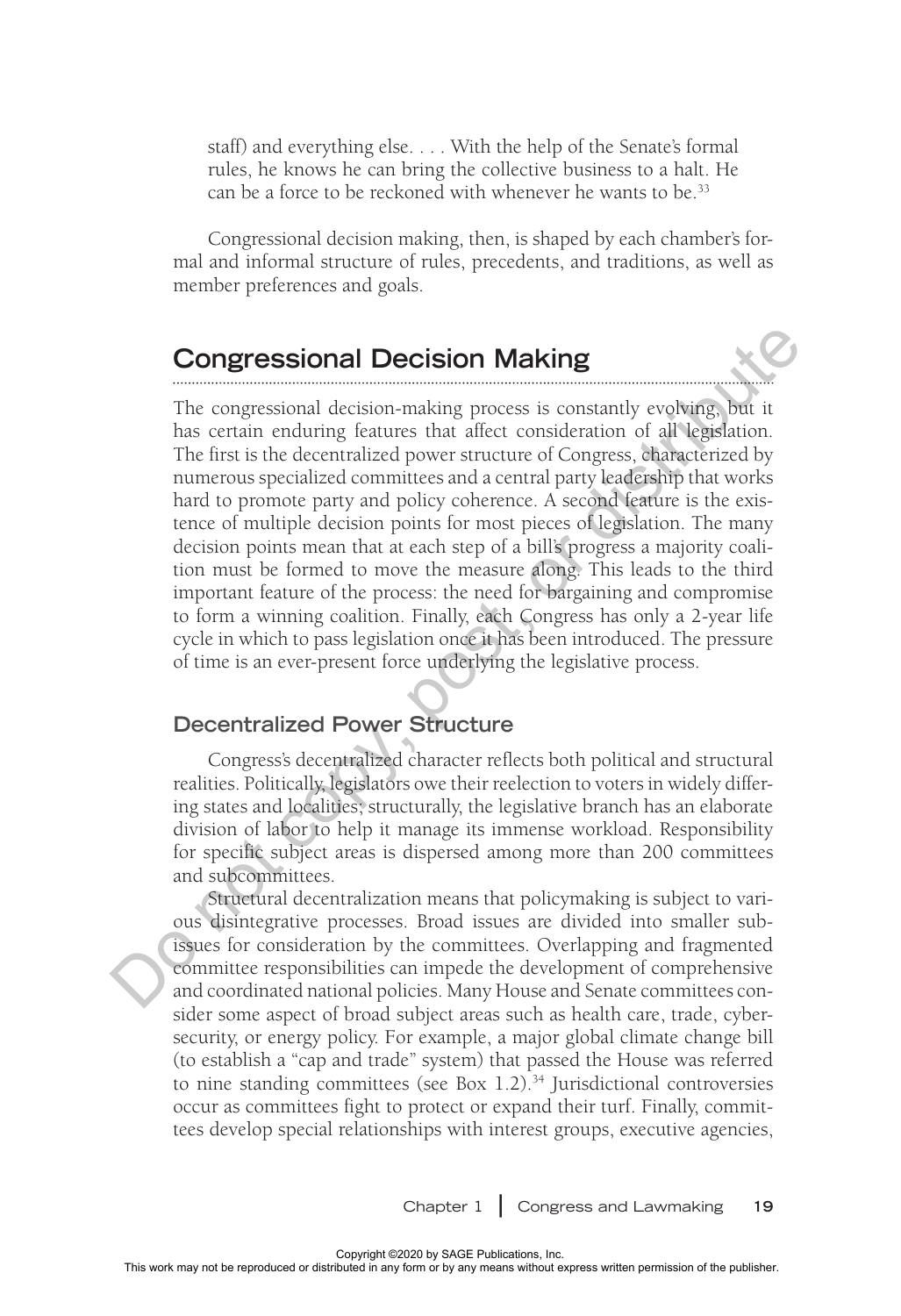and scores of other interested participants. These alliances—often called *subgovernments, issue networks*, or *sloppy large hexagons*—influence numerous policy areas. Committees, then, become advocates of policies and not simply impartial instruments of the House or Senate.<sup>35</sup>

# **Box 1.2 One Down, Eight More House Committees to Go**

| After winning approval by the House Energy and Commerce Committee,<br>legislation (H.R. 2454) that would create a "cap and trade" system<br>addressing global climate change was referred to eight other House<br>committees, each with jurisdiction over parts of the bill. |                                                                                                                                                                                                |  |  |
|------------------------------------------------------------------------------------------------------------------------------------------------------------------------------------------------------------------------------------------------------------------------------|------------------------------------------------------------------------------------------------------------------------------------------------------------------------------------------------|--|--|
|                                                                                                                                                                                                                                                                              |                                                                                                                                                                                                |  |  |
| <b>Agriculture</b>                                                                                                                                                                                                                                                           | Establishment of a program to help<br>national forests adapt to climate change.                                                                                                                |  |  |
|                                                                                                                                                                                                                                                                              | May share jurisdiction with the<br>Financial Services Committee for the<br>new financial derivatives market that<br>would have been created by buying<br>and selling carbon emissions credits. |  |  |
| <b>Education and Labor</b>                                                                                                                                                                                                                                                   | Creation of training programs in<br>alternative-energy technology and<br>university grants for studying climate<br>issues.                                                                     |  |  |
| <b>Financial Services</b>                                                                                                                                                                                                                                                    | Creation of new energy use standards<br>for housing.                                                                                                                                           |  |  |
|                                                                                                                                                                                                                                                                              | May share jurisdiction with the<br>Agriculture Committee for the new<br>financial derivatives market that<br>would be created for buying and<br>selling carbon emissions credits.              |  |  |
| <b>Foreign Affairs</b>                                                                                                                                                                                                                                                       | Establishment of international<br>programs to mitigate carbon<br>emissions and climate change.                                                                                                 |  |  |
|                                                                                                                                                                                                                                                                              | Reduction of international deforestation<br>and establishment of an international<br>carbon offset market.                                                                                     |  |  |
|                                                                                                                                                                                                                                                                              | Establishment of a State Department<br>office aimed at exporting clean-energy<br>technology.                                                                                                   |  |  |

#### **20** Congressional Procedures and the Policy Process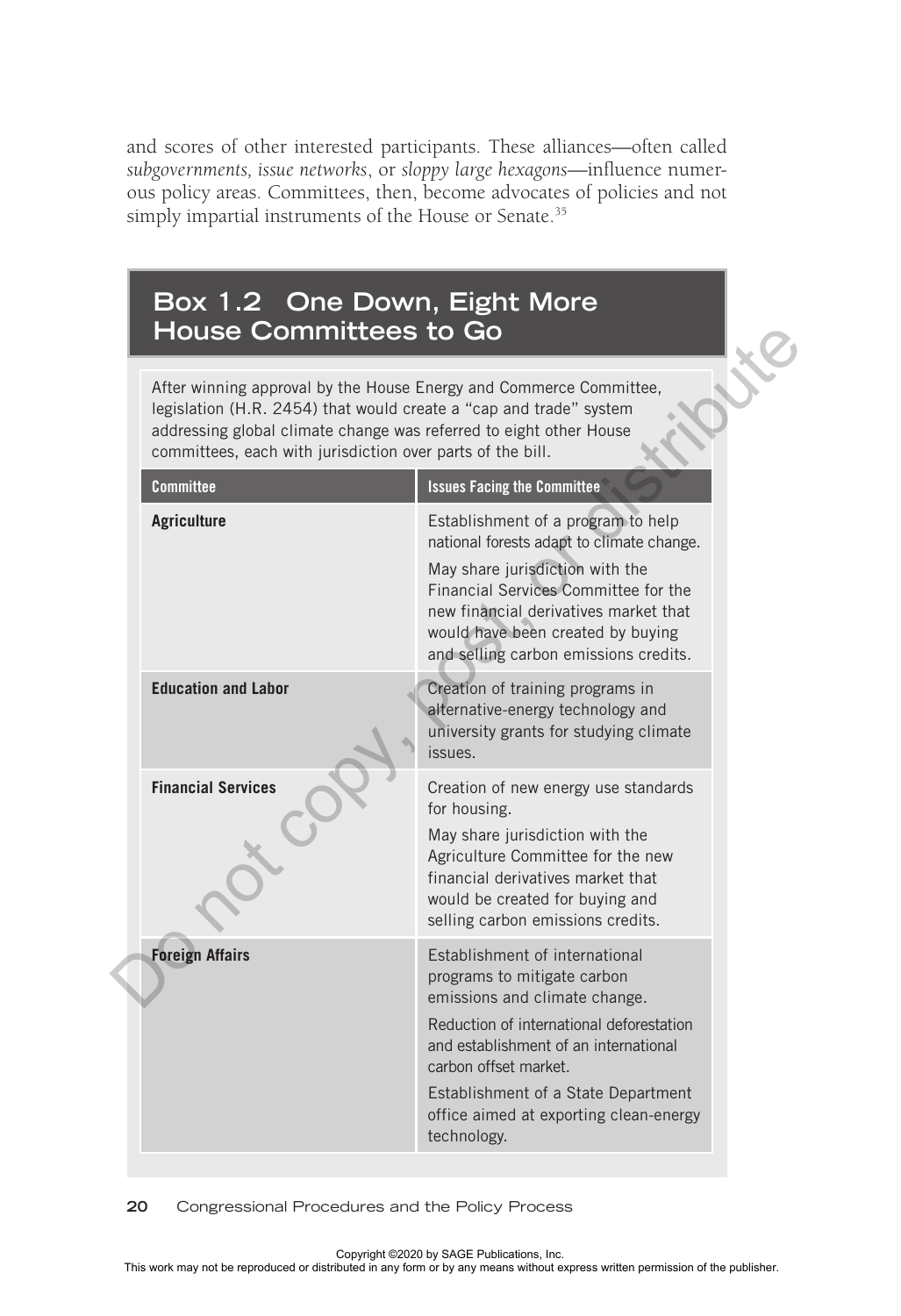| <b>Natural Resources</b>                                                                                                                          | Establishment of a federal program<br>aimed at adaptation of wildlife,<br>oceans, and public lands to the<br>effects of climate change.                                                                                                                                                                                                                                                                                                                                                                                                                                                                                                                                                                                                                                    |
|---------------------------------------------------------------------------------------------------------------------------------------------------|----------------------------------------------------------------------------------------------------------------------------------------------------------------------------------------------------------------------------------------------------------------------------------------------------------------------------------------------------------------------------------------------------------------------------------------------------------------------------------------------------------------------------------------------------------------------------------------------------------------------------------------------------------------------------------------------------------------------------------------------------------------------------|
| Science, Space, and Technology                                                                                                                    | Creation of programs to research<br>new low-carbon energy technology,<br>including carbon sequestration and<br>electric vehicles.                                                                                                                                                                                                                                                                                                                                                                                                                                                                                                                                                                                                                                          |
| <b>Transportation and Infrastructure</b>                                                                                                          | Creation of carbon emissions<br>requirements for state and regional<br>transportation infrastructure planning.<br>Creation of emissions requirements<br>for vehicles including planes, trains,<br>and ships.                                                                                                                                                                                                                                                                                                                                                                                                                                                                                                                                                               |
| <b>Ways and Means</b>                                                                                                                             | Oversight and allocation of the<br>billions in new revenue that the<br>federal government would receive<br>from selling carbon emissions credits<br>to polluters.                                                                                                                                                                                                                                                                                                                                                                                                                                                                                                                                                                                                          |
| Source: CQ Today by Coral Davenport. Copyright 2009 by Congressional Quarterly<br>Inc. Reproduced with permission of Congressional Quarterly Inc. |                                                                                                                                                                                                                                                                                                                                                                                                                                                                                                                                                                                                                                                                                                                                                                            |
|                                                                                                                                                   | Political parties can provide the cohesive force needed to balance the<br>centrifugal influences of a fragmented committee system. Parties serve to<br>organize their members and elect the formal leaders of Congress. Demo-<br>crats and Republicans regularly meet in their committees and in informal<br>groups to discuss substantive and political issues. Neither party, how-<br>ever, commands the consistent support of all its members. Too great a<br>spread of ideological and policy convictions exists within each party. Too<br>many countervailing pressures-constituency, region, individual con-<br>science, career considerations, or committee loyalty-also influence the<br>actions of representatives and senators. "I'll fight for my district even |

Congressional party leaders understand that attempts to dictate policy are fraught with difficulties because they often lack the means to force agreement among competing party factions, committees, or informal legislative groups. They do have certain resources to deploy to win the support of colleagues—influencing committee assignments, providing campaign funds, sharing the media spotlight—but these may not always be sufficient. Box 1.3 discusses the leadership structure of Congress. Party leaders cannot count on automatic party support and so must rely heavily on their skills

Chapter 1 **|** Congress and Lawmaking **<sup>21</sup>**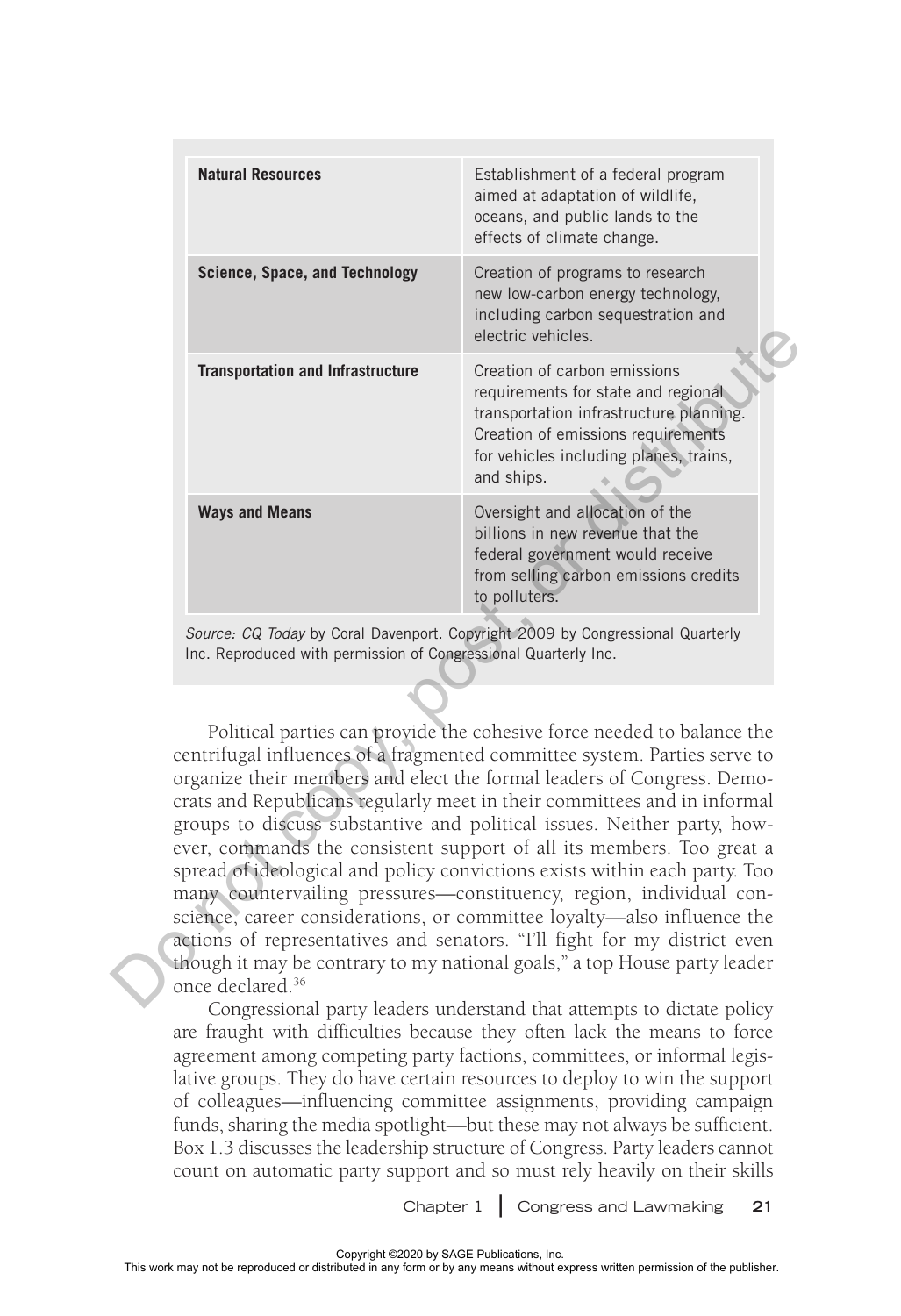as bargainers and negotiators to influence legislative decisions. In addition, the power and effectiveness of any party leader depend on several factors, some outside the leader's control. Among them are personality, intellectual and political talent, the leader's view of the job, the size of the majority or minority party in the chamber, whether the White House is controlled by the opposition party, the expectations of colleagues, and the political complexion of the House or Senate during a particular historical era.

# **Box 1.3 Leadership Structure of Congress**

The party leadership in the House and Senate is crucial to the smooth functioning of the legislative process. In the House, the formal leadership consists of the Speaker, the majority and minority leaders, whips from each party, assistants to the whips, and various party committees. The vice president of the United States serves as **president of the Senate**; in the vice president's absence, the **president pro tempore** or, more commonly, a temporary presiding officer of the majority party, presides. The Senate also has majority and minority leaders, whips, assistant whips, and party committees.

The Speaker's fundamental power is to set the agenda of the House. Speakers achieve their influence largely through such means as personal prestige, fundraising ability, mastery of the art of persuasion, legislative expertise, and the support of members. Among the Speaker's formal powers are presiding over the House, deciding points of order, referring bills and resolutions to committee, scheduling legislation for floor action, and appointing House members to select, joint, and House–Senate conference committees. Speakers infrequently participate in debate and usually vote only to break a tie. Their institutional prerogatives are buttressed by their role as leader of the majority party. For example, Speakers may chair their party's committee assignment panel, raise significant campaign funds for partisan colleagues, and expedite or delay floor action on legislation. **EXECT: CONSULTER CONSULTERT CONSULTERT CONSULTERT CONSULTERT THE party leadership in the House and Senate is crucial to the smooth functioning of the legislative process. In the House, the formal leadership couplists of t** 

The majority and minority parties of the House and Senate elect, respectively, majority and minority leaders. The House majority leader ranks just below the Speaker in importance and has considerable influence over the scheduling of bills and day-to-day management of the floor. The minority leader heads his or her party in the House. Among other things, he or she develops policy alternatives to majority initiatives, serves as party spokesperson, and devises strategies to win back majority control of the House.

In the Senate, the majority leader is the most influential officer because neither the vice president nor the president pro tempore holds substantive powers over the chamber's proceedings. Everyday duties of the minority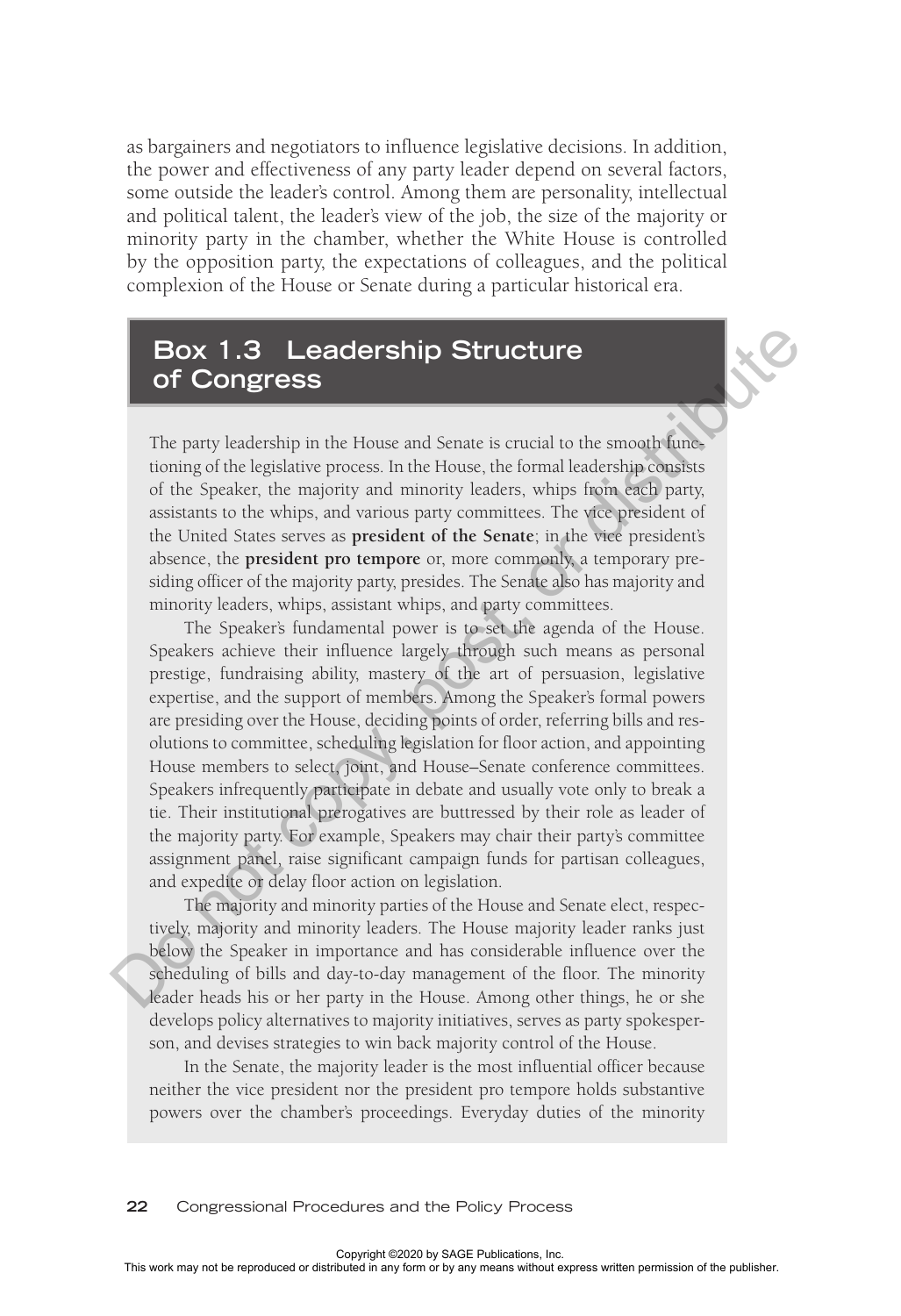leader correspond to those of the majority leader, except that the minority leader has less authority over scheduling legislation. Agenda-setting is the prime prerogative of the majority leader. Both Senate leaders speak for their party and act as field generals on the floor, promoting partisan cohesion and searching for ways either to maintain or reclaim majority control of the chamber, as the case may be.

Each party in the House and Senate elects a whip and appoints a number of deputy, assistant, or regional whips to aid the floor leader in implementing the party's legislative program. The diversity of whips provides greater geographical, ideological, and seniority balance in the party leadership structure. At its core, the whips' job is to know where the votes are and to produce the votes on behalf of party objectives.

To be sure, there are eras when the leaders of the majority party exercise considerable influence over committee chairs and rank-and-file colleagues. For example, there were times during the dozen years (1995–2006) when the House was under GOP control that it operated in a parliamentary or quasi-parliamentary manner, with rank-and-file Republicans often following the lead of their top party leaders to approve priorities on largely partyline votes. Speaker Dennis Hastert, R-Ill. (1999–2006), even articulated a governing philosophy reminiscent of parliamentary bodies. His policy, he said, was to bring legislation to the floor only when it has the support of the majority of the majority party. This view would preclude floor consideration of measures supported by a bipartisan House majority unless half or more were GOP lawmakers. Even so, majority leaders of the House and Senate recognize that the votes of minority members are often required to enact major legislation. of deputy, assistant, or regional whips to aid the floor leader in implement<br>ing the party's legislative program. The diversity of whips provides genealized,<br>geographical, ideological, and seniority balance in the party le

# **Multiple Decision Points**

Although Congress can act quickly, normally legislation works its way slowly through multiple decision points. Before a measure is formally introduced, a draft bill might be circulated to colleagues and outside stakeholders to solicit their views and ideas, likes and dislikes. After a bill is introduced, it usually is referred to committee and then frequently to a subcommittee. The views of executive departments and agencies may also be solicited at this stage. The full committee and subcommittee hold hearings and issue reports on the bill. The bill is then voted out of the full committee and is ready to be scheduled for floor consideration by the majority party leadership. After floor debate and final action in one chamber, the same steps generally are repeated in the other house. At any point in this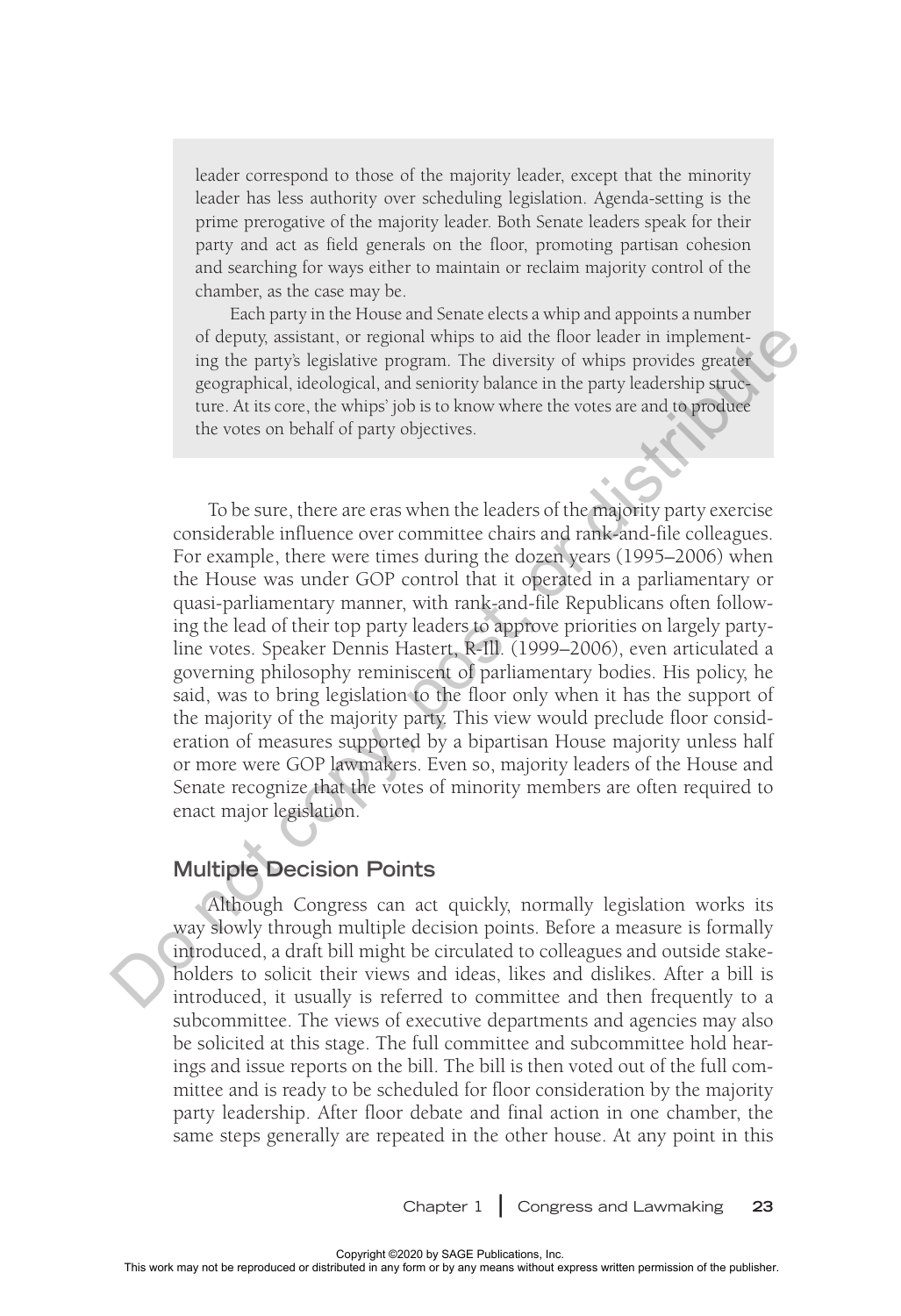sequential process, the bill is subject to delay, defeat, or modification. "It is very easy to defeat a bill in Congress," President John F. Kennedy once noted. "It is much more difficult to pass one."37

At each stage of the process, measures and procedures must receive majority (and sometimes supermajority) approval. All along the procedural route, therefore, strategically located committees, groups, or individuals can delay, block, or change proposals if they can form majority coalitions. Bargaining may be necessary at each juncture to forge the support that advances the bill to the next step in the legislative process. Thus, advocates of a piece of legislation must attract not just one majority but several successive majorities at each of the critical intersections along the legislative route. And at each legislative junction, the strategies for constructing winning coalitions can vary to accommodate diverse issues, external circumstances, and member goals.

# **Bargaining and Coalition Building**

Three principal forms of bargaining are used to build majority coalitions: logrolling, compromise, and nonlegislative favors. "The way you get the votes to pass anything is to ask whoever would possibly vote for something, what do they want," explained a House Ways and Means chair. "It is an additive process."38 The additive process was much on display when the House narrowly passed (219–212) an ambitious bill to curb greenhouse gases linked to global warming. To win the support of wavering lawmakers, committee and party leaders made numerous compromises and provided billions of dollars in vote-getting projects to undecided members. A major opponent of the bill sarcastically told members, "If you haven't made your deal yet [with the House Energy and Commerce chair], come on down to the floor."39 advances the bill to the next step in the legislative process. Thus, advocates<br>are also also also fail to the exist of a piece of egislation must attract not just one majority but several suc-<br>cessive majorities at each of

During Senate consideration of President Obama's landmark health care reform plan, then Majority Leader Harry Reid, D-Nev., made various policy concessions to four centrist, on-the-fence, party colleagues to win their crucial support on a pivotal procedural vote. A Democratic senator, for example, secured more Medicaid funding for her state (dubbed the "Louisiana Purchase"). Another Democratic senator won similar favorable treatment for Nebraska, called the "Cornhusker Kickback" by critics. Liberal senators were not happy with the use of such provisions to woo the votes of party holdouts. Despite their misgivings, liberal senators had little choice but to go along with Reid's policy concessions; they needed their colleagues' votes to prevail. Senate Republicans charged that various policy concessions were added to the health legislation to "buy" the votes of wavering Democratic senators.

Logrolling is an exchange of voting support on different bills by different members of Congress. It is an effective means of coalition building because members rarely are equally concerned about all the measures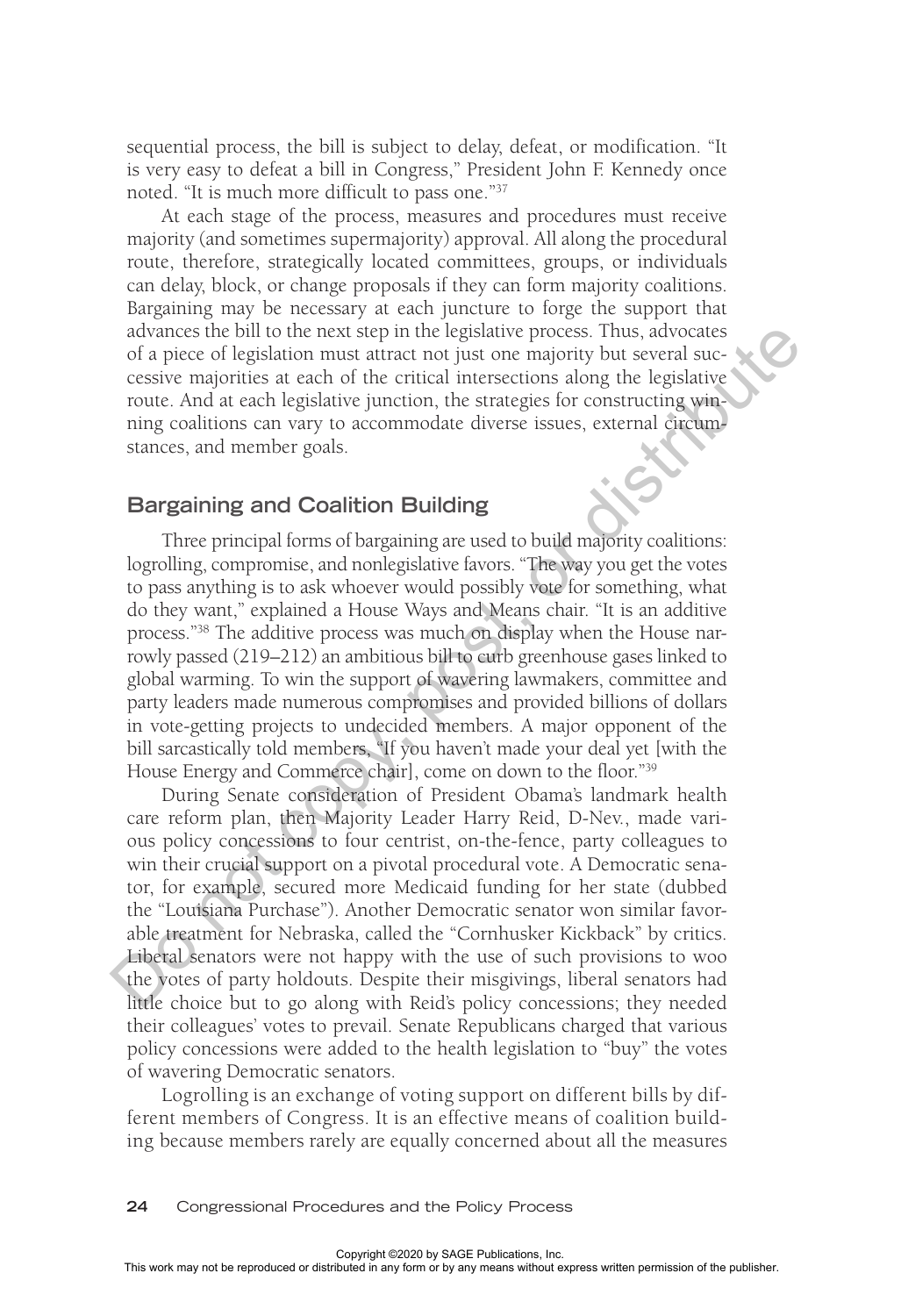before Congress. For example, Representatives A, B, and C strongly support a bill that increases government aid to farmers. But A, B, and C are indifferent toward a second bill that increases the minimum wage, which is strongly supported by Representatives D, E, and F. Because D, E, and F do not have strong feelings about the farm bill, a bargain is struck: A, B, and C agree to vote for the minimum-wage bill, and D, E, and F agree to support the farm bill. Thus, both bills are helped on their way past the key decision points at which A, B, C, D, E, and F have influence. Logrolling may be either explicit or implicit. A, B, and C may have negotiated directly with D, E, and F. Alternatively, A, B, and C may have voted for the minimumwage bill, letting it be known through the press or in other informal ways that they anticipate similar treatment on the farm bill from D, E, and F. The expectation is that D, E, and F will honor the tacit agreement because they may need the support of A, B, and C down the line.

Compromise, unlike logrolling, builds coalitions through negotiation of the content of legislation. Each side agrees to modify policy goals on a given bill in a way that is generally acceptable to the other. A middle ground is often found—particularly for those bills involving money. A, B, and C, for example, support a \$50 million education bill; D, E, and F want to increase the funding to \$100 million. The six meet and compromise on a \$75 million bill they can all support.

Note the distinction between logrolling and compromise. In the logrolling example, the participants did not modify their objectives on the bills that mattered to them; each side traded voting support on a bill that meant little in return for support on a bill in which they were keenly interested. In a compromise, both sides modify their positions. "Anyone who thinks that compromise is a dirty word," remarked a House member, "should go back and read one of the fascinating accounts of all that happened in Philadelphia in 1787" (when the Constitution was drafted).<sup>40</sup> As one Senator put it, "In politics there are no right answers, only a continuing flow of compromises between groups resulting in a changing, cloudy, and ambiguous series of public decisions where appetite and ambition compete openly with knowledge and wisdom."<sup>41</sup> Compromise, in short, is an essential component of governance, but it is not easy to achieve on contentious measures. In today's polarized and acrimonious political environment, many lawmakers view "compromise" as a sellout of their principles or a sign of political weakness. be either explicit or implicit. A, B, and C may have regotated dreedly with  $D$ , E, and F. Alternatively, A, B, and C may have voted for the minimum wage bill, letting it be known through the press or in other informal wa

Nonlegislative favors are useful because the achievement of policy goals is only one of the many objectives of members of Congress. Other goals include winning assignment to a prestigious committee, raising campaign funds, running for higher office, obtaining larger office space and more staff, or being selected to attend a conference abroad. The variety of these nonpolicy motivations creates numerous bargaining opportunities particularly for party leaders, who can dispense many favors—from which

Copyright ©2020 by SAGE Publications, Inc.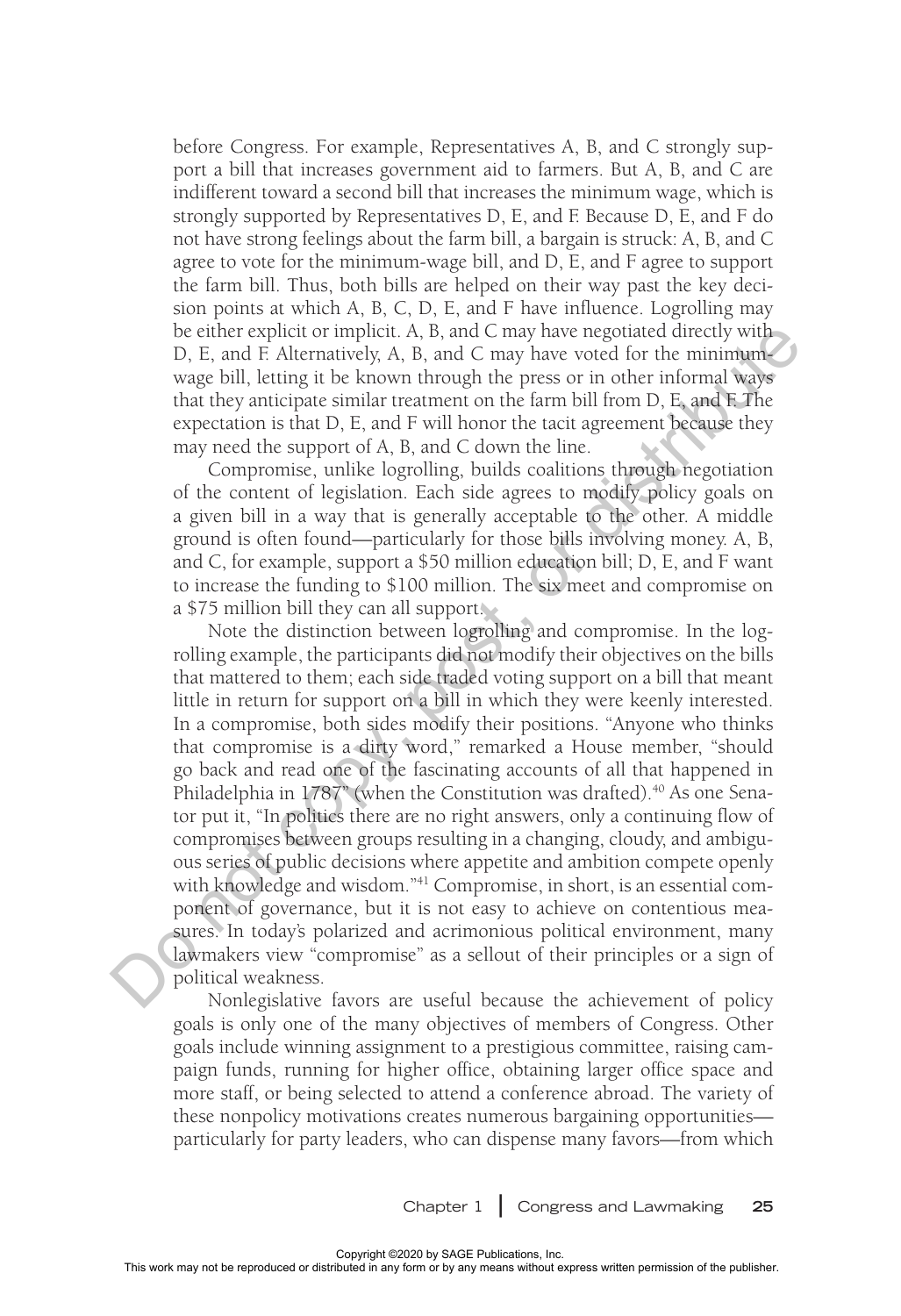coalitions can be built. As Senate majority leader from 1955 to 1960, Lyndon B. Johnson of Texas was especially skillful at using his powers to satisfy the personal needs of senators—all with the goal of building support for legislation he wanted.

For Johnson, each one of these assignments contained a potential opportunity for bargaining, for creating obligations, provided that he knew his fellow senators well enough to determine which invitations would matter the most to whom. If he knew that the wife of the senator from Idaho had been dreaming of a trip to Paris for ten years, or that the advisers to another senator had warned him about his slipping popularity with Italian voters, Johnson could increase the potential usefulness of assignments to the Parliamentary Conference in Paris or to the dedication of cemeteries in Italy.<sup>42</sup>

In this way, Johnson made his colleagues understand that there was a debt to be repaid.

## **The Congressional Cycle**

Every bill introduced in Congress faces the 2-year deadline of the congressional term. (The term of the 116th Congress, elected in November 2018, began at noon on January 3, 2019, and expires at noon on January 3, 2021.) Legislation introduced must be passed by both the House and the Senate in identical form within the 2-year term to become law (assuming the president approves). But because Congress normally adjourns prior to the end of the 2-year term, bills usually have less than 2 full years to germinate. Bills that have not completed the required procedural journey before final adjournment of a Congress automatically die and must be reintroduced in a new Congress to start the legislative process anew. Inaction or postponement at any stage of the process can mean the defeat of a bill. ations would matter the most to whom. If he knew that the wife<br>
of the senator from lidab had been dreaming of a trip to Paris for<br>
ten years, or that the advisers to another senator had warned him<br>
about his shipping pop

Many measures considered by Congress come up in cycles—such as those bills required each year to finance the activities of federal agencies and programs. Generally, this kind of legislation appears regularly on the congressional agenda at about the same time each year. Other legislation comes up for renewal every few years. Emergencies demand immediate attention. Other matters become timely because public interest, international events, Congress, or the president has focused on them; prescription drug costs, gun control, border security, climate change, and cybersecurity are recent examples of such issues.

Complex legislation is often introduced early in the congressional term because it takes longer to process than a simple bill. A disproportionately large number of major bills are enacted during the last few weeks of a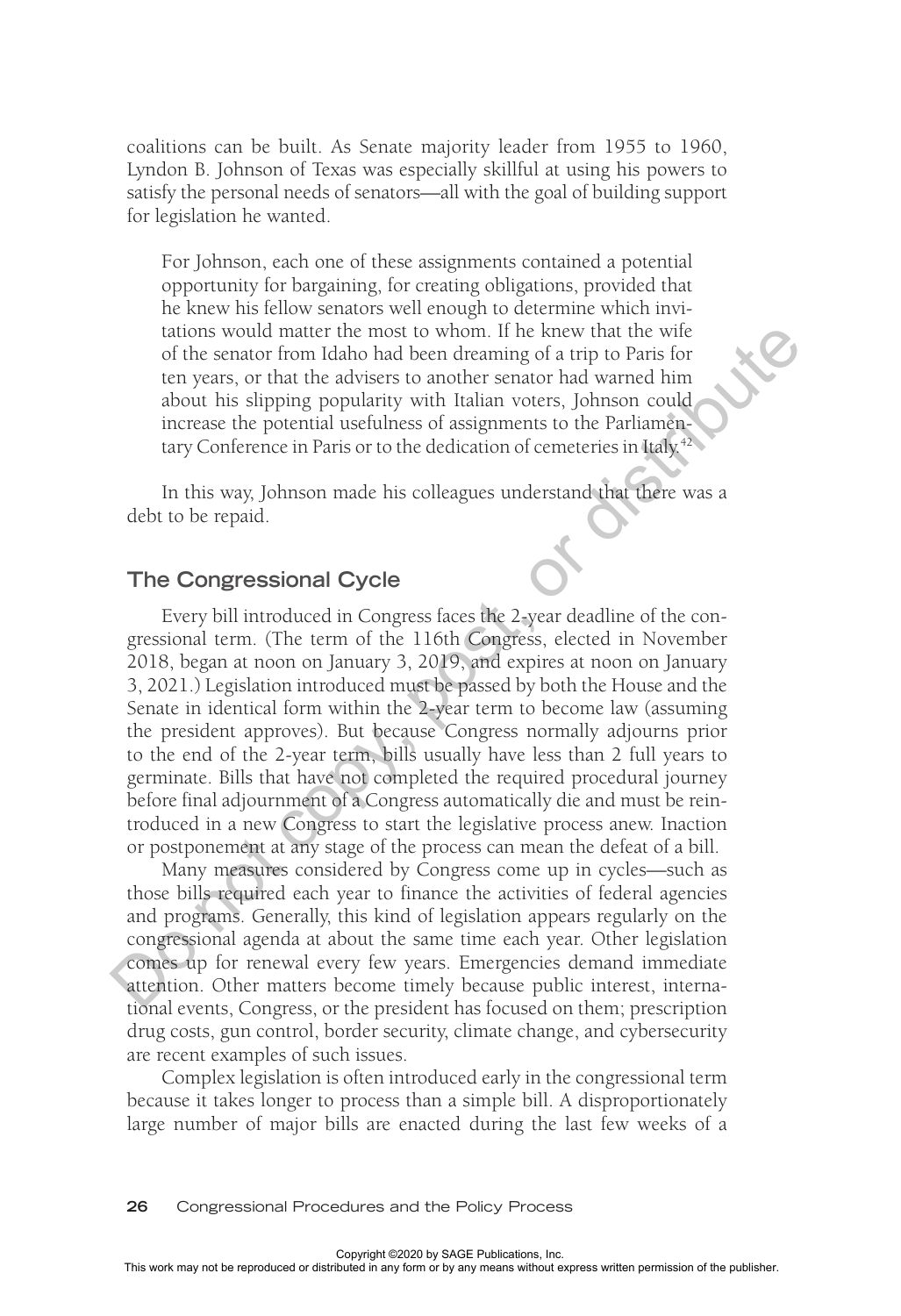Congress. Compromises that were not possible in July can be made in December. By this time—with the 2-year term about to expire—the pressures on members of the House and Senate are intense, and lawmaking can become frantic and furious. "It is a time when legislators pass dozens of bills without debate or recorded votes, a time when a canny legislator can slip in special favors for the folks back home or for special interest lobbyists roaming Capitol corridors."43 Members plan purposefully to take advantage of the end game through deadline lawmaking.

Finally, many ideas require years or even decades of cultivation before they can be enacted into law. Controversial proposals—reintroduced in successive Congresses—may need a 4-, 6-, or 8-year period before they win passage. Many of the 1960s policies of Presidents Kennedy and Johnson, for example, were first considered by earlier Congresses. Bankruptcy reform legislation required the action of four consecutive Congresses before it eventually surmounted hurdles and roadblocks to become public law in 2005. In 1994, President Bill Clinton and first lady Hillary Clinton tried unsuccessfully to win congressional approval of a comprehensive health care reform proposal. Sixteen years later, President Obama signed the Patient Protection and Affordable Care Act into law. To be sure, both congressional parties recognize that health care reform will occupy center stage well into the 21st century, given America's aging society and the escalating cost of new drugs and medical technology. Finally, many ideas require years or even decades of cultivation belong<br>they can be enacted into law. Controversial proposals—reintroduced in<br>successive Congresses—may need a 4, 6-, or 8-year period before they win<br>passag

# **The House and Senate Compared**

The "House and Senate are naturally unalike," observed Woodrow Wilson.<sup>44</sup> Each chamber has its own rules, precedents, and customs; different terms of office; varying constitutional responsibilities; and different constituencies. "We are constituted differently, we serve different purposes in the representative system, we operate differently, why should [the House and Senate] not have different rules?" asked Senator Wayne Morse, D-Ore.  $(1945–1968).$ <sup>45</sup> Or as former Speaker Hastert noted, "Even though the Senate is only 30 yards away across that [Capitol] Rotunda, sometimes it's like they're 30 miles away." Table 1.1 lists some of the major differences between the chambers.

Three of the most important structural differences between the chambers are that (1) the House is more than four times the size of the Senate, (2) most senators represent a broader constituency than do representatives, and (3) senators serve longer terms of office. The most significant procedural differences between the House and Senate are (1) the germaneness requirement for amendments in the House but not the Senate; (2) extended debate in the Senate (in most cases) but not the House, which

Copyright ©2020 by SAGE Publications, Inc.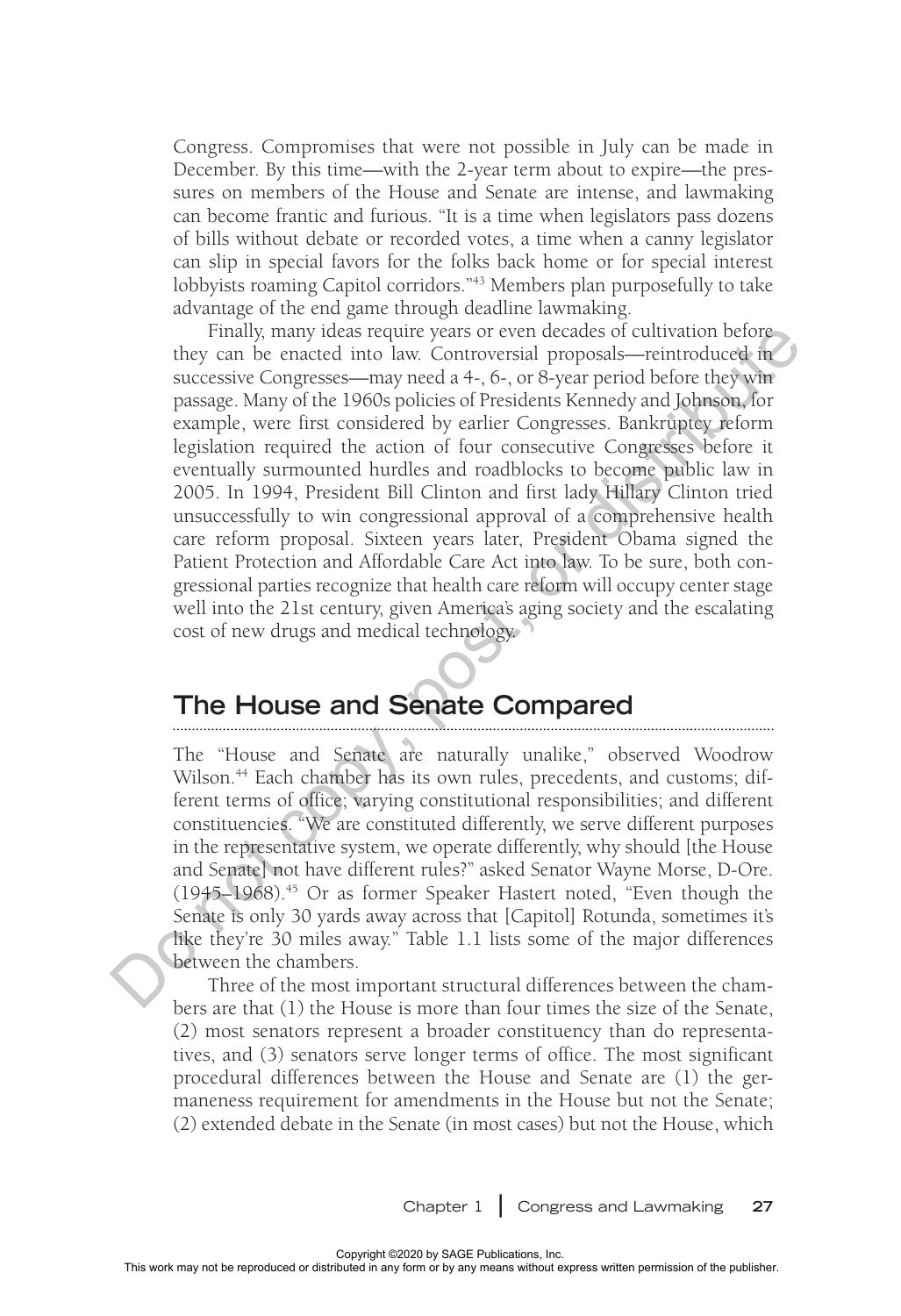# Table 1.1 Several Major Differences Between the House and Senate

| <b>House</b>                                             | <b>Senate</b>                                                                                                                                                                                                                                                                                                                                                                                                                                                                                                                                         |
|----------------------------------------------------------|-------------------------------------------------------------------------------------------------------------------------------------------------------------------------------------------------------------------------------------------------------------------------------------------------------------------------------------------------------------------------------------------------------------------------------------------------------------------------------------------------------------------------------------------------------|
| Shorter term of office (2 years)                         | Longer term of office (6 years)                                                                                                                                                                                                                                                                                                                                                                                                                                                                                                                       |
| Adheres closely to procedural rules on<br>floor activity | Operates mostly by unanimous consent                                                                                                                                                                                                                                                                                                                                                                                                                                                                                                                  |
| Narrower constituency                                    | Broader, more varied constituency                                                                                                                                                                                                                                                                                                                                                                                                                                                                                                                     |
| Originates all revenue bills                             | Sole power to ratify treaties and to<br>advise and consent to presidential<br>nominations                                                                                                                                                                                                                                                                                                                                                                                                                                                             |
| Policy specialists                                       | Policy generalists                                                                                                                                                                                                                                                                                                                                                                                                                                                                                                                                    |
| Less press and media coverage                            | More press and media coverage                                                                                                                                                                                                                                                                                                                                                                                                                                                                                                                         |
| Power less evenly distributed                            | Power more evenly distributed                                                                                                                                                                                                                                                                                                                                                                                                                                                                                                                         |
| Less prestigious                                         | More prestigious                                                                                                                                                                                                                                                                                                                                                                                                                                                                                                                                      |
| More expeditious in floor debate                         | Less expeditious in floor debate                                                                                                                                                                                                                                                                                                                                                                                                                                                                                                                      |
| Strict germaneness requirement for<br>floor amendments   | No general germaneness rule for floor<br>amendments                                                                                                                                                                                                                                                                                                                                                                                                                                                                                                   |
| Less reliance on staff                                   | More reliance on staff                                                                                                                                                                                                                                                                                                                                                                                                                                                                                                                                |
| More partisan                                            | Somewhat less partisan                                                                                                                                                                                                                                                                                                                                                                                                                                                                                                                                |
| Strict limits on debate                                  | Extended debate on legislation                                                                                                                                                                                                                                                                                                                                                                                                                                                                                                                        |
| Method of operation stresses majority<br>rule            | Traditions and practices emphasize<br>minority rights                                                                                                                                                                                                                                                                                                                                                                                                                                                                                                 |
| way the two houses operate in a number of ways.          | has a <b>motion</b> (the previous question; see Chapter 4) to end debate by<br>majority vote; (3) the Speaker has discretionary and unchallengeable rec-<br>ognition authority compared with the Senate's presiding officer, who must<br>recognize the senator who first seeks recognition (with a few exceptions,<br>such as priority for the majority leader); and (4) a Rules Committee in<br>the House-but not the Senate-that can determine the ground rules for<br>debating and amending legislation on the floor. These differences affect the |
| spoplayity of the Dules                                  |                                                                                                                                                                                                                                                                                                                                                                                                                                                                                                                                                       |

# **Complexity of the Rules**

Size explains much about why the two chambers differ. Because it is larger, the 435-member House—441 if the six delegates and resident commissioner representing places such as the District of Columbia and Puerto Rico are included—is a more structured body than the 100-member Senate. Indeed, the restraints imposed on representatives by rules and precedents are far more severe than those affecting senators. The *House Manual*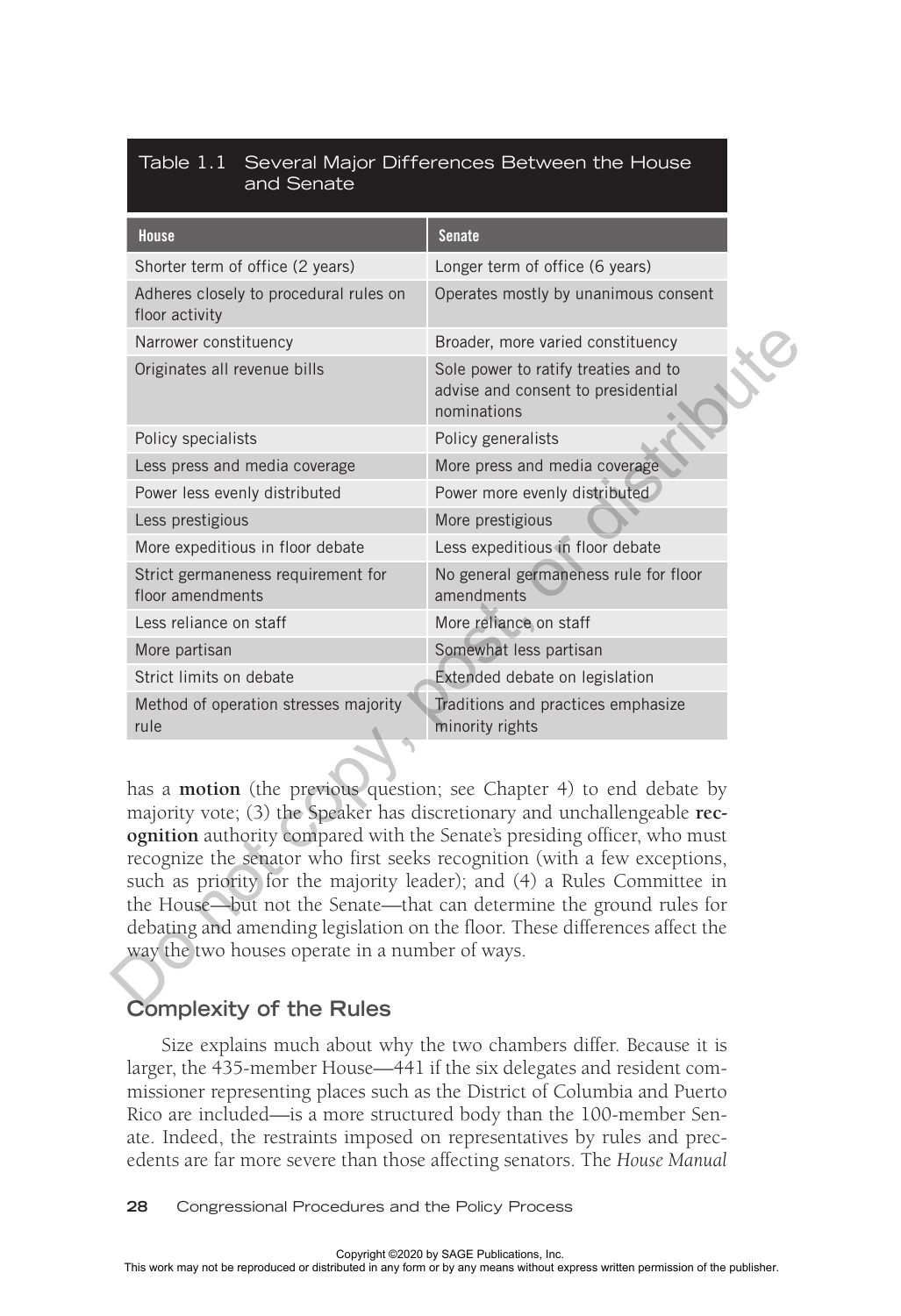for the 116th Congress consumes more than 1,400 pages. Its precedents are in nearly 30 large volumes (see Box 1.1). By contrast, the 116th Senate's rules, standing orders, resolutions, and laws affecting the business of the chamber are contained in about 1,400 pages and its precedents in one 1,608-page volume (more recent precedents are available online).

Where Senate rules maximize freedom of expression, House rules "show a constant subordination of the individual to the necessities of the whole House as the voice of the national will."<sup>46</sup> Furthermore. House and Senate rules differ fundamentally in their basic purpose. House rules are designed to permit a determined majority to work its will. Senate rules are intended to slow down, or even defer, action on legislation by granting inordinate parliamentary power (through the filibuster, for example) to individual members and determined minorities. "Senate rules are tilted toward not doing things," remarked Jim Wright, D-Tex., who served as Speaker from 1987 to 1989. "House rules, if you know how to use them, are tilted toward allowing the majority to get its will done."<sup>47</sup> Ironically, moving legislation is easier in the larger House than in the smaller Senate because of the differences in their rules. A simple majority is sufficient to pass major and controversial legislation in the House. In the Senate, at least 60 votes (necessary to break a filibuster) might be needed—sometimes more than once—to move legislation to final passage. The House acts on the basis of majority rule; the Senate stresses minority rights and often functions as a supermajoritarian institution in which 60 votes are crucial to the enactment of legislation. Senate rules differ fundamentally in their basic purpose. House rules are<br>designed to permit a determined majority to work its will. Senate rules<br>are intended to slow down, or even defer, action on legislation by granit-<br>

The Senate, as a result, is more personal and individualistic. "The Senate is run for the convenience of one Senator, to the inconvenience of 99," said one senator.<sup>48</sup> It functions to a large extent by unanimous consent, in effect adjusting or disregarding its rules as it goes along. It is not uncommon for votes on a bill to be rescheduled or delayed until an interested senator can be present. Senate party leaders are careful to consult all senators who have expressed an interest in the pending legislation, because "under the rules of the Senate any one Senator can hold up the works here," said former Senator Robert Byrd, the acknowledged expert at the time on Senate procedure.<sup>49</sup> In the House, the majority leadership focuses on party colleagues and usually consults only key members—often committee and factional leaders—about upcoming floor action. It is no wonder then that bills often take longer to complete in the smaller Senate than in the larger House. Senators can participate actively in shaping decisions on the floor given their unique prerogatives: unlimited debate and unlimited opportunities to offer either relevant or nonrelevant floor amendments to almost any bill. House members typically get involved on the floor only on measures reported from the committees on which they serve. To be sure, far-reaching issues such as health care, energy, or defense proposals will trigger floor participation by many representatives.

Chapter 1 **|** Congress and Lawmaking **<sup>29</sup>**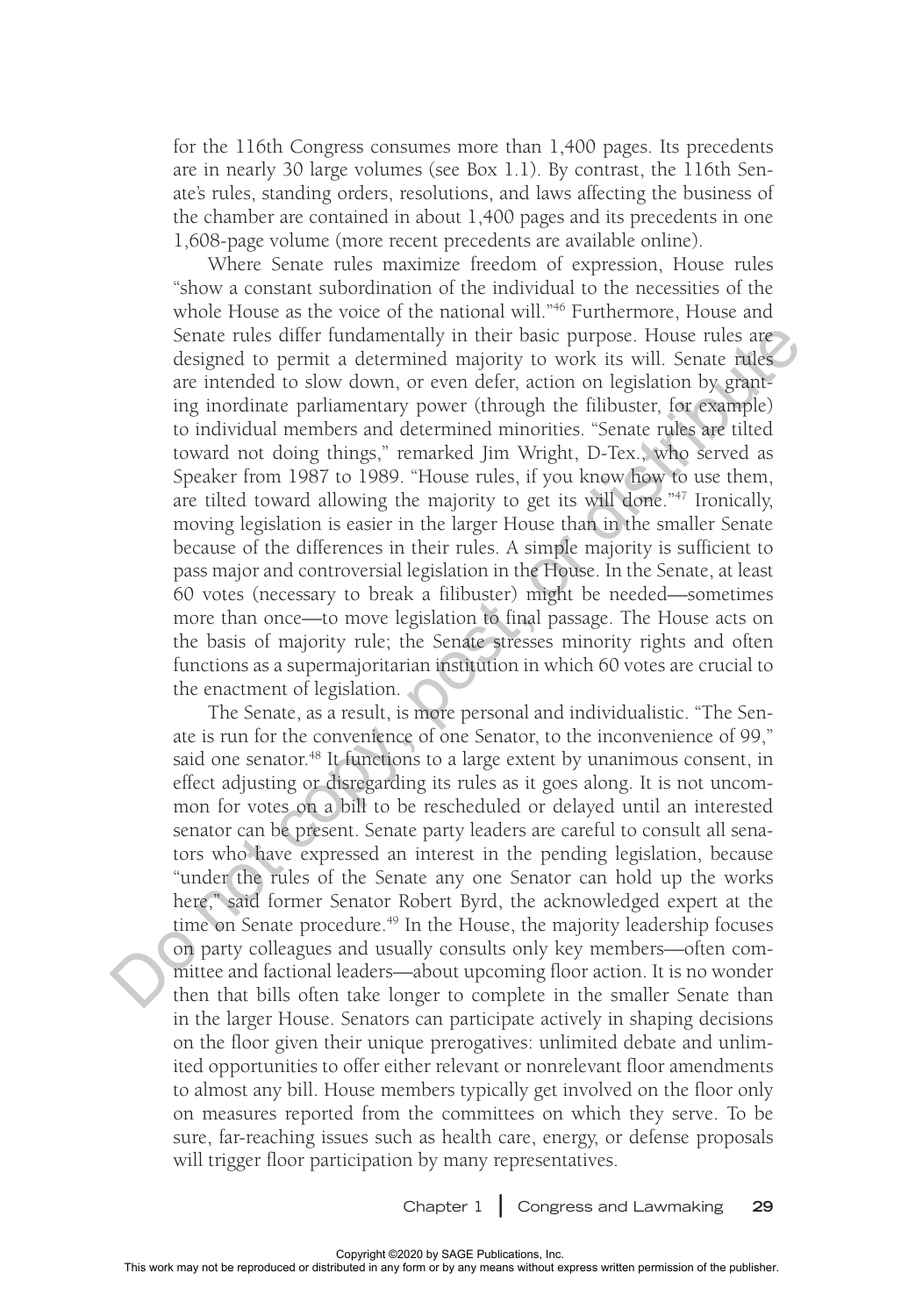## **Policy Incubation**

Incubation entails "keeping a proposal alive, while it picks up support, or waits for a better climate, or while the problem to which it is addressed grows."50 Both houses fulfill this role, but policy incubation is promoted in the Senate particularly because of that body's flexible rules, more varied constituent pressures on senators, and more extensive press and media coverage. As the chamber with greater prestige, longer terms of office, and smaller size, the Senate is, news outlets find, easier to cover than the House.51 The Senate is more involved than the House in cultivating national constituencies, formulating questions for national debate, and gaining general public support for policy proposals. The policy-generating role is particularly characteristic of senators having presidential ambitions; they need to capture headlines and national constituencies.<sup>52</sup>

However, when the House began televising its floor sessions in 1979 over the Cable-Satellite Public Affairs Network (C-SPAN)—the Senate began gavel-to-gavel coverage in mid-1986—many activist representatives recognized the technology's bully-pulpit potential. A classic case involved Newt Gingrich, who was elected to the House from Georgia in 1978. He quickly saw C-SPAN as a means for mobilizing grassroots support behind the GOP's agenda and for attacking Democrats and their decades-long control of the House. He organized floor debates and speeches, even when there was hardly anyone in the chamber, to highlight Republican ideas and policy priorities to the C-SPAN viewing audience and to persuade them that they ought to put the House in Republican hands. His efforts eventually paid off, culminating in the historic 1994 elections that produced a Republican House majority for the first time in 40 years. o none than the House. The Senate is more involved than the House in cultivar-<br>than the House.<sup>91</sup> The Senate is more involved than the House in cultivar-<br>ing national debate, and the support for policy proposals. The poli

In a 24/7 media environment, public relations strategies—message politics—are increasingly important in moving party priorities through the legislative process. Orchestrated speeches are conducted by lawmakers in both chambers to bolster their party's image ("brand") and agenda and also to challenge and critique the other party's agenda and actions. On a broader level, lawmakers recognize that, as one scholar noted, "ideas do not sell themselves." The side that prevails in legislative battles "will depend as much on which one has its messaging right as on which has its policies right."53 In brief, the party that frames the debate on its terms is likely to achieve a favorable outcome.

## **Specialists Versus Generalists**

Another difference between the chambers is that representatives tend to be known as subject-matter specialists while senators tend to be generalists. "If the Senate has been the nation's great forum," a representative said, then the "House has been its workshop."54 The House's larger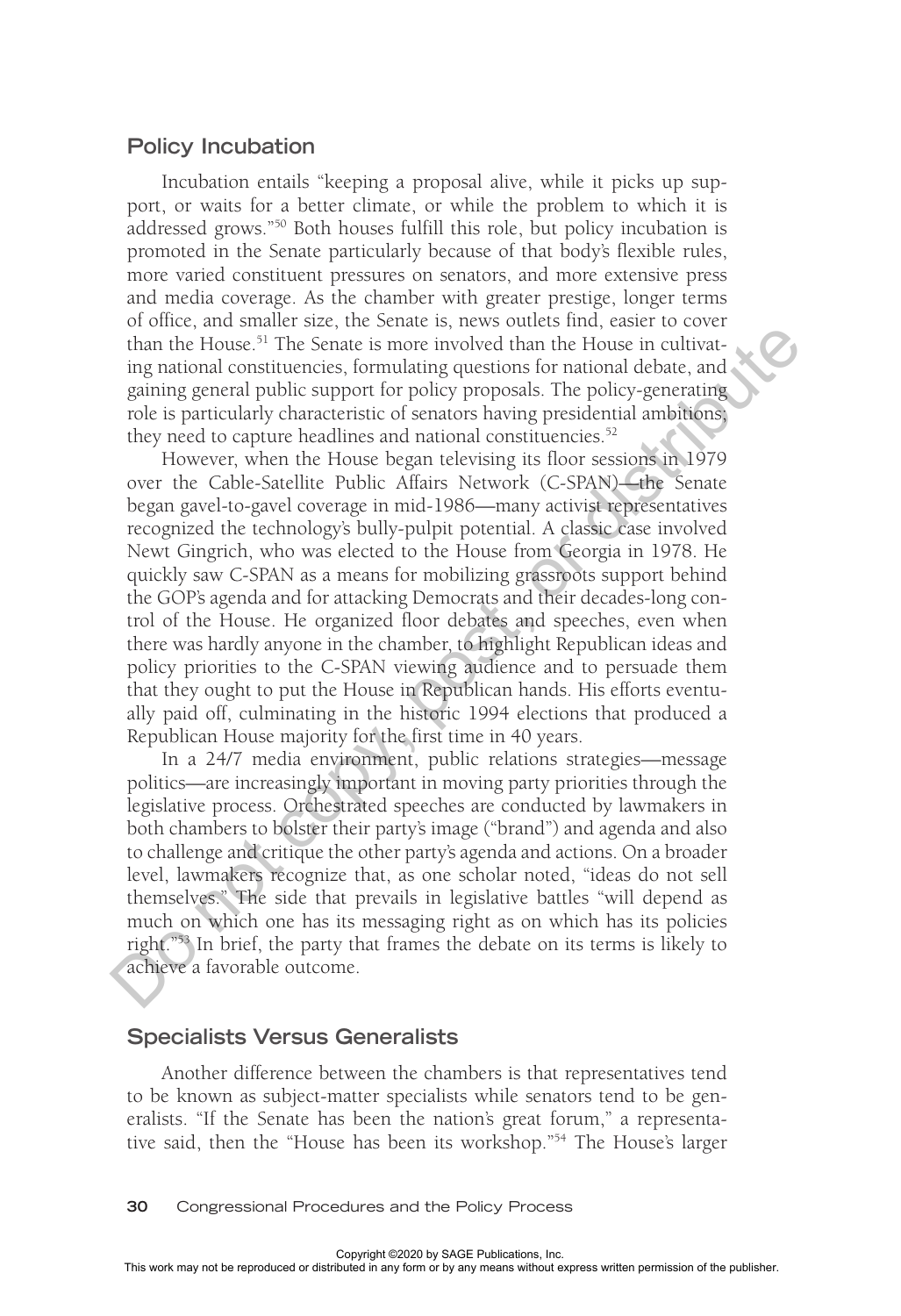workforce and division of labor facilitate policy specialization. "Senators do not specialize as intensively or as exclusively in their committee work as House members do" because senators must spread their "efforts over a greater span of subjects than the average representative."55 During the 116th Congress, for example, senators served on about twelve committees and subcommittees on average, compared with about six for the average representative.

One reason for the specialist–generalist distinction is that most senators represent a more heterogeneous constituency than House members. This difference compels the former to generalize as they attempt to be conversant on numerous national and international issues that affect their states. With 6-year terms, senators are less vulnerable to immediate constituency pressures. They can afford to be more cosmopolitan in their viewpoints than House members. Journalists tend to expect senators, more than representatives, to have an informed opinion on almost every important public issue. Senators, too, suffer from what Senator Byrd called "fractured attention."56 They may be away from the Senate raising campaign funds, appearing on television, giving speeches, exploring a run for the presidency, or engaging in other legislative activities that limit their ability to participate in committee and floor deliberations. tors represent a more heterogeneous constituency than House members<br>This difference comples the former to generalize as they attempt to<br>be conversant on numerous national and international issues that affect their<br>states.

# **Distribution of Power**

Another difference between the two chambers is that the power to influence policy is more evenly distributed in the Senate than in the House. Unlike most representatives, senators can readily exercise initiative in legislation and oversight, get floor amendments incorporated in measures reported from committees on which they are not members, influence the scheduling of bills, and, in general, participate more widely and equally in all Senate and party activities. Moreover, every senator of the majority party typically chairs at least one committee or subcommittee.

This ability to make a difference quickly is one reason the Senate is so politically attractive to House members. "I've found the Senate to be a very liberating experience," said a former representative who was elected to the Senate. "The House is so structured by its rules, and Members are so compartmentalized by ideologies or interests. Sometimes it's hard to make an impact."57 In the 116th Congress, 51 senators were former House members; by contrast, no current representative served previously in the Senate. House procedures, in short, emphasize the mobilization of voting blocs to make policy; deference to individual prerogatives is the hallmark of senatorial decision making. Senator Pat Roberts, R-Kans., a former representative, noted that a House member must legislate by coalition, but a Senator has to "work with each individual senator."<sup>58</sup>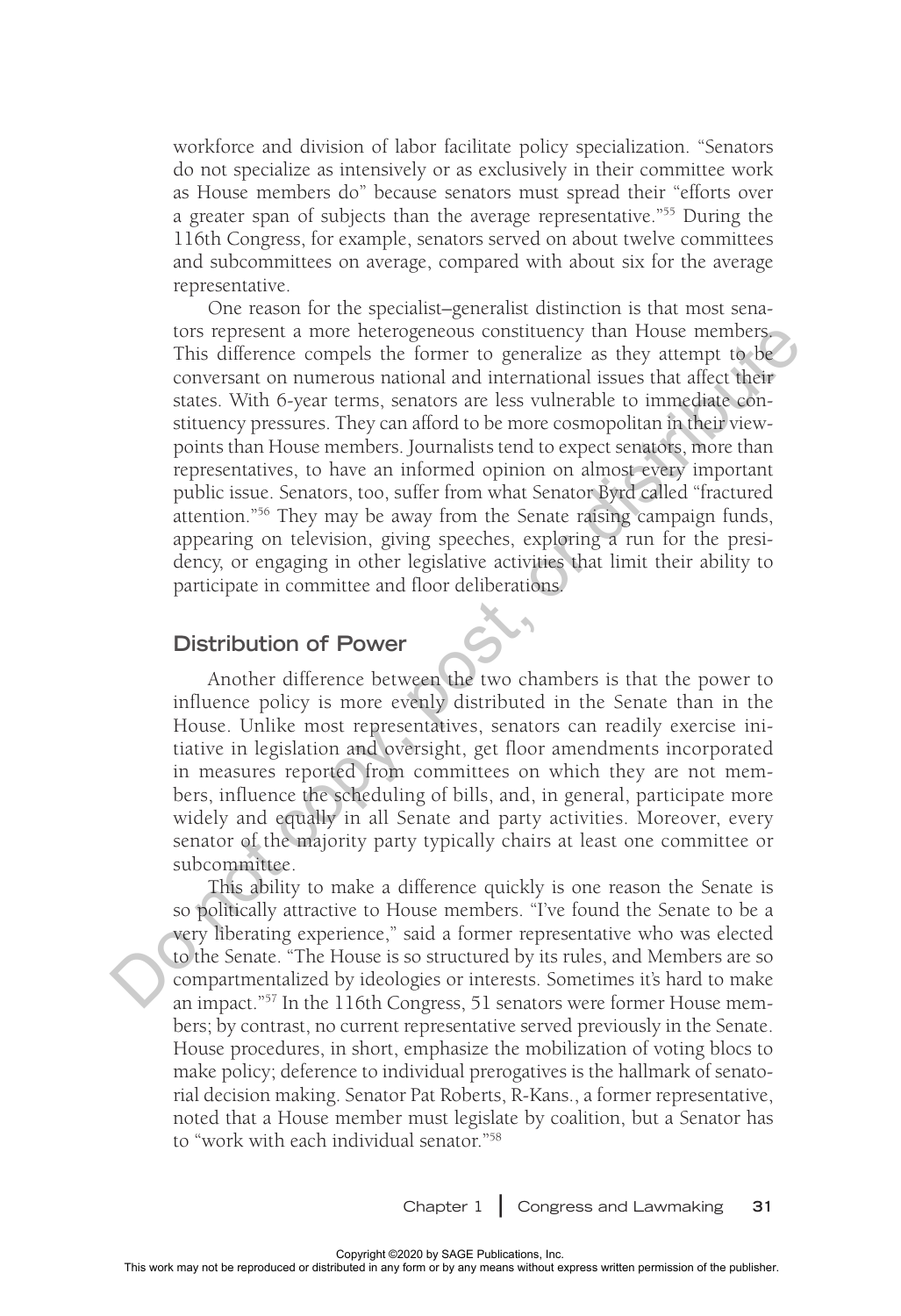# **Similarities**

The House and Senate have many similarities. Both chambers are essentially equal in power and share similar responsibilities in lawmaking, oversight, and representation. Both have heavy workloads, decentralized committee and party structures, and somewhat parallel committee jurisdictions. The roles and responsibilities of one chamber interact with those of the other. House and Senate leaders of the same party often cooperate to coordinate message themes and action on legislation. Cooperation in moving agenda priorities generally is made easier when the same party controls both houses.

A whole range of institutional, partisan, personal, and policy connections turns bicameralism into a force that shapes member behavior and policy outcomes. Along with traditional interchamber jealousies and rivalries, evident even when the same party controls both chambers, House members often hold negative views against what they perceive as Senate obstructionism. As House members sometimes say, "The other party is only the opposition, the Senate is the enemy!" House members of the majority party are often dismayed that the Senate, even if controlled by their party, usually cannot quickly move House-passed measures through its chamber.<sup>59</sup> Nonetheless, the top party leaders of each chamber and their staffs consult regularly on a partisan or bipartisan basis about policy, procedural, and political issues. enerally is made calculated in the contrained in the control of whole range of institutional, partisan, personal, and policy connections turns bicameralism into a force that shapes member behavior and policy contours. Alo

Part of the House's frustration and exasperation with the other body is the ability of any senator to block legislation through means such as filibustering, placing a "hold" on measures, or offering nonrelevant amendments. Senators have their own complaints about House procedures and policymaking. Upset that the House was trying to impose a controversial budget procedure called *reconciliation* (see Chapter 2) on the Senate, a GOP senator exclaimed, "How outrageous is that?"<sup>60</sup> Suffice it to say that the withinchamber procedures of each body influence the policymaking activities of the other. The two houses are interlocked and national policies are fundamentally shaped by the bicameral connection.

In recent years, the two chambers have become more similar in some unexpected areas. Today's House members, like senators, are more dependent on staff than were their colleagues of a few decades ago, in part because issues are more complex and because more informed constituents look to Capitol Hill for assistance and information. Senators are much more involved in constituency service than ever before. Like House members, they travel frequently to their states to meet in diverse forums with their constituents. In fact, two scholars found that small-state senators "have even more contact with their constituents than the House members in those states do."<sup>61</sup>

A number of contemporary senators are concerned that the Senate is gradually becoming more like the majoritarian House, which imposes numerous restrictions on debate. In contrast, perhaps the most famous feature of the Senate is the traditional right of senators to engage in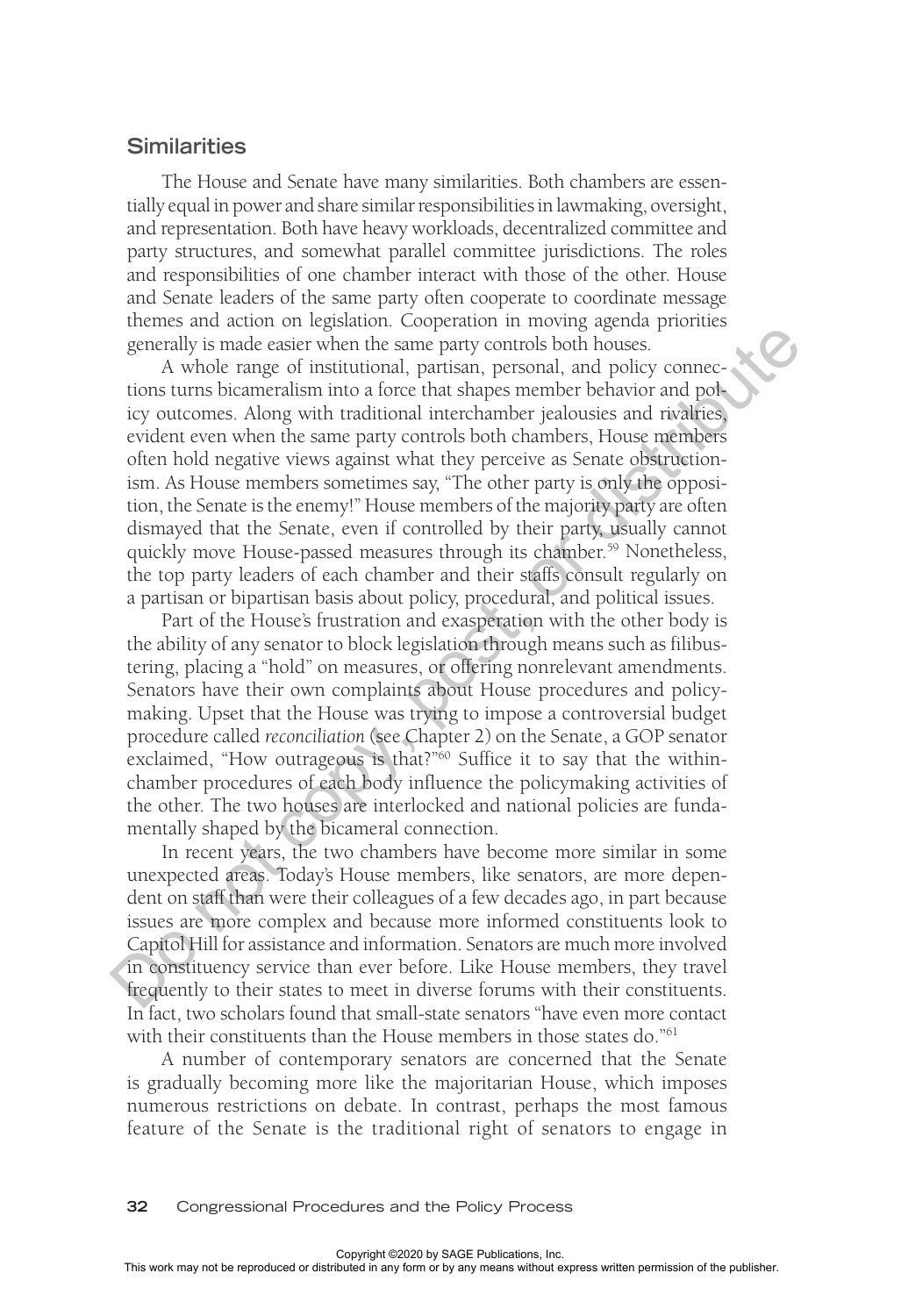prolonged debate (filibuster). Lengthy debate has been curbed through such parliamentary devices as the "nuclear option" (see Chapter 7) for presidential nominations and reconciliation (see Chapter 2) for certain budgetary measures. Each device enables a simple majority of the Senate to approve these matters without first attracting the 60 votes required to end a filibuster.

Many senators, too, emulate their House colleagues by preparing to run for reelection almost immediately after being sworn into office. This situation reflects contemporary electoral developments unforeseen by the framers—the escalating costs of election races, the professionalization of campaigns (the need to hire consultants, pollsters, and the like), the role of diverse media (blogs, e-mail, Facebook), and much more—that make senatorial races more competitive than most House contests.

House members enjoy more incumbent protection than senators because they attract fewer effective, well-known, or politically experienced challengers (in part by scaring off opponents with their money-raising ability), receive more favorable press and media attention, represent more homogeneous—and gerrymandered—areas, and court their constituents assiduously. Thus, representatives are more likely than senators to survive periodic electoral tides that oust numerous incumbents.

# **Pressures on Members**

In making their legislative decisions, members of Congress are influenced by numerous pressures—the White House, the news media, constituents, lobbyists and interest groups, and their own party leadership and colleagues on Capitol Hill. These pressures are a central feature of the congressional environment; they affect the formal procedures and rules of Congress. All these pressures are present in varying degrees at every step of the legislative process. The interests and influence of groups and individuals outside Congress have a considerable impact on the fate of legislation. Frames—the escalating costs of election races, the professionalization of<br>campaigns (the need to hire consultants, polisters, and the like), the role<br>of diverse media (blogs, e-mail, Facebook), and much more—that make<br>sens

# **The President and the Executive Branch**

The president and executive branch are among the most important sources of external pressure exerted on Congress. Many of the president's legislative functions and activities are not mentioned in the Constitution. The president is able to influence congressional action through techniques such as nominating and appointing federal officials backed by key lawmakers or legislative groups; endorsing or opposing the election of congressional office seekers, allocating federal funds and projects that may be vital to the reelection of certain members of Congress; or advocating and championing policy proposals to the House and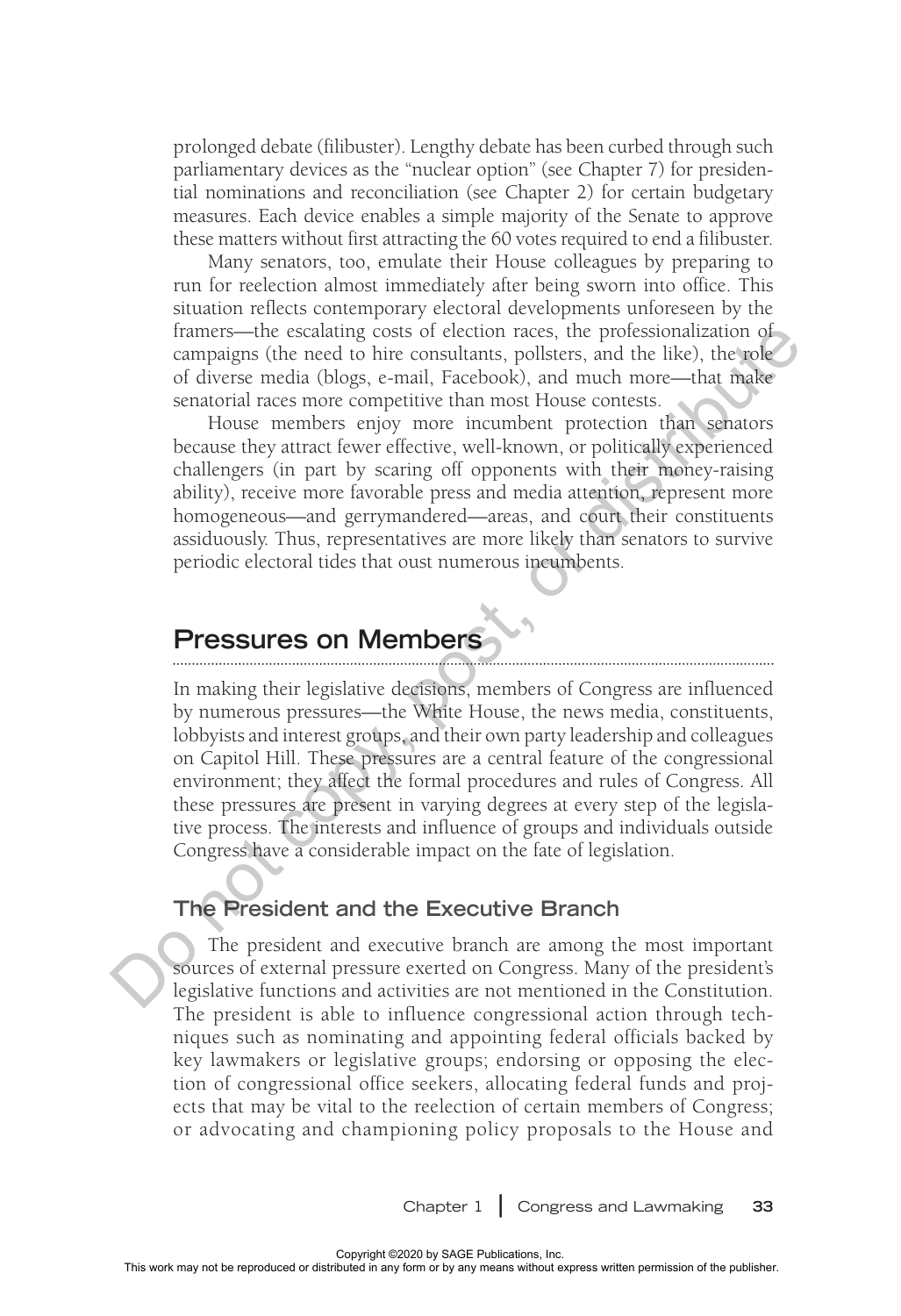Senate. National or international crises, such as wars, economic recessions, or man-made and natural disasters, trigger a flow of power to the president and away from Congress. The September 11, 2001, terrorist attacks clearly strengthened President George W. Bush's assertion of executive power and role as commander in chief.

The president has ready access to traditional news media (newspapers, TV, radio) as well as an array of digital media outlets, such as Twitter. President Donald Trump relies heavily on tweets to, for example, fire or hire federal appointees, announce new policy directions, attack opponents who criticize his policies, or strengthen ties with electoral supporters. The bully-pulpit role, as Theodore Roosevelt described it, enables presidents to mold public opinion and build popular backing for White House proposals. With advances in communications technology and the amplifying power of the media, the bully pulpit is arguably the president's most significant resource. With the diversity of communications outlets (press conferences, talk-show formats, YouTube, Facebook, blogs, the Internet, and more), public officials are able to bypass traditional news outlets and communicate directly with voters. As a White House pollster put it, enacting the president's agenda "is not simply a matter of presenting a policy proposal, sending it to Congress and letting Congress do its work. Now you need an effort to keep the American public with you."62

The president's role as legislative leader derives from the Constitution. While the Constitution vests "all legislative Powers" in Congress, it also directs the president to "give to the Congress Information of the State of the Union, and recommend to their Consideration such Measures as he shall judge necessary and expedient." This function has been broadened over the years. The president presents to Congress each year, in addition to the State of the Union message, two other general statements of presidential aims: an economic report, including proposals directed at maintaining maximum employment, and a budget message outlining appropriations requests and policy proposals. During a typical session, the president transmits to Congress scores of other legislative proposals and ensures that the White House and executive agency liaison offices monitor legislative activities and lobby for administration policies. The president's constitutional power to veto acts passed by Congress (a two-thirds vote in each house is needed to **override a veto**) often promotes legislative–executive accommodations ("veto bargaining"). hie feeleral appointers, a nanonco new policy directions, attack opponents<br>bubly-pulpit role, as Theodore Roosevelt described it, enables presidents<br>of bubly-pulpit role, as Theodore Roosevelt described it, enables presid

## **The Media**

Of all the pressures on Congress, none is such a two-way proposition as the relationship between legislators and the media. Although senators and representatives must contend with the peculiarities of the newsgathering business, such as deadlines and limited space or time to describe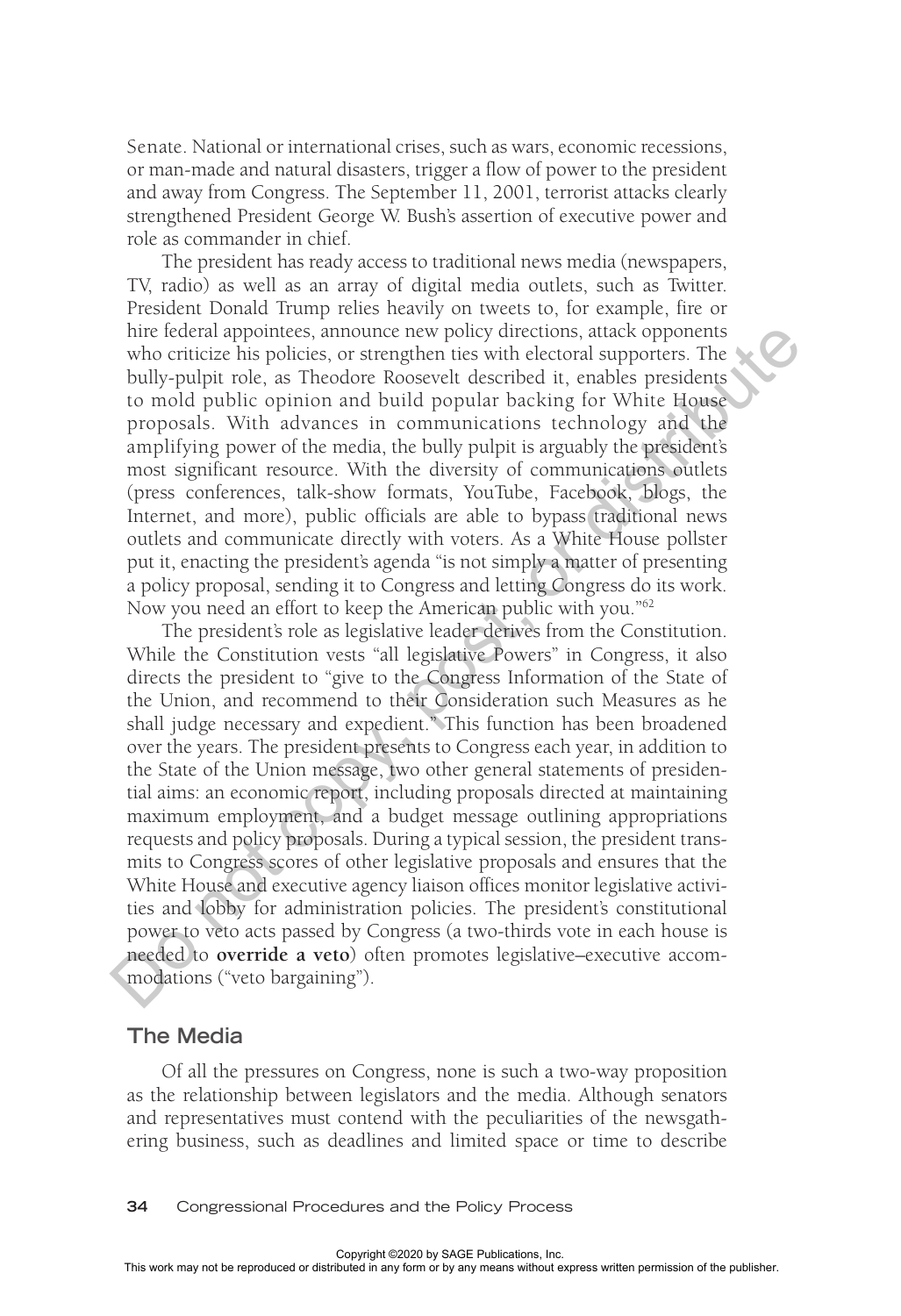events, and with constant media scrutiny of their actions, they also must rely on news organizations to inform the public of their legislative interests and accomplishments. At the same time, reporters must depend to some extent on inside information from members, a condition that makes many of them reluctant to displease their sources lest the pipeline of information be shut off.

But Congress is basically an open organization. Information flows freely on Capitol Hill, and secrets rarely remain secret for long. An enterprising reporter can usually find out what is newsworthy. Moreover, Congress has taken a variety of actions from the 1970s forward to further open its proceedings to public observation. For one thing, it has allowed nationwide, gavel-to-gavel coverage over C-SPAN of House and Senate floor proceedings. Instead of relying on press accounts of congressional actions, many citizens now have an opportunity to watch the floor sessions (and many committee sessions and pertinent public programs) via the electronic gallery and make their own legislative judgments. There are also numerous public websites that provide information and analysis of the role and work of Congress, not to mention the entire federal establishment.

On an individual basis, lawmakers are exploiting a large array of technologies to communicate with their constituents, generate favorable publicity, and promote their policy proposals. As Rep. David E. Price, D-N.C., described this aspect of his legislative experience,

My staff and I also try to maintain effective contact with the news media in the district. Members of the media, especially television, are often attracted to campaign fireworks, but it takes considerably more effort to interest them in the day-to-day work of Congress. We send television feeds by satellite to local stations from Washington, offer radio commentary about matters of current interest, and arrange interviews on these topics when I am home. We provide a steady stream of press releases to newspaper, radio, and television outlets; most of these either offer news about my own initiatives or give some interpretation of major items of congressional business, often relating them to North Carolina. We also furnish copies of my statements and speeches and let stations know when they can pick up my floor appearances on C-SPAN.<sup>63</sup> reporter can usually find out what is new<br>sworthy. Moreover, Congress has<br>taken a variety of actions from the 1970s forward to further open its pro-<br>cedings to public observation. For one thing, it has allowed nationwide<br>g

In brief, lawmakers employ a variety of contemporary devices and techniques—smartphone apps, Twitter, Facebook, e-mail, teleconferencing (meeting constituents in their states or districts without ever leaving Capitol Hill), social networking, blogging, and more—in addition to their traditional means—newsletters, franked mail, telephone calls, town hall meetings, radio, and television—for contacting constituents or promoting issues.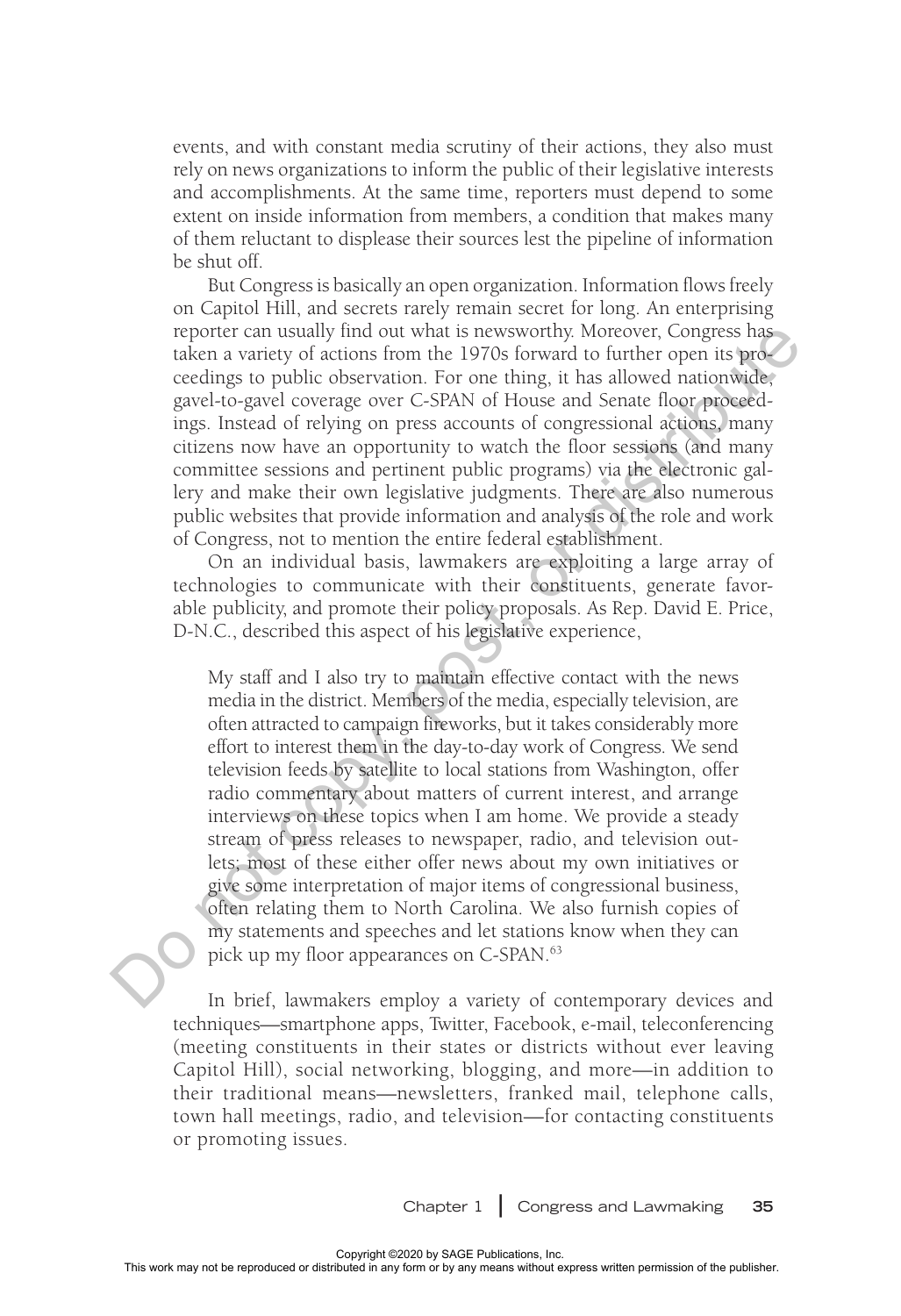From a party perspective, Democratic and Republican leaders devote considerable attention to the many ways of using the media and the Internet to frame the terms of public debate on substantive and political issues so as to promote the outcome they want. In recent years, congressional party leaders—in collaboration with a president of their party and partisanoriented outside groups—have regularly employed sophisticated electronic communications strategies to highlight their goals and messages to the American public. "New technologies make it possible to keep the public informed of what we're doing and receive instant feedback," said a spokeswoman for Steny Hoyer, D-Md., majority leader in the 116th House.<sup>64</sup> Opinion polling, televised ads, mobilization and coordination of interest groups, town hall meetings, think tanks, airport rallies, radio and television interviews, op-ed articles, blogs, partisan "talking points," and more are employed by the congressional parties to generate public support for their agenda.

From an institutional perspective, scholarly research has shown "that press coverage of Congress has declined in volume and increased sharply in negativity, while moving from coverage of what the institution does as a legislature to increased emphasis on reports, rumors, and allegations of scandal, individual and institutional."65 The implications that flow from this finding are several, including the public's lack of trust in the legislative branch, which hinders Congress's ability to resolve pressing national problems. Michael Gerson, a former speechwriter for President George W. Bush, worries that the ideological polarization of various media outlets means that many Americans "get their information from sources that agree with them—sources that reinforce and exaggerate their political predispositions."66 informed of what were looing and receive instant leedback," said a spokes-<br>
Opinion polling, televised ads, mobilization and coordination of interest<br>
Opinion polling, televised ads, mobilization and coordination of intere

## **Constituents**

Although many pressures compete for influence on Capitol Hill, the constituents—not the president or the party or the congressional leadership still grant and take away a member's job.<sup>67</sup> A member who is popular back home can defy all three in a way unthinkable in a country such as Great Britain, where the leadership of the legislature, the executive, and the party are the same.

The extent to which members of Congress seek to follow the wishes of their constituents is determined to a considerable degree by the issue at stake. Few members would actively oppose issues deemed vital by most constituents. A farm-state legislator, for example, is unlikely to push policies designed to lower the price of foods grown by those who elect him. Likewise, few members would follow locally popular policies that would endanger the nation. Between these extremes lies a wide spectrum of different blends of pressure from constituents and from conscience.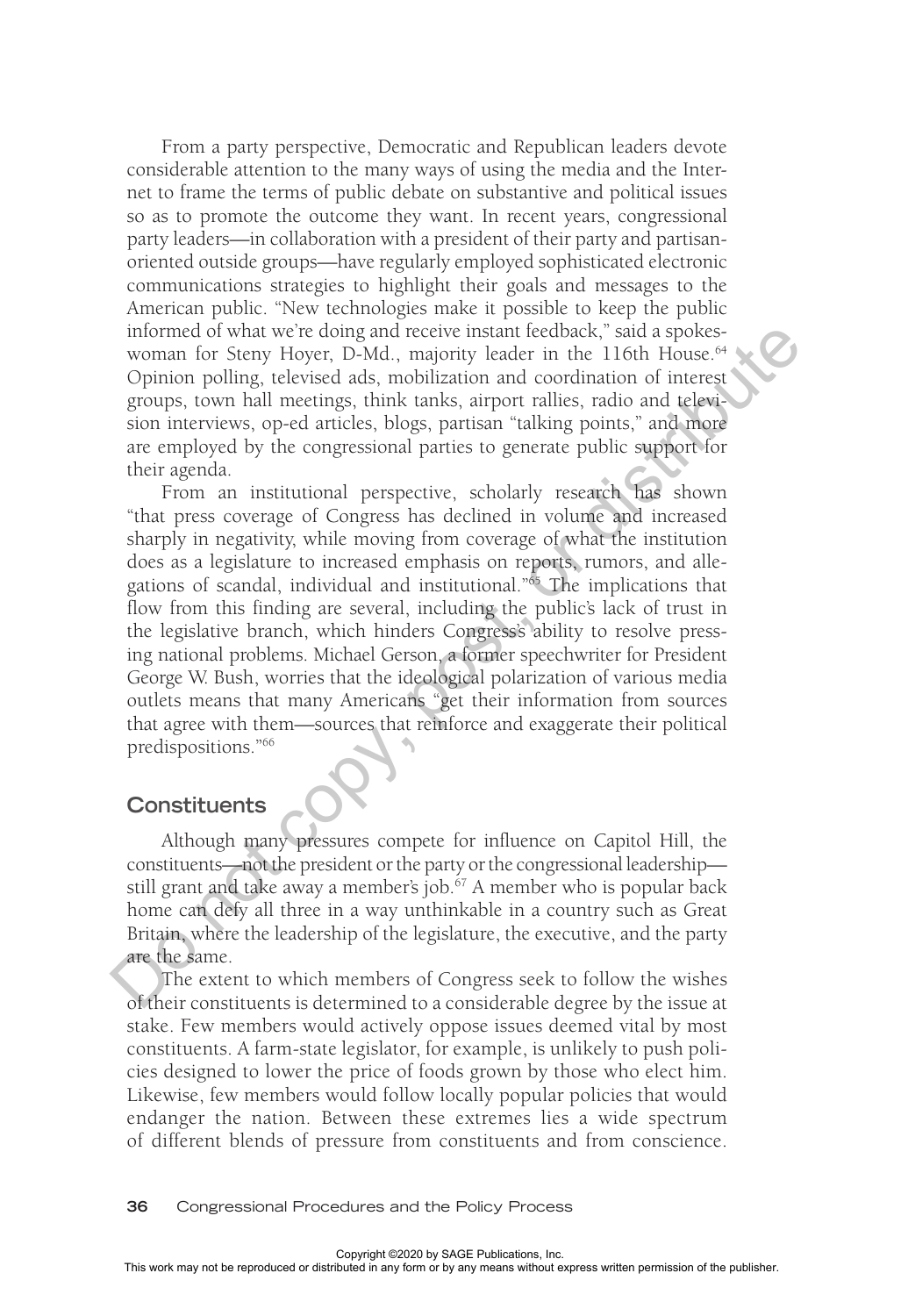Regularly, lawmakers confront the dilemma of how to maintain a rough balance between serving the often contradictory impulses of their many constituents (e.g., provide more government services without raising taxes) and the larger national interest.

## **Washington Lobbyists**

Lobbyists and lobby groups play an active part in the legislative process. The corps of Washington lobbyists has grown markedly in number and diversity since the 1930s, in line with the expansion of federal authority and its spread into new areas. The federal government has become a tremendous force in the life of the nation, and the number of fields in which changes in federal policy may spell success or failure for special interest groups has grown enormously. Thus, commercial and industrial interests; labor unions; ethnic, ideological, health care, education, environmental, and racial groups; professional organizations; state and local governments; citizen groups; and representatives of foreign interests—all from time to time and some continuously—seek by one method or another to exert pressure on Congress to attain their legislative goals.

Interest groups, whether operating at the grassroots level to influence public opinion, through direct contact with members of Congress, or in many other ways perform some important and indispensable functions. These include helping inform both Congress and the public about problems and issues, stimulating public debate, and making known to Congress the practical aspects of proposed legislation: whom it would help, whom it would hurt, who is for it, and who is against. They also work closely with sympathetic party leaders, legislators, and their staffs drafting legislation, developing strategy, and preparing speeches. Party leaders in both chambers often work with lobbying organizations on matters such as the floor agenda, election goals, policy initiatives, or the enactment of priority legislation. As a House GOP whip stated, "We look at the outside groups as an extension of the whip operation" during key legislative battles.<sup>68</sup> cess. The corps of Washington lobby<br>is has grown markedly in number and diversity since the 1930s, in line with the expansion of federal authors<br>ity and its spread into new areas. The federal government has become a tree<br>m

A group's ability to influence legislation is based on a variety of factors: the quality of its arguments; the size, cohesion, and intensity of the organization's membership; the group's ability to augment its political power by forming ad hoc coalitions with other associations; its financial and staff resources; and the shrewdness of its leadership. The proliferation of interest groups and their sophistication in using campaign funds, voter mobilization, expert information, and technology to affect legislative decisions continues to advance. However, the "power of interest groups is not, of course, exercised without opposition," notes a group of scholars. "The typical issue has some interest groups on one side and some on the other, or many interest groups on many sides, not necessarily with an equal balance of power."69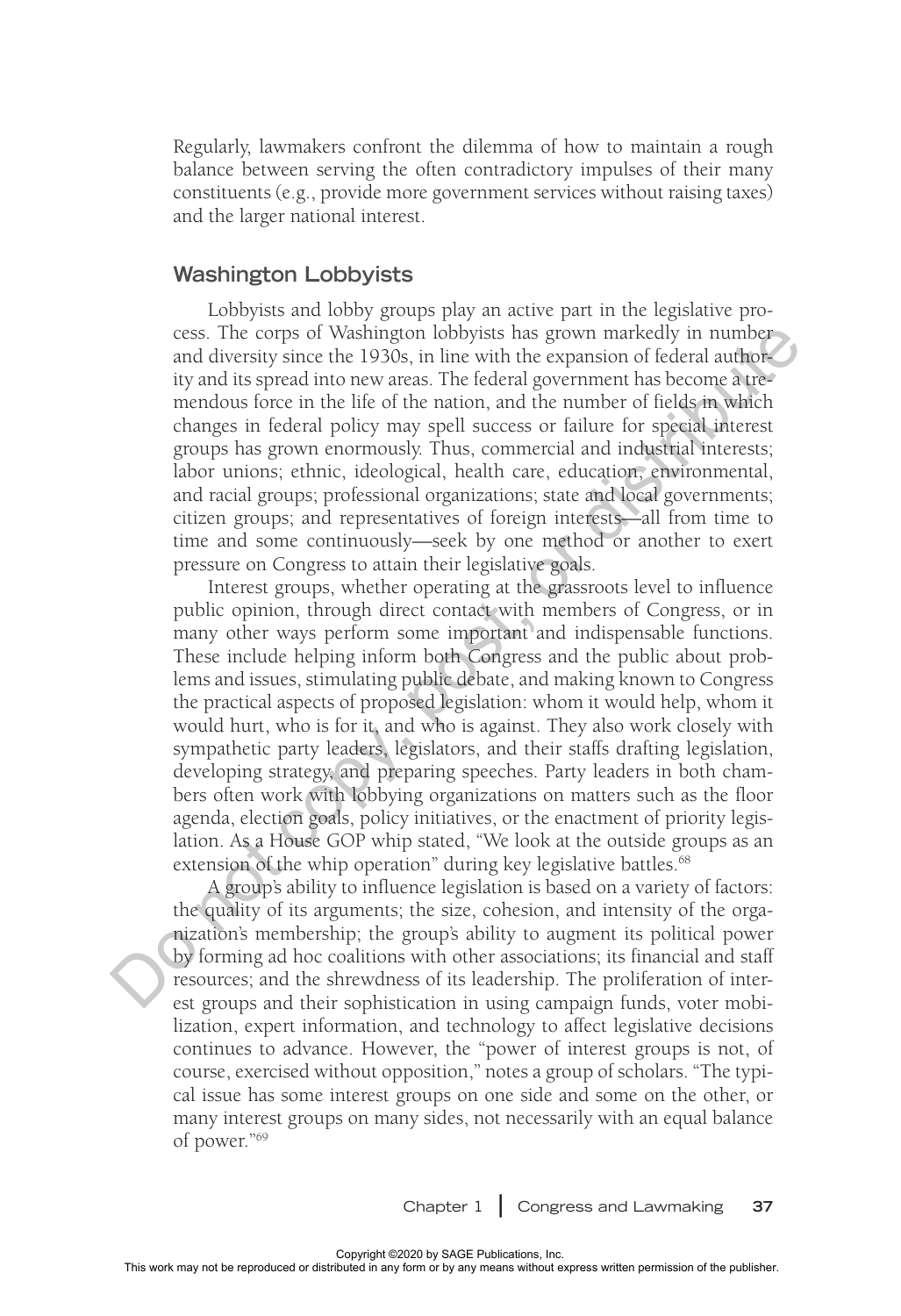# **NOTES**

- 1. As House GOP leader Bertrand Snell, N.Y., exclaimed, "The House is burning down, and the President of the United States says this is the way to put out the fire." See *Congressional Record*, March 9, 1933, 67.
- 2. John Lawrence, "When America Stared Into the Abyss," *The Atlantic*, January 2019, online edition. As chief of staff to Speaker Nancy Pelosi, Lawrence provides an insider's account of the legislative effort to avoid an economic calamity of immense proportions.
- 3. Each Congress consists of two sessions, each of which convenes in January and adjourns late in the year or during the first few days of the following January. Throughout this book, we identify a Congress by its first 2 years even though some technically include several days of a third year. Extract powders an finisters account of the registative entit to avoid an economic calamity of immense proportions.<br>
3. Each Congress consists of two sessions, each of which convenes in January and adjourns late in the yea
	- 4. Margaret Kriz, "Still Charging," *National Journal*, December 6, 1997, 2462.
	- 5. Charles Stewart III, "Congress and the Constitutional System," in *The Legislative Branch*, ed. Paul Quirk and Sarah Binder (New York: Oxford University Press, 2005), 30.
	- 6. Paul L. Ford, ed., *The Federalist: A Commentary on the Constitution of the United States by Alexander Hamilton, James Madison and John Jay* (New York: Henry Holt, 1898), 319. James Madison wrote the commentary "Separation of the Departments of Power" (*Federalist* No. 47).
	- 7. Thomas Jefferson, "Notes on Virginia," in *Free Government in the Making*, ed. Alpheus Thomas Mason (New York: Oxford University Press, 1965), 164.
	- 8. *Youngstown Sheet and Tube Co. v. Sawyer*, 343 U.S. 579 (1952), 635.
	- 9. *Constitution, Jefferson's Manual, and Rules of the House of Representatives*, 114th Cong., 2d sess., 2017, H.Doc. 114–192, 129.
	- 10. *Congressional Record*, April 8, 1981, S3615.
	- 11. Statement of Rep. Earl Pomeroy, D-N.D., on the application of laws to Congress, hearing before the House Rules Subcommittee on Rules, March 24, 1994, 1.
	- 12. Alex Swoyer, "Congress Passes Sexual Harassment Bill, but House Members Want More," *The Washington Times*, December 14, 2018, A5.
	- 13. *Congressional Record*, September 16, 1982, H7097.
	- 14. Sarah Binder, *Minority Rights, Majority Rule* (New York: Cambridge University Press, 1997), 2.
	- **38** Congressional Procedures and the Policy Process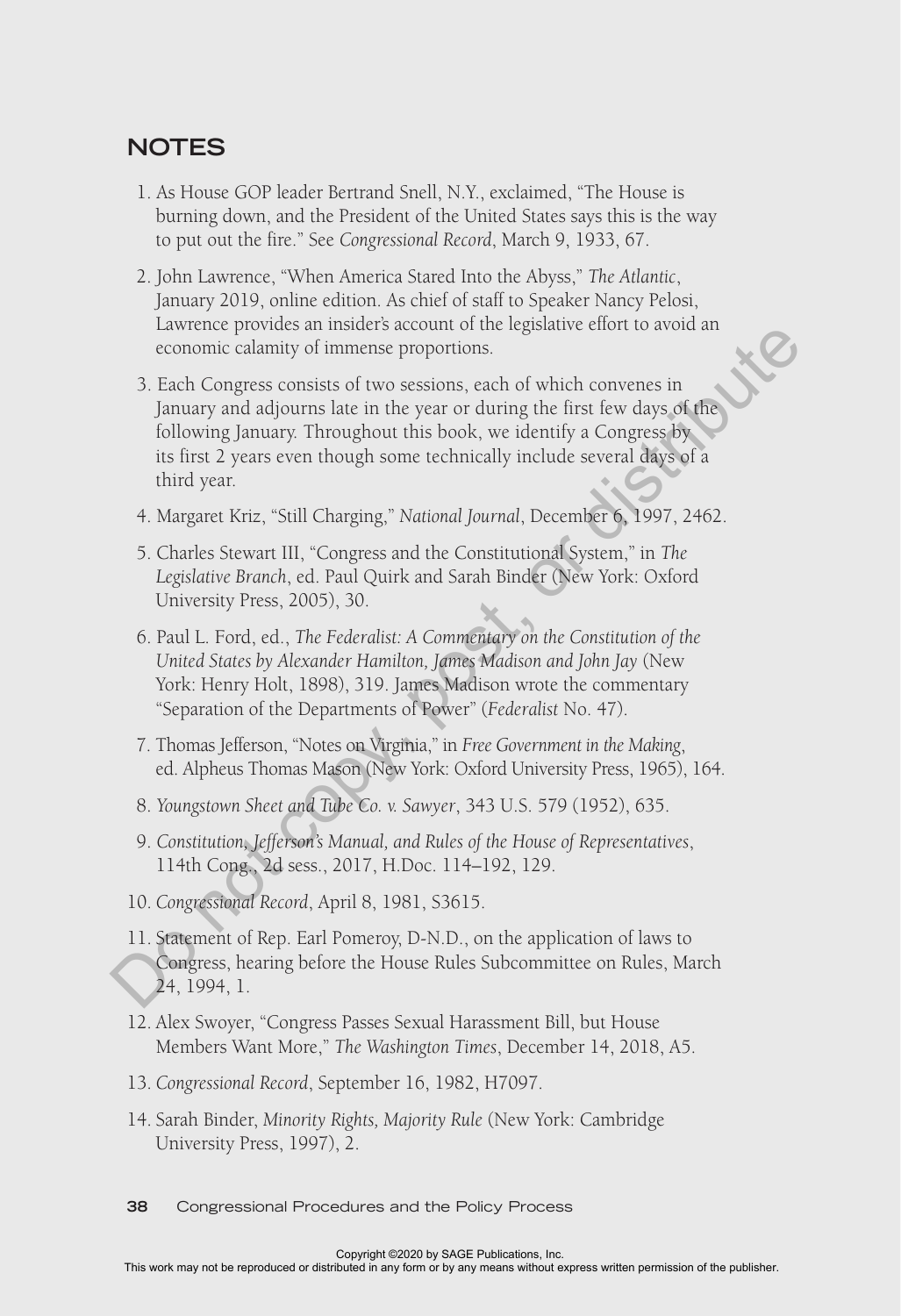- 15. Adam Clymer, "In House and Senate, 2 Kinds of G.O.P.," *The New York Times*, November 15, 1994, B8.
- 16. Clarence Cannon, *Cannon's Procedure in the House of Representatives*, 86th Cong., 1st sess., 1959, H.Doc. 86-122, iii.
- 17. John M. Barry, "The Man of the House," *The New York Times Magazine*, November 23, 1986, 109.
- 18. "Lawmakers Were Warned of Abuses at HUD," *The New York Times*, July 3, 1989, 9.
- 19. Testimony Before the GOP Task Force on Congressional Reform, House Republican Research Committee, December 16, 1987, 3.
- 20. *National Review*, February 27, 1987, 24.
- 21. Marlene Cimons, "Senator Sam: `Free Spirit' in Washington," *Los Angeles Times*, February 7, 1977, F3.
- 22. *Congressional Record*, March 9, 1976, 5909.
- 23. Lee H. Hamilton, *How Congress Works and Why You Should Care* (Bloomington: Indiana University Press, 2004), 58.
- 24. Frances E. Lee, *Insecure Majorities: Congress and the Perpetual Campaign* (Chicago: University of Chicago Press, 2016).
- 25. Donald R. Wolfensberger, *Changing Culture in Congress: From Fair Play to Power Plays* (New York: Columbia University Press, 2018), 6.
- 26. See James M. Curry and Frances E. Lee, "What Is Regular Order Worth? Partisan Lawmaking and Congressional Processes," Paper prepared for presentation at the Congressional Rules & Procedures Conference, University of Georgia, May 17–19, 2018. 1. Lewinsters, or variation Frotoscs at Hotel, The Here Hote Finder, 1991.<br>
2. J. 1989, 9.<br>
2. National Review, February 27, 1987, 24.<br>
2. National Review, February 27, 1987, 24.<br>
2. National Review, February 27, 1987, 24.
	- 27. Quoted in Kathy Kiely and Wendy Koch, "Committees Shaped by Party Ties," *USA Today*, October 5, 1998, 2A.
	- 28. Paul Kane, "History Professor Landed a Privileged Perch to See How Harry Reid Works," *The Washington Post*, May 5, 2016, A17.
	- 29. See, for example, Barbara Sinclair, *Party Wars: Polarization and the Politics of National Policy Making* (Norman: University of Oklahoma Press, 2006); Steven S. Smith, *The Senate Syndrome: The Evolution of Procedural Warfare in the Modern U.S. Senate* (Norman: The University of Oklahoma Press, 2014); and Charles Tiefer, *The Polarized Congress: The Post-Traditional Procedure of Its Current Struggles* (Lanham, MD: University Press of America, Inc., 2016).
	- 30. David Nather, "Daschle's Soft Touch Lost in Tough Senate Arena," *CQ Weekly*, July 20, 2002, 1921.

Chapter 1 **|** Congress and Lawmaking **<sup>39</sup>**

Copyright ©2020 by SAGE Publications, Inc.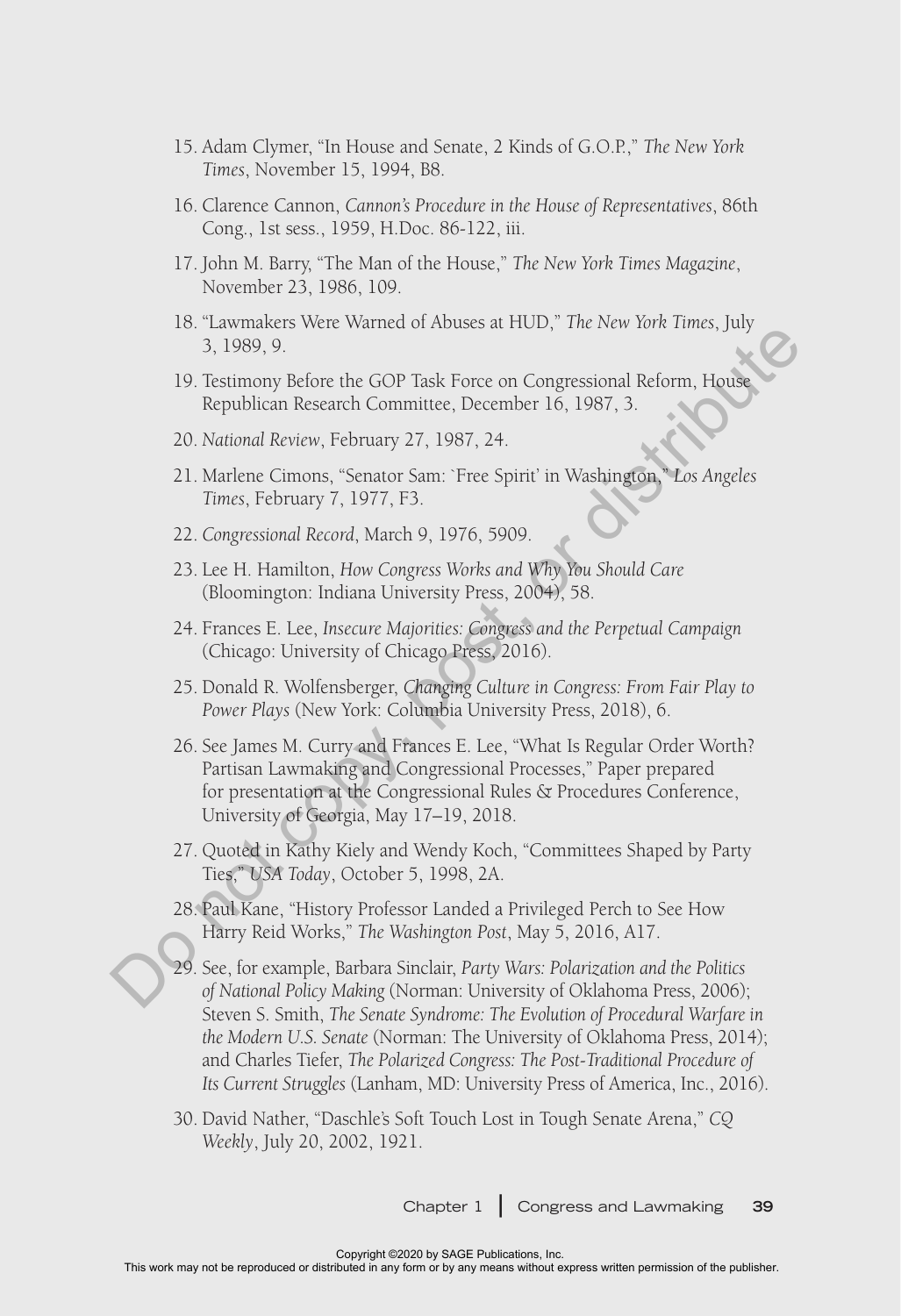- 31. Quoted in *Deschler-Brown Precedents of the United States House of Representatives*, vol. 1, 94th Cong., 2d sess., 1976, H.Doc. 94–661, iv.
- 32. Judd Choate, *Torn and Frayed: Congressional Norms and Party Switching in an Era of Reform* (Westport, CT: Praeger, 2003).
- 33. Richard F. Fenno Jr., "Adjusting to the Senate," in *Congress and Policy Change*, eds. Gerald C. Wright Jr., Leroy N. Rieselbach, and Lawrence C. Dodd (New York: Agathon Press, 1986), 134–136. See also Edward V. Schneier, "Norms and Folkways in Congress: How Much Has Already Changed?" *Congress and the Presidency* (Autumn 1988): 117–138; David W. Rohde, "Studying Congressional Norms: Concepts and Evidence," *Congress and the Presidency* (Autumn 1988): 139–145; Chester W. Rogers, "New Member Socialization in the House of Representatives," *Congress and the Presidency* (Spring 1992): 47–63; and David Rogers, "The Lost Senate," *Politico*, October 9, 2009, online edition.
- 34. See John M. Broder, "House Backs Bill, 219–212, to Curb Global Warming," *The New York Times*, June 27, 2009, A1. (The table is from *CQ Today*, June 2, 2009, 32.)
- 35. Roger H. Davidson and Walter J. Oleszek, *Congress Against Itself* (Bloomington: Indiana University Press, 1977); Roger H. Davidson, "Breaking Up Those 'Cozy Triangles': An Impossible Dream?" in *Legislative Reform and Public Policy*, ed. Susan Welch and John G. Peters (New York: Praeger, 1977), 30–53; Hugh Heclo, "Issue Networks and the Executive Establishment," in *The New American Political System*, ed. Anthony King (Washington, DC: American Enterprise Institute for Public Policy Research, 1978), 87–124; and Charles O. Jones, *The United States Congress: People, Place, and Policy* (Homewood, IL: Dorsey Press, 1982), 360. "Sloppy large hexagons," a phrase coined by Jones, refers to the large number of participants who shape policy issues. V. Schneire, "Norms and Folklways in Congress: How Much Has Already<br>
Changel?" Congress and the Presidency (Autumn 1988): 117–138; David<br>
W. Rohde, "Studying Congressional Norms: Concepts and Evidence,"<br>
Congress and the P
	- 36. Jeff Raimundo, "Cool Whip," *California Magazine*, April 1987, 64.
	- 37. Donald Bruce Johnson and Jack L. Walker, "President John Kennedy Discusses the Presidency," in *The Dynamics of the American Presidency*, ed. Donald Bruce Johnson (New York: Wiley, 1964), 144.
	- 38. *Congressional Record*, April 2, 2004, H2120.
	- 39. Steven Mufson, David Fahrenthold, and Paul Kane, "In Close Vote, House Passes Climate Bill," *The Washington Post*, June 27, 2009, A4. See John M. Broder, "Adding Something for Everyone, House Leaders Won Climate Bill," *The New York Times*, July 1, 2009, A1; and Edward Felker, "Sweetener Helped Sway Vote on House Climate Bill," *The Washington Times*, July 1, 2009, A1.
	- **40** Congressional Procedures and the Policy Process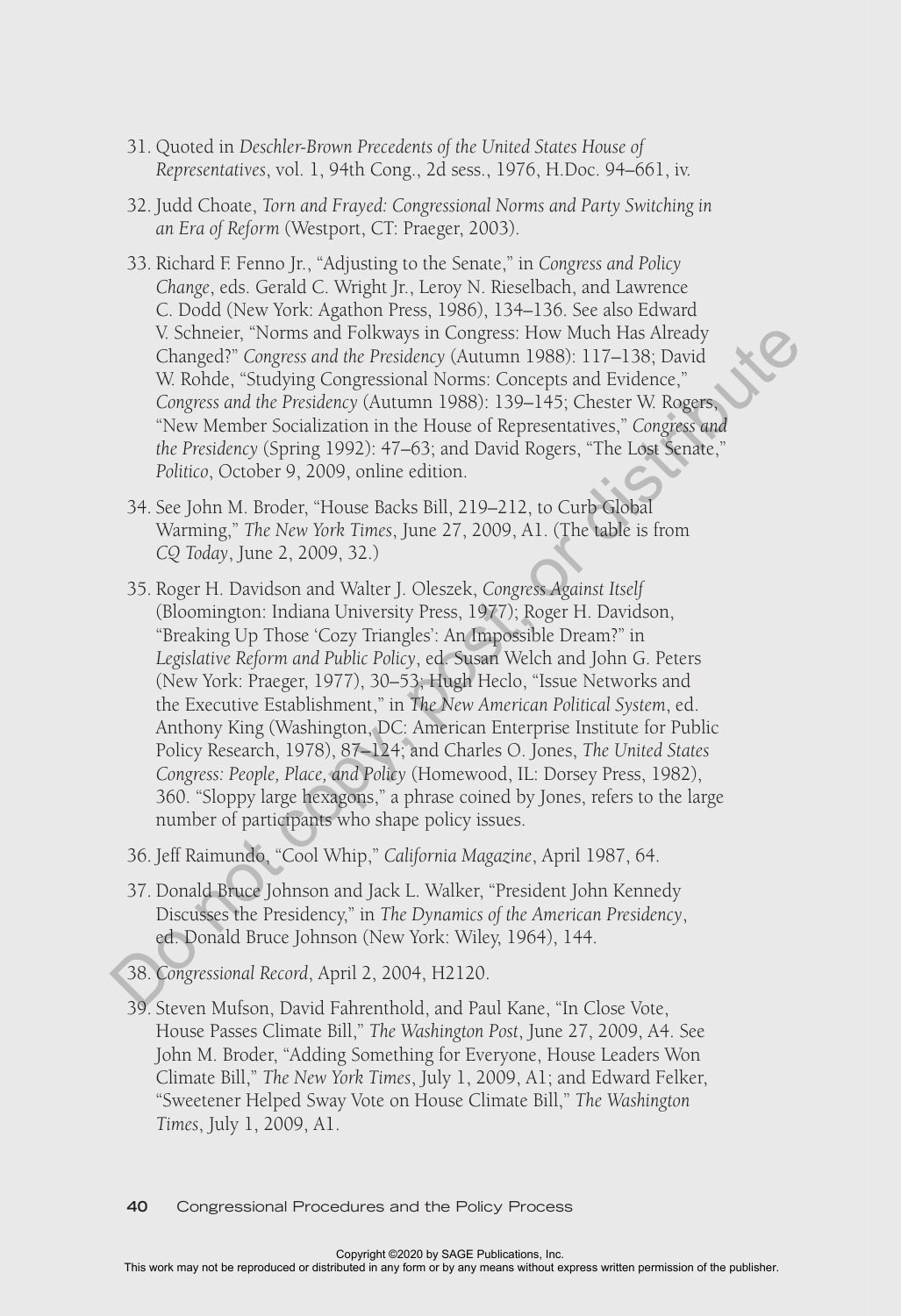- 40. *Congressional Record*, March 17, 1994, H1483.
- 41. *Congressional Record*, May 20, 1987, S6798.
- 42. Doris Kearns Goodwin, *Lyndon Johnson and the American Dream* (New York: Harper & Row, 1976), 11.
- 43. Ellen Hume and Paul Houston, "Dangerous Time for Republic: Bill-Passing Blitz Offers Something for Everyone," *Los Angeles Times*, October 6, 1982, B8.
- 44. Woodrow Wilson, *Constitutional Government in the United States* (New York: Columbia University Press, 1911), 87.
- 45. *Congressional Record*, February 7, 1967, 2838.
- 46. Asher C. Hinds, *Hinds' Precedents of the House of Representatives*, vol. 1 (Washington, DC: U.S. Government Printing Office, 1907), v.
- 47. Janet Hook, "Speaker Jim Wright Takes Charge in the House," *Congressional Quarterly Weekly Report*, July 11, 1987, 1486.
- 48. Steven V. Roberts, "Life, or Lack Thereof, in the Senate," *The New York Times*, November 22, 1985, B8.
- 49. *Congressional Record*, September 10, 1987, S11944.
- 50. Nelson W. Polsby, "Policy Analysis and Congress," *Public Policy* (Fall 1969): 67.
- 51. Michael Green, "Obstacles to Reform: Nobody Covers the House," *Washington Monthly*, June 1970, 62–70.
- 52. See Robert L. Peabody, Norman J. Ornstein, and David W. Rohde, "The United States Senate as a Presidential Incubator: Many Are Called but Few Are Chosen," *Political Science Quarterly* (Summer 1976): 236–258. 9. Howev, Wilson, Constitutional Government in the United States<br>
(Noother Wilson, Constitutional Government in the United States<br>
(Now York: Columbia University Press, 1911), 87.<br>
45. Congressional Record, February 7, 196
	- 53. Drew Westen, "Selling Health Care? Watch What You Say," *The Washington Post*, June 28, 2009, B3.
	- 54. Charles Clapp, *The Congressman* (Garden City, NY: Doubleday, 1963), 39.
	- 55. Richard F. Fenno Jr., *Congressmen in Committees* (Boston: Little, Brown, 1973), 172.
	- 56. Robert C. Byrd, *Operations of Congress: Testimony of House and Senate Leaders, Hearing Before the Joint Committee on the Organization of Congress*, 103d Cong., 1st sess., February 2, 1993, 4.
	- 57. Ed Henry, "The Senate's Freshman Firestorm: Torricelli 'Liberated' by His Move to Upper Chamber," *Roll Call*, June 2, 1997, 24.

Chapter 1 **|** Congress and Lawmaking **<sup>41</sup>**

Copyright ©2020 by SAGE Publications, Inc.